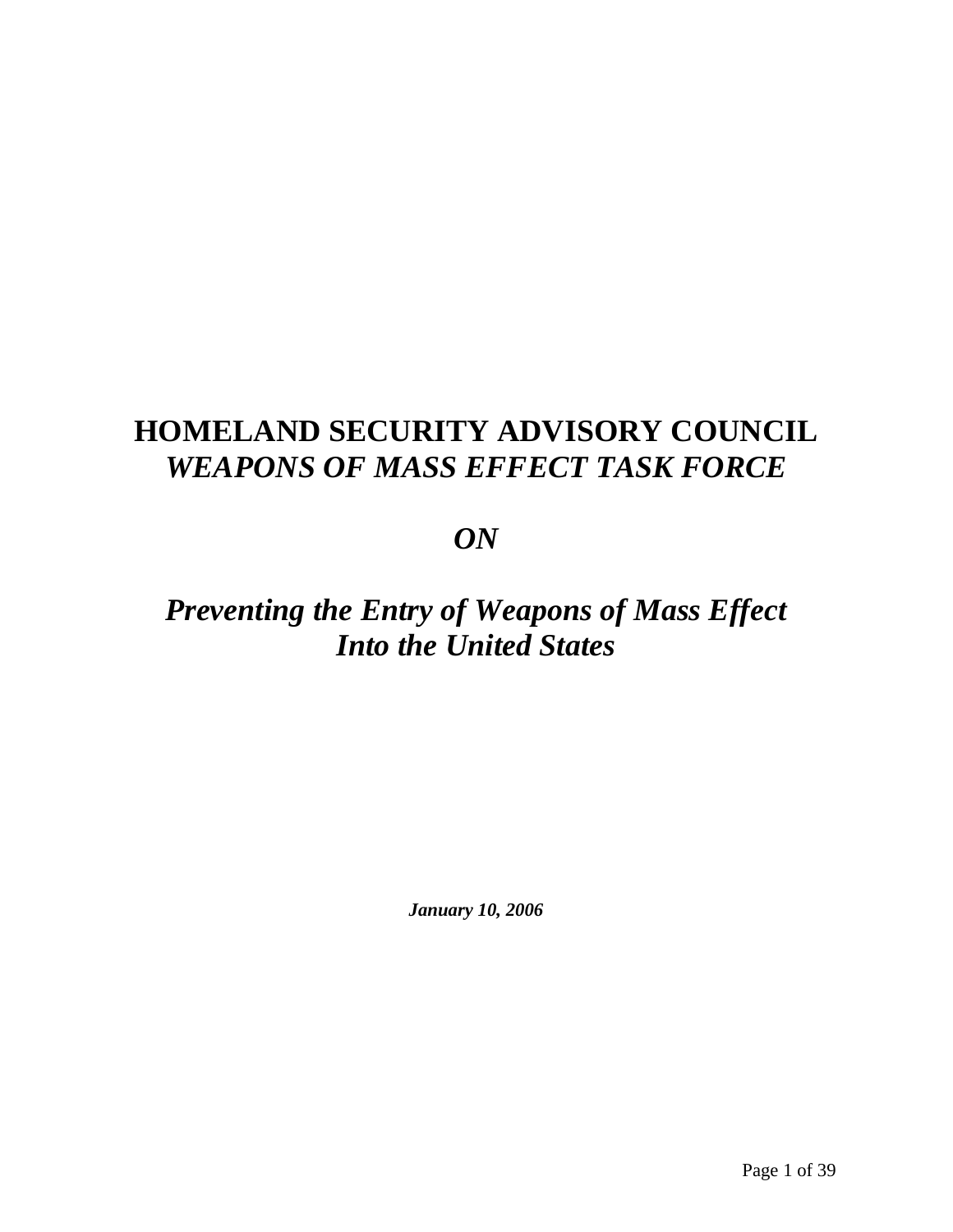# **Table of Contents**

| <b>Executive Summary</b>                                     | 3  |
|--------------------------------------------------------------|----|
| I Introduction                                               | 10 |
| Purpose                                                      | 10 |
| Scope and Approach                                           | 10 |
| <b>II Current State</b>                                      | 12 |
| The Threat                                                   | 12 |
| <b>General Observations on WME Prevention</b>                | 12 |
| <b>Critical Deficiencies</b>                                 | 14 |
| III Addressing the Critical Deficiencies                     | 15 |
| <b>Conceptual Framework</b>                                  | 15 |
| Moving from a Framework to Solutions:                        |    |
| A Risk Reduction Approach                                    | 17 |
| Layered Approach                                             | 19 |
| <b>Management Process</b>                                    | 20 |
| <b>IV Path Forward:</b>                                      |    |
| Developing, Deploying, and Managing A Layered Defense System | 21 |
| Authority, Alignment, and Incentives                         | 21 |
| Deterrence                                                   | 23 |
| <b>Risk and System Management</b>                            | 24 |
| Innovation                                                   | 25 |
| Appendix A                                                   |    |
| <b>Detailed Supporting Actions</b>                           | 27 |
| Appendix B                                                   |    |
| <b>Member Biographies</b>                                    | 35 |
|                                                              |    |
| Glossary                                                     | 39 |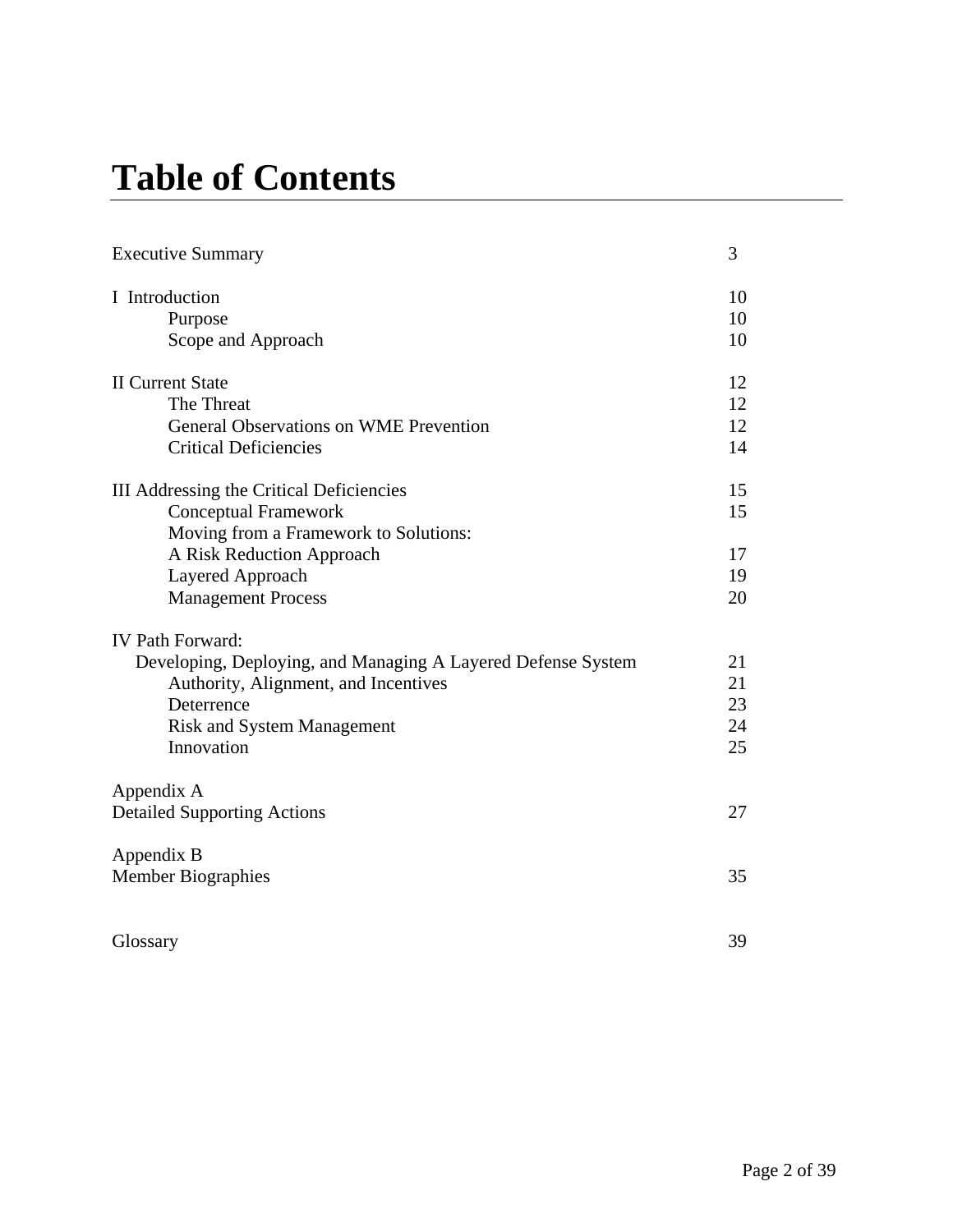# **EXECUTIVE SUMMARY**

Throughout history societies have been threatened by enemies willing to attack civilian targets with weapons of catastrophic impact. As the weapons and the people who would use them have changed over time, defensive strategies and systems have evolved as well. A central tenet of Cold War strategy was to deter first use of nuclear weapons by the Soviet Union. The vast destructive potential of such weapons made a nuclear exchange totally unacceptable; every possible measure was taken to avoid nuclear war including massive investments in capabilities to detect weapon launch and assure retaliatory capability. With the demise of the Soviet Union, the nature of the threat has changed but the danger has not necessarily diminished. We still face the potential for hundreds of thousands of casualties and massive economic disruption from attacks on our homeland.

The United States is vulnerable to massive loss of life and economic devastation from the covert or terrorist delivery of a weapon of mass effect (WME).<sup>[1](#page-2-0)</sup> This is an unacceptable condition. As an open society, the U.S. will never be able to construct impenetrable defenses to the entry of such weapons or the people who would use them. Attempts to "seal off" the borders to such entry have limits—physical limits in our ability to detect weapons or people entering the country

 $\overline{a}$ 

and limits of acceptability since restrictions on the movement of cargo and people ultimately pose a risk to the flow of commerce and to personal freedom. Despite these limits, the country can and should be better protected from the threat posed by the entry of WME.

### **Charge to the Task Force**

The Homeland Security Advisory Council, an independent advisory body offering advice, analysis and recommendations to the Secretary of Homeland Security, charged a Task Force composed of Council members, Senior Advisory Council members and government representatives with recommending specific steps the nation can take to prevent the entry into the country of weapons of mass effect and the people who would use them. Preventing the entry of the people who would use such weapons is of great importance in that WME and components of WME as defined in this study are found within the United States. Preventing the use of WME by individuals who may already be in the U.S. is not within the scope of the charge.

The Task Force decided that a systematic approach must guide its work and the recommendations it provides to the secretary. The Task Force met with experts from inside and outside of government at all levels to understand current plans, systems and practices in WME prevention and receive input on how to improve upon current capabilities. The Task Force developed a systems view of WME prevention, assessed the gap between the current fragmented system and a more unified approach, and made recommendations to close the gaps.

<span id="page-2-0"></span><sup>&</sup>lt;sup>1</sup> Weapons of mass effect, or WME, are weapons capable of inflicting grave destructive, psychological and/or economic damage to the United States. These include chemical, biological, nuclear, radiological, or explosive weapons. While the Task Force recognizes the significant differences in the nature of these weapons, they share many common elements in terms of the requirements for preventing entry into the U.S. For the purposes of this study, cyber threats are not considered since cyber attacks can be launched from outside the country.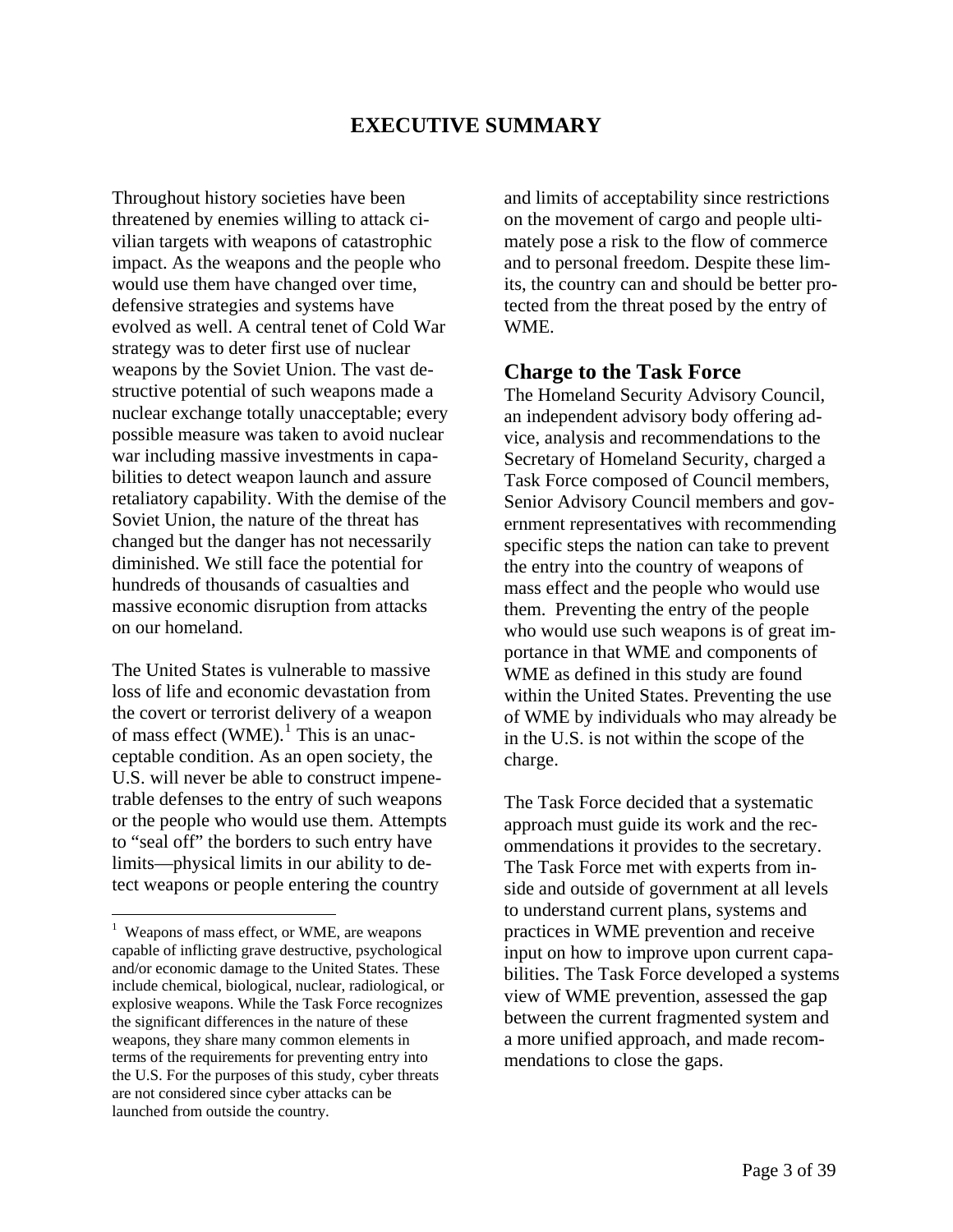### **Findings The Threat**

An attack on our country by a WME is arguably the gravest danger to American national security. Different WME scenarios use of nuclear, biological, chemical, radiological, or conventional weapons against U.S. targets—have different likelihoods and impacts, including civilian casualties in the hundreds of thousands. Regardless of the scenario, the consequences are almost unimaginable. Preventing WME use on U.S. soil must become our most urgent priority and the subject of focused and integrated effort. That it isn't today is a grave concern.

Determining the magnitude of resources that should be devoted to negating WME threats is greatly complicated by the fact that such threats (hopefully) have a very low probability of occurrence, at least at the present time, but have extremely significant consequences. In addition, the probability of attacks of the type discussed in this report is never likely to be reduced to zero. Nonetheless, the likelihood that a specific attack can be prevented is significantly enhanced if the country is willing to invest precious resources on WME prevention.

### **General Observations**

WME prevention is a daunting management, technical, operational, and systems challenge and although significant progress has been made in recent years, much remains to be done. Authority, decision making, and operational control are distributed across individuals and organizations at multiple levels. The multiple participants involved in WME prevention share a common focus on security yet are diverse in mandates, memberships, capabilities, cultures, and motivations. This diversity is an advantage only if it is managed systematically; it is not today. The uncertainty over the threat and the wide

range of potential threat scenarios compound the complexity.

### **Critical Deficiencies**

The Task Force identified critical deficiencies in the current state of WME prevention: the absence of a systematic, risk-based approach to investment; dispersed capabilities, leadership and decision making; inadequate attention to engaging foreign partners; deterrence concepts in need of updating; need for greater urgency and priority for investments in technological innovation; and lack of citizen engagement.

### **Addressing Critical Deficiencies**

*Conceptual framework***.** To decrease the risk of a successful WME penetration of U.S. borders, the WME prevention system should be designed to address WME threats as close to the point of origin as possible. To achieve that objective, the U.S. should implement a WME prevention strategy and system which has the following three thrusts:

- Neutralize known terrorists
- Secure or eliminate sources of WME and/or critical components
- Detect and interdict WME in transit

The first thrust, neutralizing terrorists, is primarily a responsibility of the military and the intelligence community. The second thrust, securing or eliminating sources of WME, is also a joint responsibility of several government agencies, with the newlyestablished National Counterproliferation Center (NCPC) in a coordinating role.

This report focuses primarily on the third thrust, detecting and interdicting WME in transit, while recognizing that the first two are essential, interrelated, and ultimately preferable elements of a prevention strategy and that a systems view of the problem and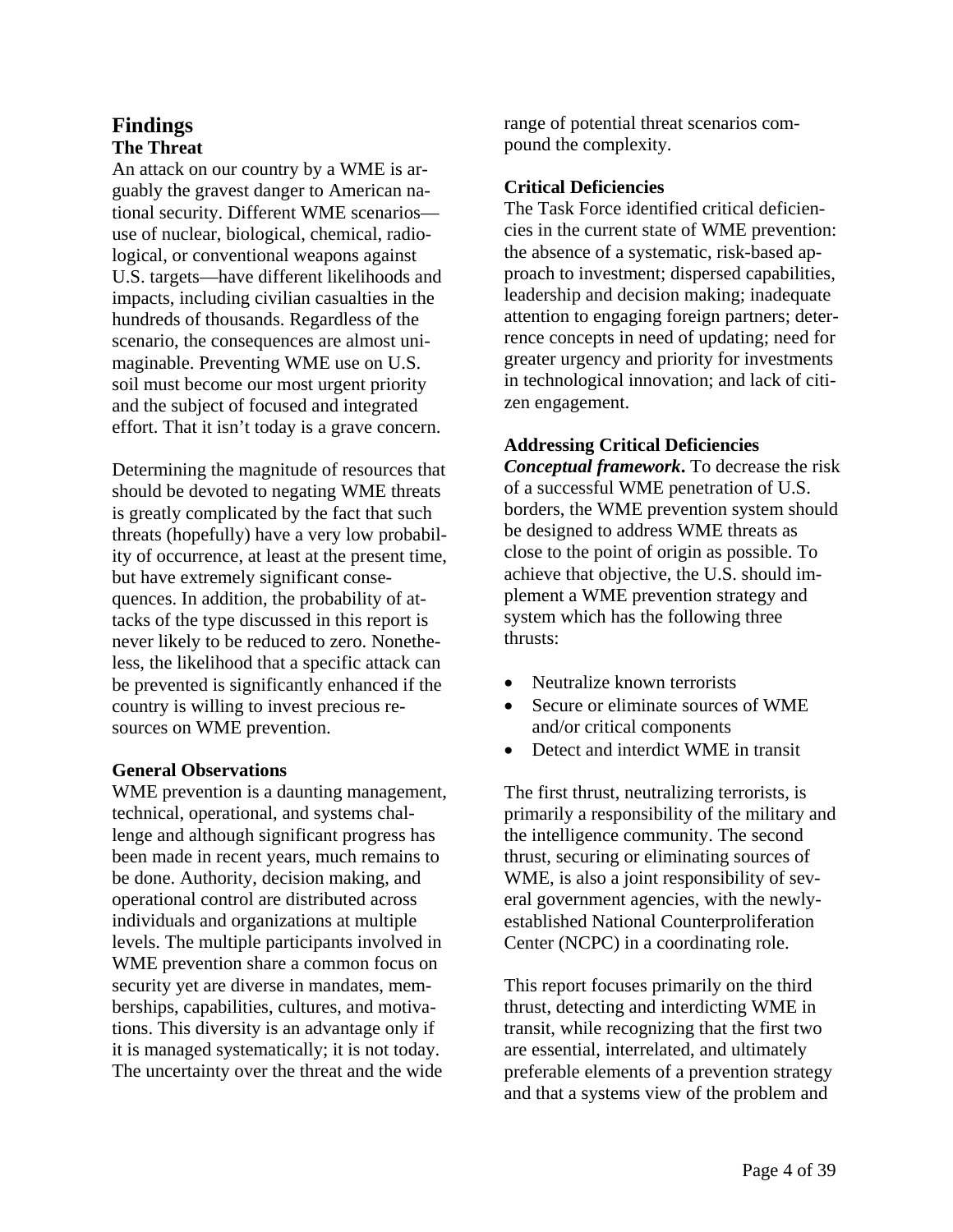an integrated effort across all three thrusts is critical.

The Task Force found it useful to conceive of the WME prevention problem as consisting of three dimensions: 1) how WME materiel or people move across international borders toward a location in the United States the geographical or spatial dimension; 2) what can be done along the path from source to target—the functional dimension; and 3) how the functions are carried out and by whom—the operational dimension.

*Risk reduction and layered approach*. Reducing or minimizing the risk of a WME entering the U.S. should be the central decision-making criterion for designing, developing, deploying, and operating a WME prevention system. Risk reduction analyses should be structured to address the fundamental choices available to the country in confronting the WME prevention challenge. With a broad systems view, fundamental questions can be asked and answered, such as:

- What should be the relative balance of investments for the three basic thrusts: neutralizing terrorists, securing potential WME sources, and detecting WME in transit?
- Are investments correctly balanced between air, land and sea corridors as a function of threat and risk?
- How should investments in alternative detection technologies be balanced in relation to the threat?
- What interfaces must exist between different entities with complementary functions?

Resource allocation decisions must be based on the greatest security impact rather than parochial interests.

Based on historical success in other complex systems, the Task Force believes that "layering" defensive capabilities would provide the necessary redundancy, flexibility, and robustness so that failure of any one element of the system is not catastrophic, and the protective effect of individual elements is cumulative or multiplicative. In the case of WME prevention, a "layer" is any combination of the above three dimensions that reduces the risk of entry of WME capability.

*Management process.* An integrated, system-wide WME prevention management process must be established as the basis for subsequent system design and implementation decisions. Through an architecturallydriven system definition, design, and management process, decision makers can perform risk assessments and determine the value of different components of a system by seeing their functions, costs and interactions in broader context rather than in isolation. Gaps in capability can be more readily identified along with alternative pathways for filling those gaps and reducing risk.

### **Recommendations**

The Task Force generated many suggestions for improving WME defense. Recommendations were organized to address the major areas of concern with the current WME prevention system—authority, alignment and incentives, deterrence, risk and system management, and innovation. Specific supporting implementation actions are offered in each of these areas.

# **Leadership**

### **Recommendations**

*Strengthen leadership structures.* Clarify lines of authority and control by having the president designate the Secretary of Homeland Security as the lead individual responsible for preventing WME attacks in the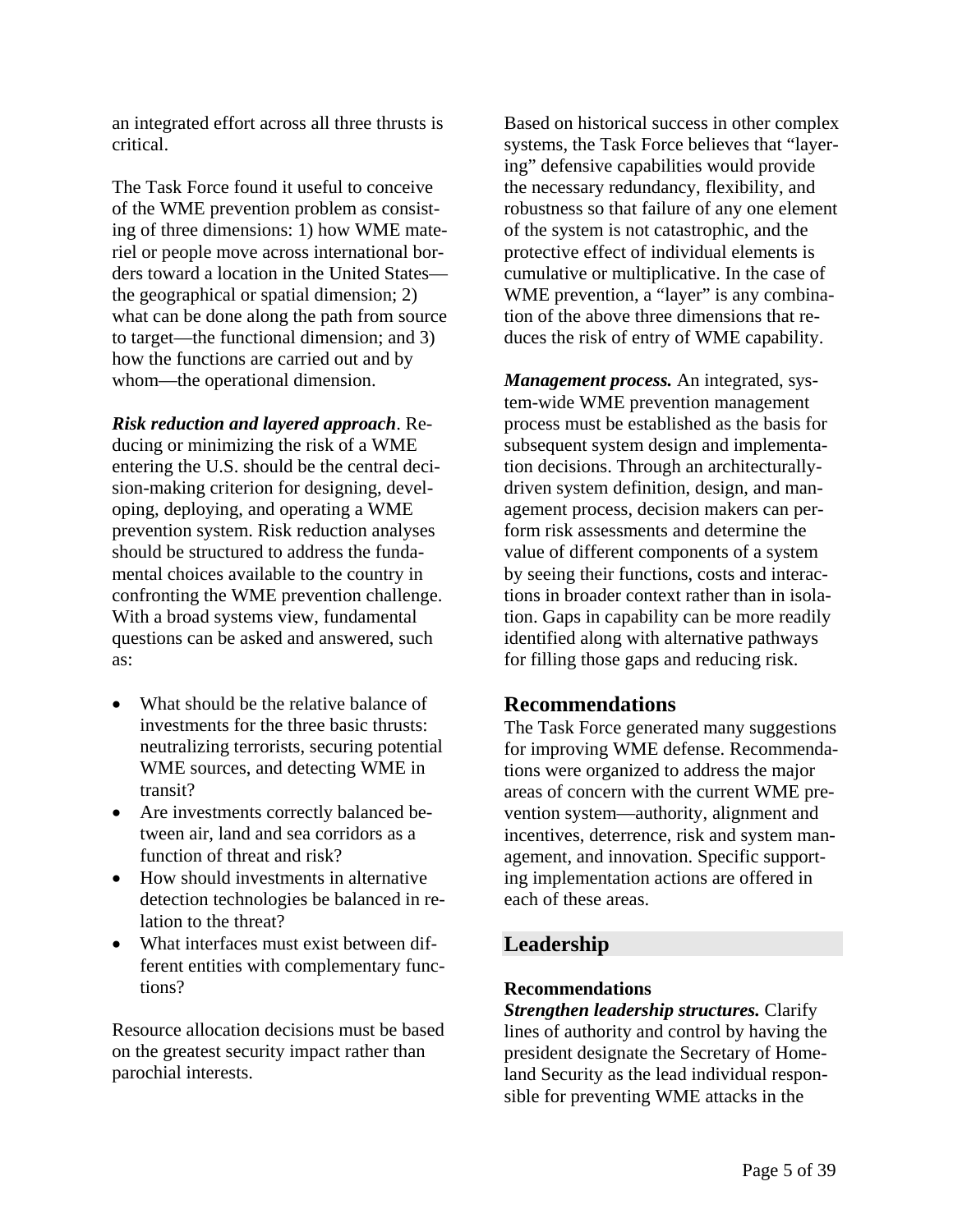United States and strengthen his/her access to the information and assets needed to carry out this function. The secretary should immediately initiate a risk assessment and system management effort and adopt a model such as a Joint Program Office to coordinate the program elements and control the integrated WME prevention budget. Strengthen the White House Homeland Security Council (HSC) to make it comparable in authority and responsibility to the National Security Council (NSC).

*Engage internationally.* Better engage foreign governments and multilateral organizations with more individuals in the diplomatic corps responsible for WME prevention, and together focus more effort on developing a common understanding of the WME threat posed by terrorism, sharing best practices for preventing WME attacks, and developing the strategic cooperation necessary to deploy and manage a mutually reinforcing layered defense.

*Require joint effort.* Break down organizational barriers between the Department of Homeland Security (DHS) and other agencies by creating incentives and opportunities for career advancement based on such joint effort and cultivating a joint culture through more cross-training and transfer of personnel between different agencies involved in WME prevention.

*Improve WME intelligence.* The traditional customer set for WME intelligence does not fully accommodate the challenges posed by today's WME threat and the role played by DHS. Include DHS as a principal driver for WME intelligence collection and analysis.

### *Clarify the Department of Defense (DOD) role in disaster response.* At the federal level, Northern Command, the Pentagon, and DHS should develop a cohesive strategy

in consultation with state governors to respond to terrorist attacks or emergencies that exceed the states' resources. Governors and their respective homeland security advisors should plan more effectively for a wide range of contingencies that will inevitably require the unique capabilities of the military.

### **Supporting Actions**

*Improve interagency coordination.* Develop policies, planning, and processes that support an integrated program budget and facilitate joint efforts across the federal government. Develop a government-wide system that rewards interagency cooperation and coordination focused on preventing the entry of WME. Institutionalize response organizations such as the Interagency Incident Management Groups to take on prevention functions during non-emergency periods.

*Eliminate unnecessary bureaucratic redundancies.* De-conflict overlapping or conflicting requirements placed on industry, such as multiple background checks and certifications for cross-border truckers, while retaining redundancies that are built into the layered defense system.

*Create country or region-specific DHS portfolios.* Provide each U.S. Mission/Embassy with clear-cut DHS strategic guidance. Leverage existing DHS resources currently assigned to U.S. Missions/Embassies abroad. Create dedicated DHS foreign service attaché positions.

*Selectively engage multilateral organizations on homeland security-related issues.*  Use strategic partnerships as force multipliers and a means to extend reach into regions that are breeding grounds for terrorism.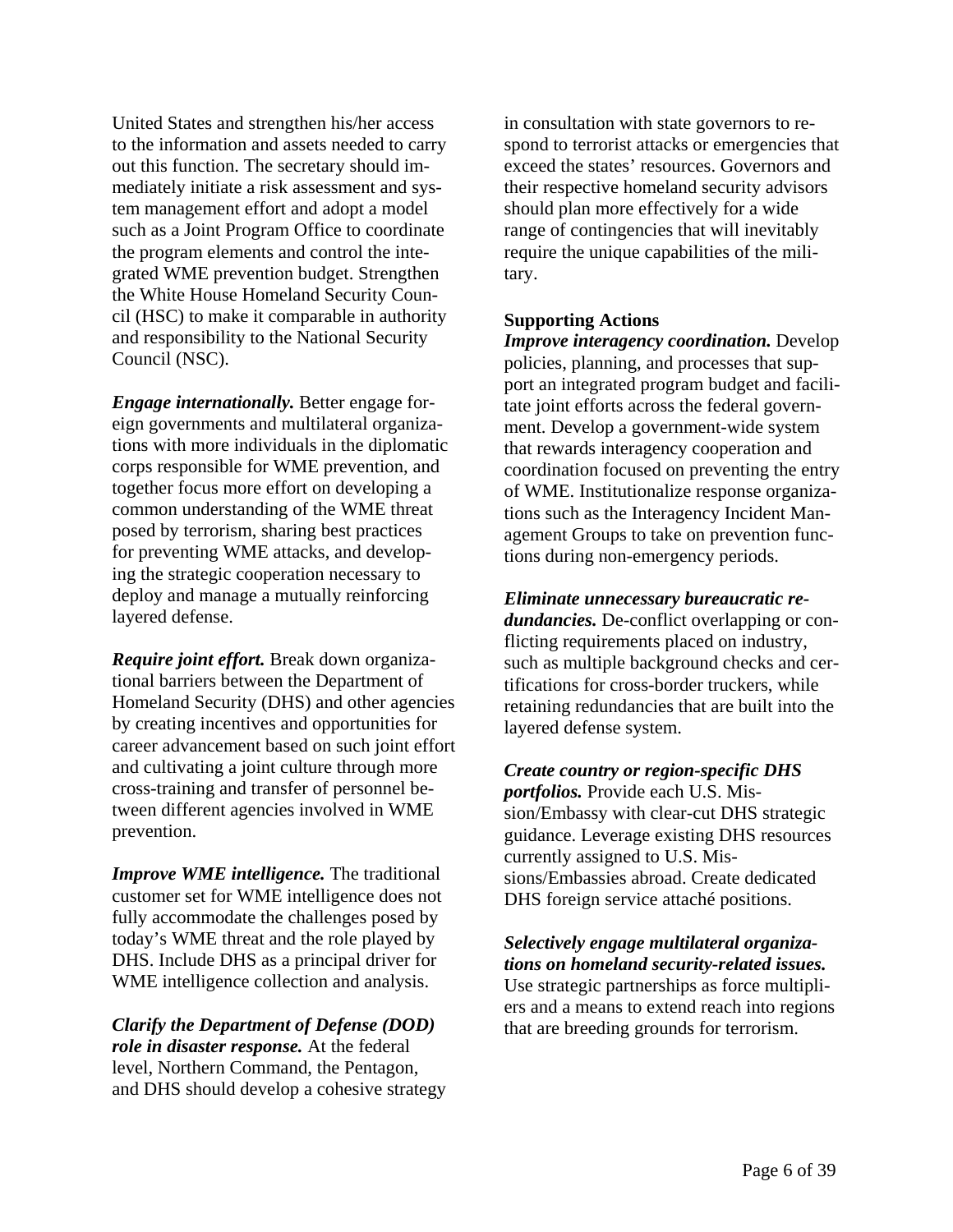*Institutionalize DHS participation in NATO through a "reinforced North Atlantic Council (NAC.)"* Through NAC pursue common objectives, share best practices, and develop joint competencies.

*Participate in joint contact/working groups.* Work bilaterally on WME prevention programs.

*DHS leadership should actively task WME intelligence analysis.* WME intelligence has traditionally been applied to supporting demarches about treaty violations and sanctions. Today, the Weapons of Mass Destruction (WMD) intelligence consumer should be defined by a broader constellation of authorities, to include DHS, Health and Human Services, and the Federal Bureau of Investigation (FBI). Preventing WME attacks on the homeland requires a forthright role for DHS in the consumption of intelligence analysis.

### **Deterrence**

### **Recommendations**

*Make deterrence policy clear.* The president should announce, and the national leadership should reiterate, a policy of swift, certain, and severe consequences for any nation associated with a terrorist act using WME.

### *Expand deterrence into the WME context.*

Beyond retaliation, which registers little with a committed terrorist group, the layered defense system increases uncertainty and therefore the *likelihood of failure* for potential attackers thus diminishing the attractiveness of WME use in the view of a potential perpetrator desiring massive effect. When coupled with resilience in managing the aftermath of an attack, this enhanced defensive posture should be a component of expanded deterrence.

*Engage citizens.* Bridge the preparedness gap between an overextended National Guard and the crisis management needs of the federal and state level leadership by engaging citizen volunteers. Proposals such as the non-expeditionary Home Guard, operating under gubernatorial control, and other volunteer-based measures can provide Americans with a way to contribute to national preparedness and demonstrate national resilience by assisting law enforcement and other officials with support such as traffic control and delivery of food and water during a crisis.

### **Supporting Actions**

*Create uncertainty for potential attackers.*  Complicate their plans and force them into modes of operation that are more susceptible to detection and interdiction.

# *Understand and prevent radicalization.*

Target root causes of international terrorism.

*Build in adaptive capability.* Use constant change in defensive posture to increase uncertainty for would be attackers and to counter changes in their tactics.

*Adapt or update existing models for marshalling citizenry.* The Civil Air Patrol, the Coast Guard Auxiliary, and the National Defense Executive Reserve should be adapted and serve as models for a "Home Guard" with specialized skills such as quarantine implementation, vaccine administration, and crisis communications.

### **Risk and System Management**

### **Recommendations**

*Institute a risk-based process for resource allocation.* An open transparent process for targeting prevention funding should be instituted. To ensure that investments deal with the greatest needs from a national as well as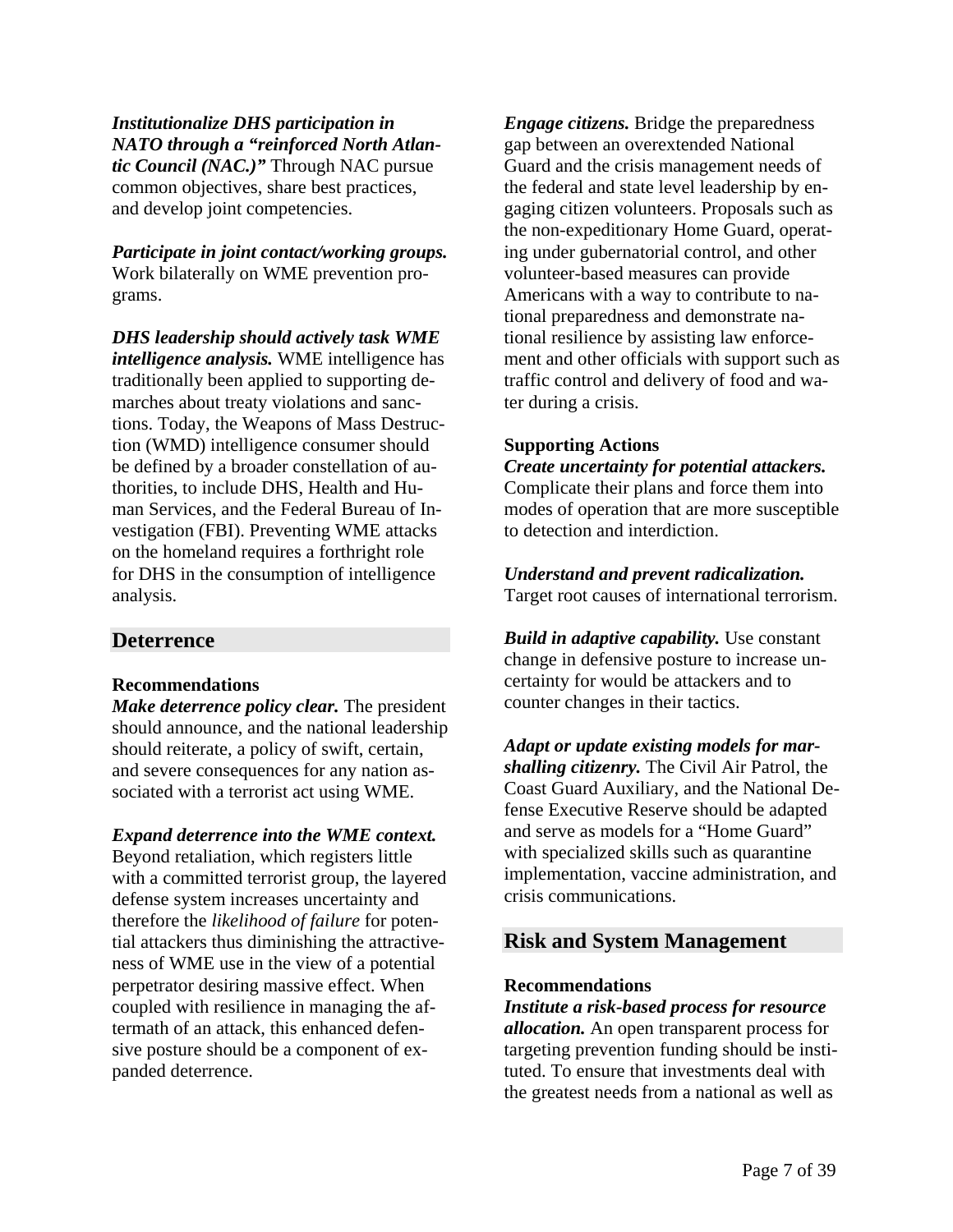a local perspective, consider establishing an independent body, comparable to the Base Realignment and Closure Commission (BRAC) as a check and balance to review integrated WME prevention budget allocations and provide insulation from political liabilities.

*Improve private sector contributions to the process for risk management.* Outside experts can help design and evaluate the approach to managing risk. Public-private partnerships remain a valuable vehicle for this involvement, but require different approaches for the demands of developing and managing a layered prevention strategy.

*Initiate a system management effort.* The Secretary of Homeland Security should adopt one of several architecturally-based models of integrated systems management to help guide and oversee the planning, development, and integration of the national WME prevention system.

#### **Supporting Actions**

*Help industry make the business case for security and determine if/when government should provide assistance.* The federal government should assist the private sector in making the business case for security by, for example, developing cost benefit analysis models, creating market-based incentives for security investments, and clarifying the dividing line between government and private sector responsibilities.

*Study the security risks posed by U.S. companies operating globally and outsourcing to foreigners.* Security experts throughout the private sector are concerned that, due to increased overseas operations, outsourcing and supply chains, increasing numbers of people from foreign countries now have access to substantial information about U.S. companies and their business models.

*Establish joint government/industry working groups.* Pattern the groups after the existing National Security Telecommunications Advisory Committee to promote coordinated government/private sector counterterrorism efforts.

*Promote Standards for Products Useful in the Anti-terrorism Campaign*. Through national standards, create the potential for a large enough market to warrant industry investment.

*Provide Selective Indemnification*. Indemnify firms that are seeking to assist in the war on terrorism with indemnification against adverse consequences which they could not reasonably be expected to have foreseen.

*Create a system management board.* Since WME prevention spans multiple organizations, the Board should include representatives of component elements of the WME prevention system and should meet periodically with the WME System Manager. The Board should be the forum for stakeholder agencies to participate in risk assessments and decision making on aspects of the WME prevention system.

*Appoint a WME system manager.* Have him/her report directly to the secretary and have authority to manage investments in system capabilities.

*Publish a DHS directive on WME prevention system management.* Specify the roles, authorities, and organizational relationships in the system management process, including the DHS role as lead, the system approval processes, national and international relationships, and the role of the system management board.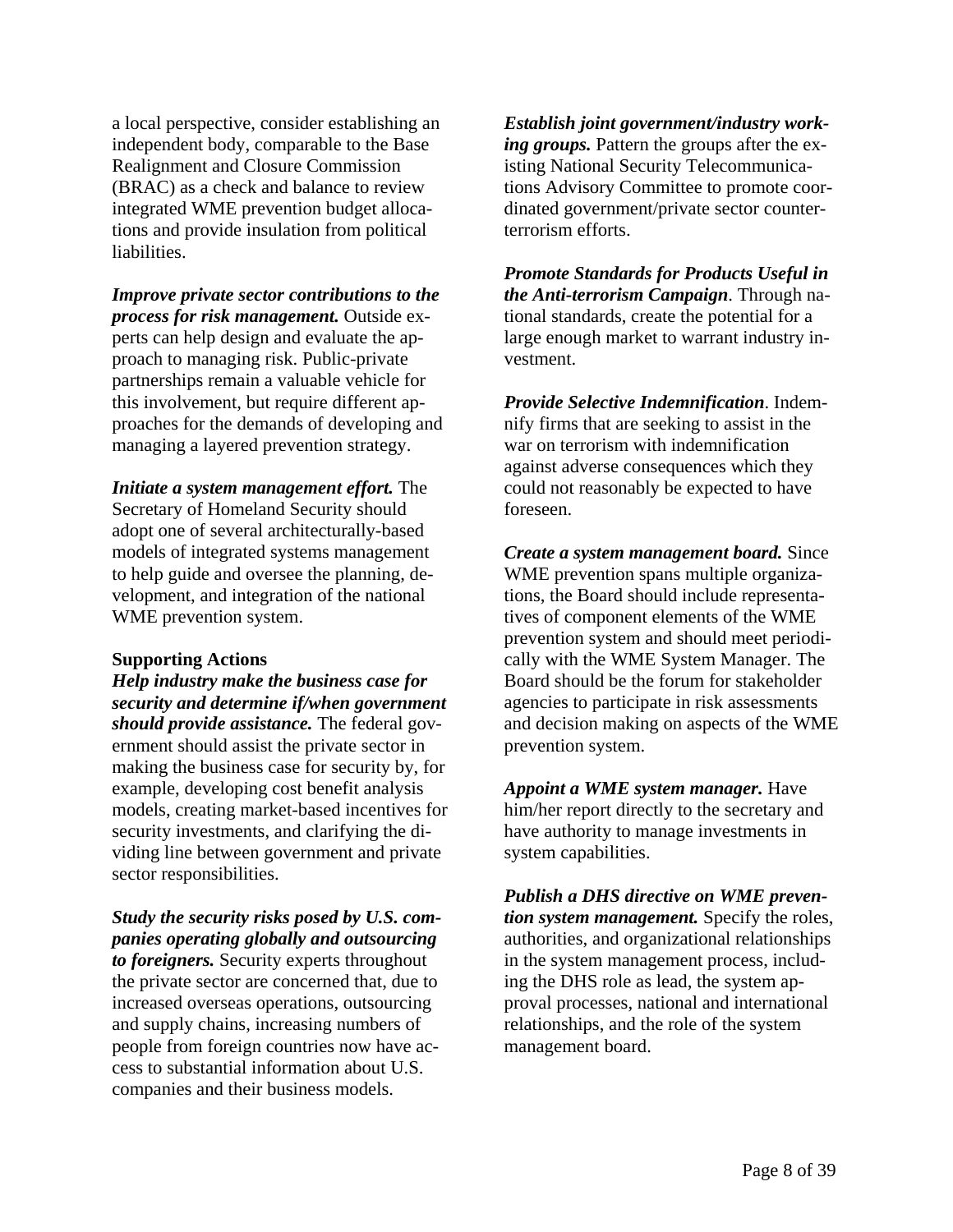### **Innovation**

### **Recommendations**

### *Make detection a priority for innovation.*

The secretary, the HSC, and the president should make it among the highest national priorities to bring together elements of the research community to undertake transformational research.

*Encourage and nurture new ideas.* Create a process that encourages new ideas from people within and external to the department by encouraging out of the box ideas from all levels across the homeland security and related communities and providing a clear path for those ideas to gain visibility, be tested, and ultimately be acted upon by decision makers.

### **Supporting Actions**

*The Domestic Nuclear Detection Office (DNDO) model should apply to other WME threats such as biological, radiological, and chemical agents and explosives.* Rapid progress can be made by marshaling relevant assets across the executive branch to focus efforts on research, development, testing, and evaluation of transformational detection capabilities and strategies. Wherever possible, technologies should be developed that have dual use benefits (e.g., detecting drug contraband as well as WME).

### *Develop and apply performance metrics to guide organizational behavior toward longterm goals.* When necessary, officials outside of the organization that will be assessed

should set performance metrics.

### *Systematically institute frank and candid "after action reports."* Management must value frank and constructive criticism by and of all parties (supervisors and subordinates) by incorporating input into planning

and practice and ensuring there is no retribution for candid contributions.

*Make "Red Teaming," the process of gaming an adversary's actions, a more integral part of training and routine operations.* Purposefully testing a system, people, and equipment to probe for weaknesses can improve their security by mimicking the techniques the adversary would use to carry out an attack. When done at the system (rather than component) level, management can identify system improvements.

*Create a long-range review process akin to the DOD's "Quadrennial Defense Review" that takes into account strategy, research and development, budgeting, and other factors.* Investments in infrastructure, science, and technology require long-range planning. Management and operators must systematically feed requirements into the research and system development process and provide continuous updates. Such a tool would need to go beyond DHS and include all relevant agencies to be effective.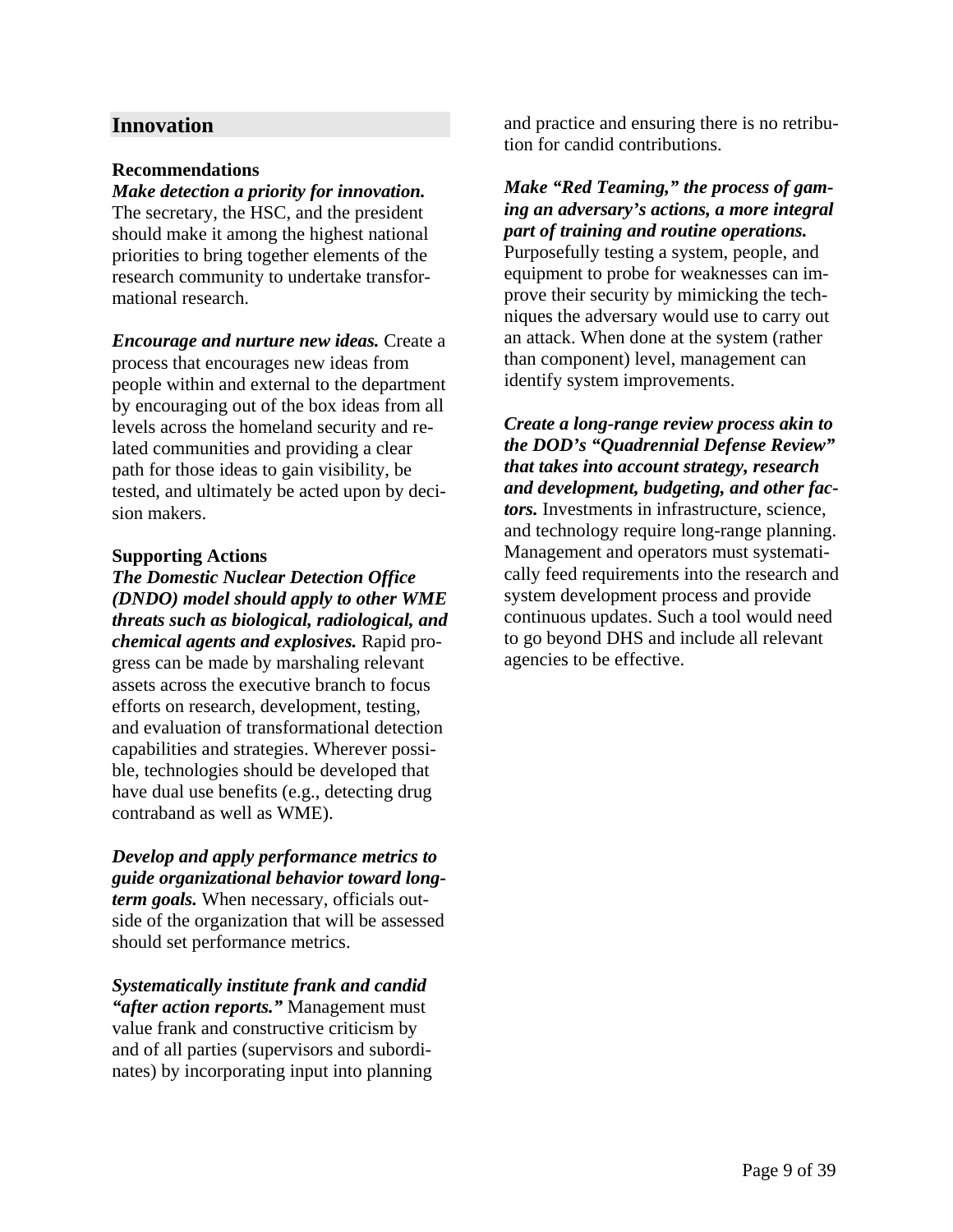# **I. INTRODUCTION**

### **Purpose**

As an independent advisory body, the Homeland Security Advisory Council (HSAC) exists to provide advice, analysis, and recommendations to the Secretary of Homeland Security to support the creation and implementation of actionable policy. The HSAC charged this Task Force to provide a framework and associated recommendations to prevent the introduction of Weapons of Mass Effect (WME) and/or persons who would use them from reaching U.S. soil. For the purpose of this discussion, the Task Force defined WME as weapons capable of inflicting grave destructive, psychological, and/or economic damage on our nation. These include chemical, biological, nuclear, radiological, or explosive weapons. While the Task Force recognizes the significant differences in the nature of these weapons, they share many common elements in terms of the requirements for preventing entry into the U.S. For the purposes of this study, cyber threats are not considered since cyber attacks can be launched from outside the country.

### **Scope and Approach**

The challenge in WME defense is to reduce the risk of WME entry, while minimizing impacts on legitimate commerce and passenger traffic. The Task Force focused on the introduction of weapons, weapon components, and persons into the country. Related issues of preventing attacks carried out by persons *already* in the United States were of concern but beyond the scope of this effort.

Several other considerations impinged on the scope of this study:

### **Defining the Border**

The Task Force assumed that the U.S. border was the last line of defense. However, the term "border" should include the physical border, institutional borders such as the Air Defense Identification Zones (ADIZ), or other potential inspection locations such as international airports.

### **Non-proliferation**

Non-proliferation and the securing of existing weapons, although perhaps the best WME defense, are not addressed in detail in this report since there are already several well-studied programs, including those undertaken by the newly-established National Counterproliferation Center (NCPC) and other agencies. The Task Force stresses the importance of aggressively pursuing the very basic nonproliferation goals of securing known sources of nuclear weapons and other WME materiel with significantly greater financial and political investments.

### **Minimizing the Consequence of a WME Attack**

Should prevention systems fail, the consequences of a WME attack can be limited. The response to Hurricane Katrina demonstrated how far we must go to have the capabilities and the leadership to mitigate the impact of even foreseen natural disasters. Reducing the ultimate effect of a WME attack reduces the attractiveness of WME to an adversary. Reducing the impact of a WME attack is addressed only briefly in this study as it is, in part, the subject of another HSAC Task Force on critical infrastructure resilience.

While the scope of the Task Force's work was limited as described above, the development of a WME prevention system must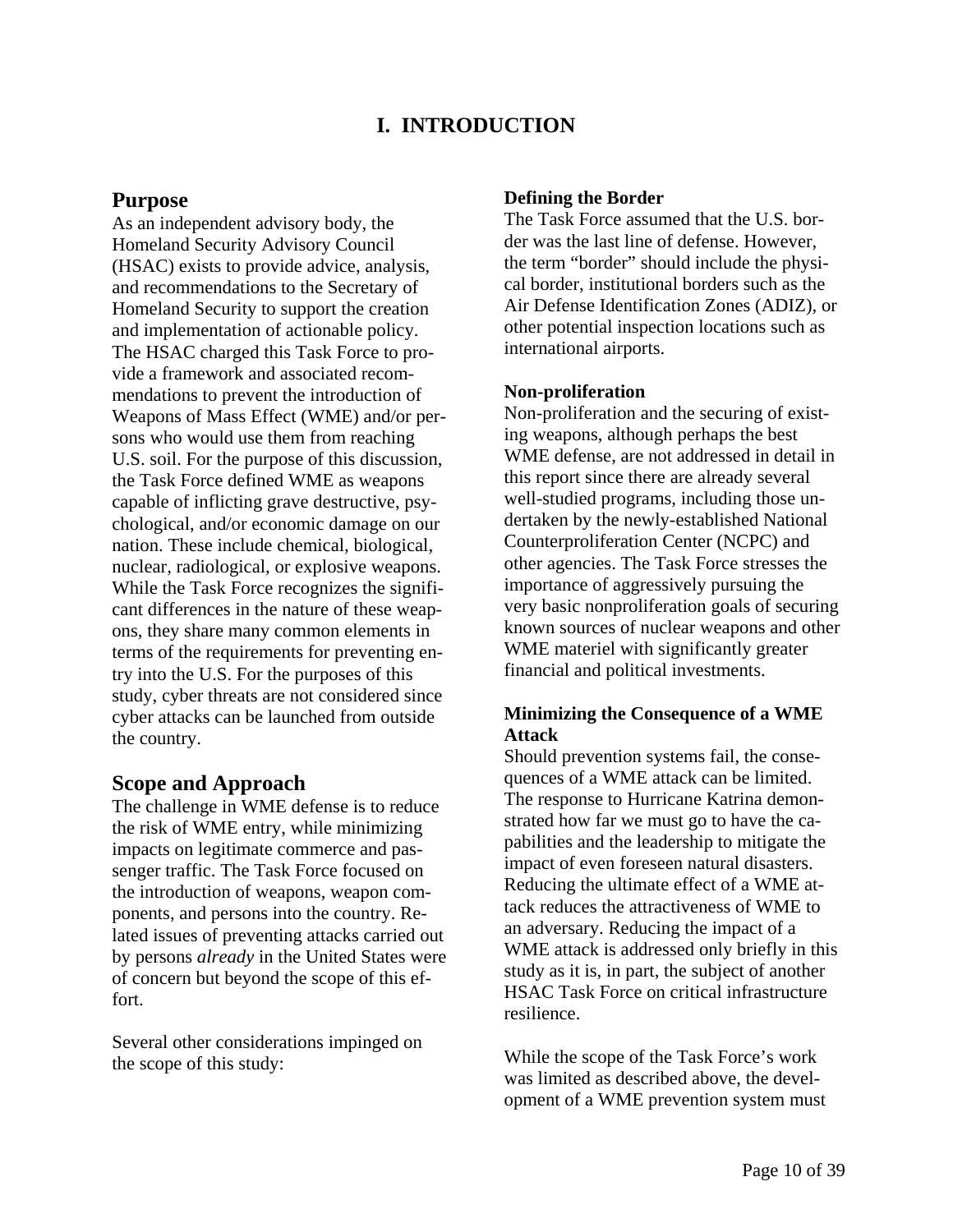be broadly scoped to take into account all aspects of the problem.

Members of the Task Force met on 12 occasions between March and October of 2005 and received input from a diverse group of experts from within and outside government including presentations on the activities of multiple agencies at all levels of U.S. government, American allies, and the private sector given by officials and subject matter experts from the strategic, tactical, and operational levels. The Task Force gathered information on current systems, plans, and practices in WME prevention and current understanding of the threat. The elements of a systems approach to WME prevention were identified. Requirements to reach a more unified, systematic approach to WME prevention were defined and the Task Force developed recommendations on evolving national capability toward this goal.

Organized functionally into three interconnected subgroups, the Task Force examined major WME threats, vulnerabilities, and cross-cutting factors from the perspectives of the major corridors of WME entry: air, land, and sea. An HSAC or Senior Advisory Council member chaired each subgroup with a senior government representative serving as a senior subject matter expert. Task Force Chair, Dr. Lydia Thomas, President and Chief Executive Officer of Mitretek Systems and Co-Chair of the National Academies Government-University-Research Roundtable and Dr. Jared Cohon, Vice Chair, President of Carnegie Mellon University, presided. The following served as Subgroup Chairs.

### **Air Domain Subgroup**

*Chair.* Mr. Norman Augustine, Member of the President's Council of Advisors on Science & Technology; former Chairman of the Executive Committee, Lockheed Martin Corporation.

*Supporting official (prior to his departure from the Transportation Security Administration (TSA)).* Rear Admiral David M. Stone, USN (Ret.), Assistant Secretary, TSA, Department of Homeland Security (DHS).

### **Land Domain Subgroup**

*Chair.* Dr. James Schlesinger, Chairman, Board of Trustees, The MITRE Corporation; former Secretary of Energy, Assistant to the President, Secretary of Defense, and Director of Central Intelligence.

*Supporting official (prior to his departure from Customs and Border Protection).* Mr. Robert Bonner, Customs Commissioner, DHS

### **Sea Domain Subgroup**

*Chair.* Dr. David Abshire, President, Center for the Study of the Presidency and President of the Richard Lounsbery Foundation; former Ambassador to NATO, Counselor to the President, and co-founder and CEO of the Center for Strategic and International Studies.

*Supporting official.* Vice Admiral Terry Cross, Vice Commandant, United States Coast Guard, DHS.

Primary federal participants included the HSAC Executive Director, Daniel Ostergaard, and two Task Force Directors, Kathryn Knapp and Richard Davis. Benjamin Gray served as an Associate Director.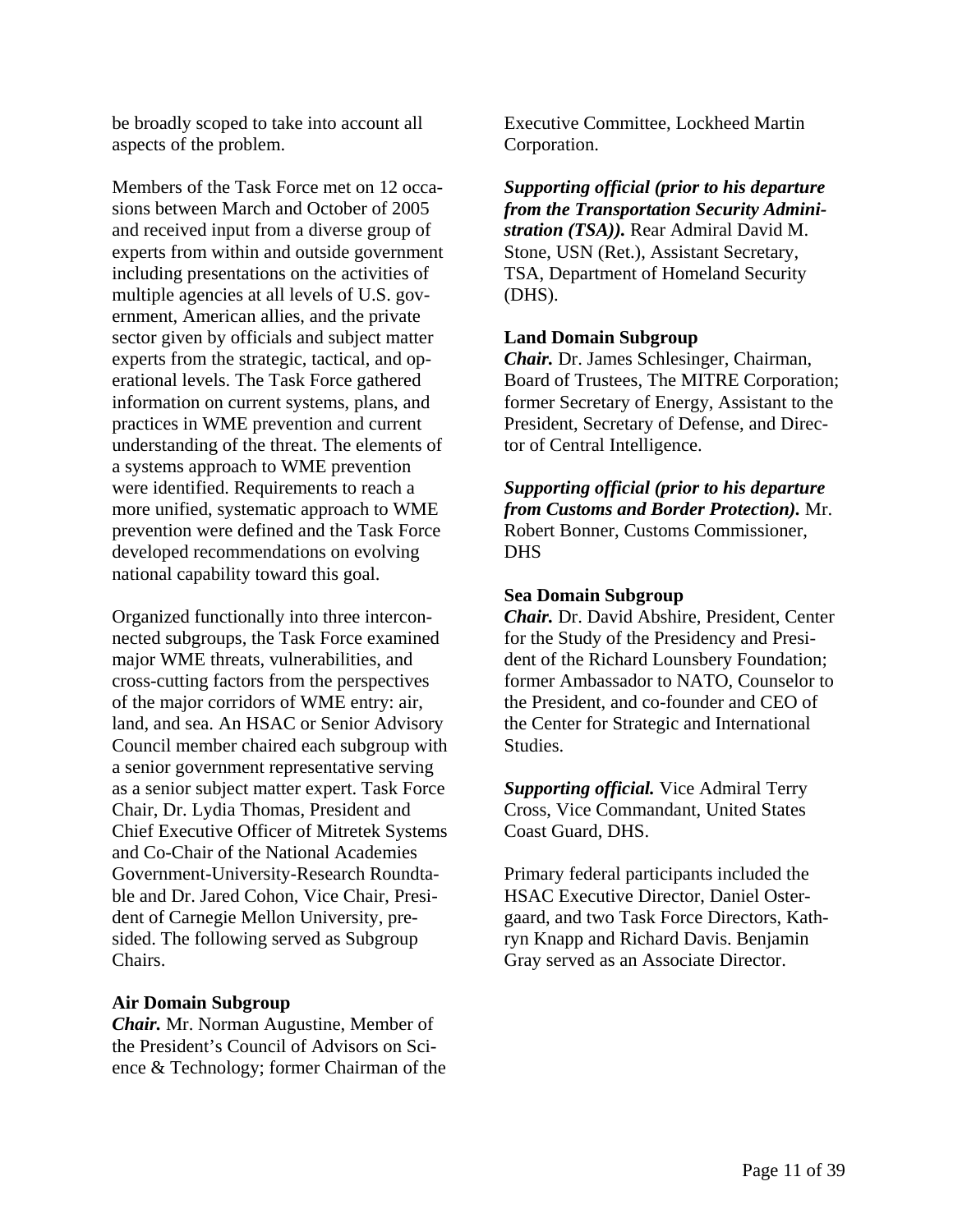# **II. CURRENT STATE**

## **The Threat**

An attack on our country by a WME is arguably the gravest danger to American national security. Different WME scenarios use of nuclear, biological, chemical, radiological, or conventional weapons against U.S. targets—have different likelihoods and impacts, including civilian casualties in the hundreds of thousands. Regardless of the scenario, the consequences are almost unimaginable. Preventing WME use on U.S. soil must become our most urgent priority and the subject of focused and integrated effort. That it isn't today is a grave concern.

In terms of consequences, if not likelihood, nuclear weapons comprise the greatest threat against America by a terrorist organization. An explosion of even a low yield device in a large city such as many of those found on both coasts and in the Gulf region would immediately kill hundreds of thousands of people, followed by a comparable number of deaths as well as economic and psychological impacts in the lingering aftermath.

Constructing a weapon from nuclear material would be a very difficult undertaking for a terrorist group, suggesting that it is much more likely that such a group would attempt to buy, steal or be given an existing weapon. Potential sources include the stockpiles of the former Soviet Union, states hostile to the U.S., such as North Korea and Iran, that currently possess nuclear devices, and declared nuclear states, such as Pakistan, that could lose control of their nuclear arsenal in a political crisis.

A variety of means of introducing such weaponry into the U.S. is available, including penetrating from the sea, from the air,

and over land. So, despite the technical difficulty, the threat of terrorist use of nuclear weapons is real, as are threats posed by biological, chemical, and other WMEs.

Determining the magnitude of resources that should be devoted to negating WME threats is greatly complicated by the fact that such threats (hopefully) have a very low probability of occurrence, at least at the present time, but have extremely significant consequences. In addition, the probability of attacks of the type discussed in this report is never likely to be reduced to zero. Nonetheless, the likelihood that a specific attack can be prevented is significantly enhanced if the country is willing to invest precious resources on WME prevention.

Preventing an attack with WME should be the highest priority and should receive the maximum attention from the president, the secretary, and the Congress, as well as from within the department. The recommendations offered in this report are a first step toward what must be a sustained national effort.

# **General Observations on WME Prevention**

The Task Force is resolved that concerns with the current state of WME prevention should be a priority for the nation and must be addressed.

The country has multiple, independently developed systems that constitute the *de facto* national defense against entry of WME. (In this context and throughout this report, the term "system" includes people, organizations, processes, and technologies that are applied together to achieve a common objective.)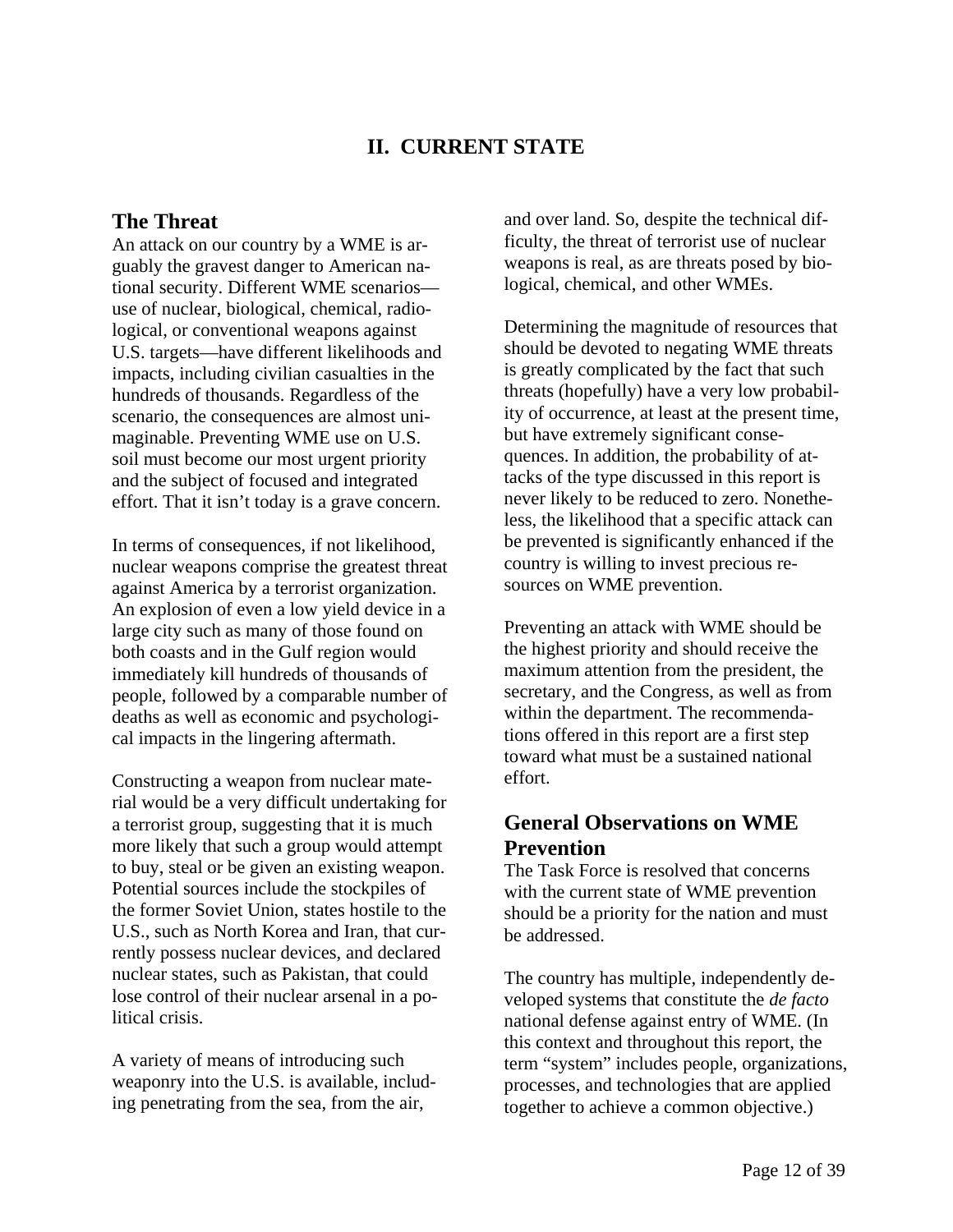Many WME prevention systems seek to detect and interdict the illicit entry of people and materiel of concern. These systems selectively focus on borders, ports of entry, and modes of transport to varying degrees. In many cases, there are multiple systems managed by different organizations to tackle a single problem. Preventing entry of WME through seaports for example is a focus of several programs, including the Container Security Initiative, operated by DHS, and the Megaports Initiative, which is a Department of Energy program.

The WME prevention mission is not limited to detection and interdiction. It is wide ranging and includes organizations and programs in intelligence, threat analysis, research and development, technology acquisition, test and evaluation, diplomacy, minimizing consequences, managing recovery, and other functions. The organizations involved span the federal, state and local levels of government, foreign governments and international organizations, research institutions, and private industry. In some agencies, dedicated internal units are responsible for functions such as intelligence and threat analysis. In other cases those capabilities are a shared function across agency lines. Some functions are duplicated in multiple locations without a rationale other than their legacy presence. For example, explosives security groups in DHS can be found under the Immigration and Customs Enforcement Federal Air Marshal Service, the Science and Technology Directorate, the Office of Infrastructure Protection, the Office of Domestic Preparedness, and the TSA. Similar duplications are evident in other federal agencies.

WME prevention is a daunting management, technical, operational, and systems challenge. Authority, decision making and operational control are distributed across participants at multiple levels. The multiple participants involved in WME prevention

share a common focus on security yet are diverse in mandates, memberships, capabilities, cultures, and motivations. This diversity is an advantage only if it is managed systematically. The uncertainty over the threat and the wide range of potential threat scenarios compound the complexity.

In the *National Strategy for Homeland Security (March 2002)*, the Office of Homeland Security provided a vision to mobilize and organize the U.S. to secure the homeland from terrorist attacks. The strategy acknowledges that this is an exceedingly complex mission that requires coordinated and focused effort from our entire society—the federal, state, local and tribal governments, the private sector, and the American people. This requirement for coordination and focus has not been reached with regard to U.S. efforts in WME prevention. This Task Force also acknowledges the need to work collaboratively with foreign governments and multinational institutions as well.

Vulnerabilities attributable to deficiencies in the current state of WME prevention are real and must be addressed. It is essential that the distinct entities in WME prevention operate in a unified manner and that resources be allocated based on relative contribution to risk reduction rather than parochial or legacy entitlements. Moving to a more effective WME prevention system requires more than overhauling strategy. Key investments in infrastructure, technology, and long-range human resources must match the challenge at hand. Congress and the Administration must pursue legislative and policy solutions that provide consistent support for these objectives.

The Task Force focused its efforts on how to achieve a unified system with risk-based management.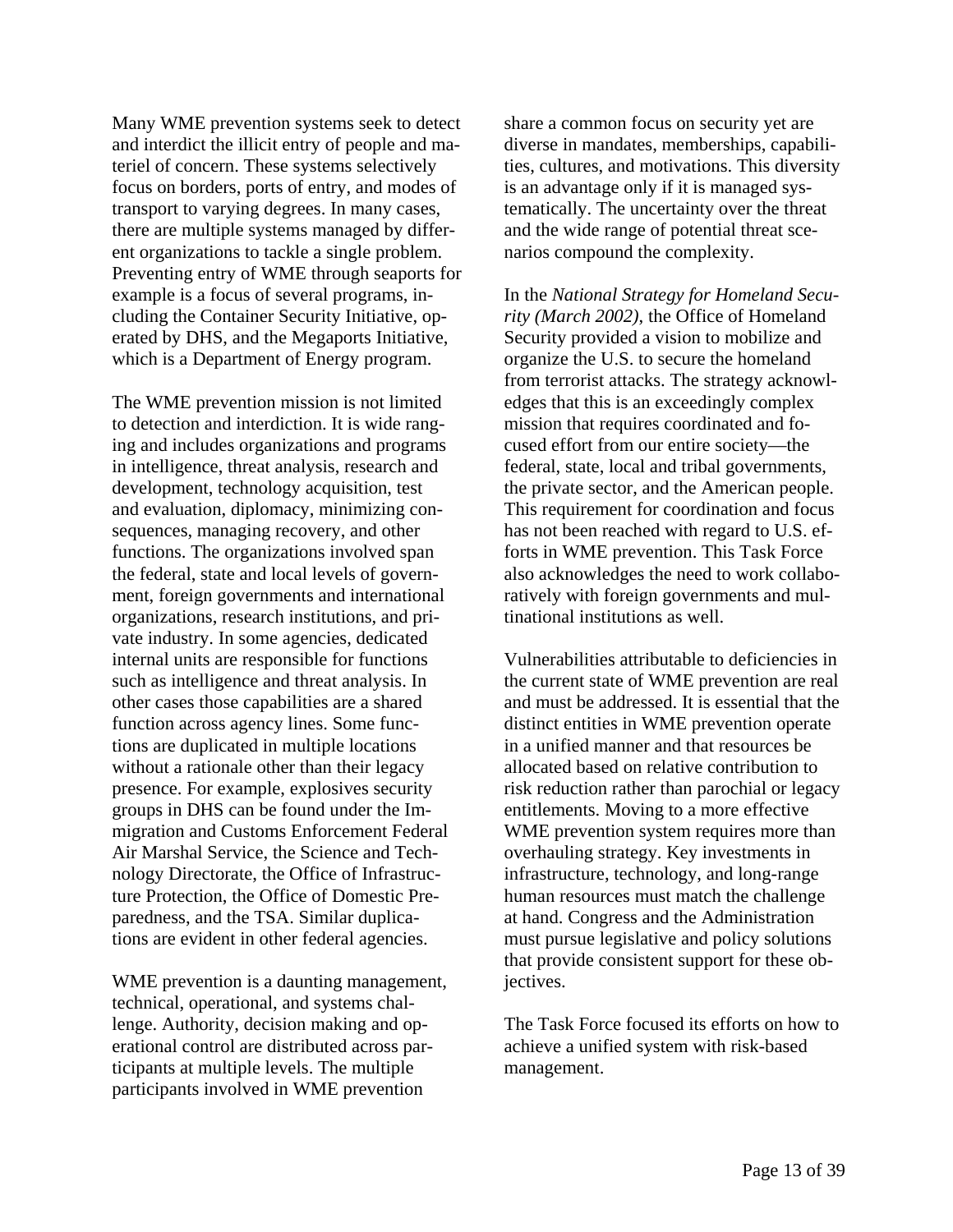# **Critical Deficiencies**

The WME threat focuses directly on weaknesses—vulnerabilities and gaps in our defense—not strengths. It adapts and evolves. To combat this threat our critical deficiencies must be assessed and receive immediate attention from national homeland security leadership. The Task Force explored the root causes of such weaknesses in the current WME prevention system. Critical deficiencies in the current state of WME prevention include the following:

- There is no systematic, risk-based approach to a national investment strategy for WME and no unified set of policies, procedures, people, and technology.
- Critical WME prevention capabilities and decision making about deploying those capabilities are dispersed within DHS and across the executive branch without a coherent strategy to leveraging them in prevention efforts. As a result, it is not clear who is in charge of decision making for developing, deploying, and managing a WME prevention strategy.
- The WME threat is global in scale which requires that DHS engage foreign countries and gain their cooperation. The Department and the Executive Branch are not appropriately organized and resourced to accomplish this task.
- Today's concepts of deterrence are too reminiscent of the Cold War era and must be updated.
- The government is not investing with sufficient urgency and priority in technological innovation that could lead to breakthrough advances in WME prevention.
- The nation's armed services, National Guard, and Reserve have served repeat tours fighting terrorism in Iraq and Afghanistan but American citizens have not been engaged at a level that allows

them to share in the responsibility to secure the homeland.

With these general and specific concerns in mind, the Task Force developed a systems view to help improve WME prevention, assessed the gap between the current fragmented WME prevention system and a more unified system, and offered specific recommendations to close the gap.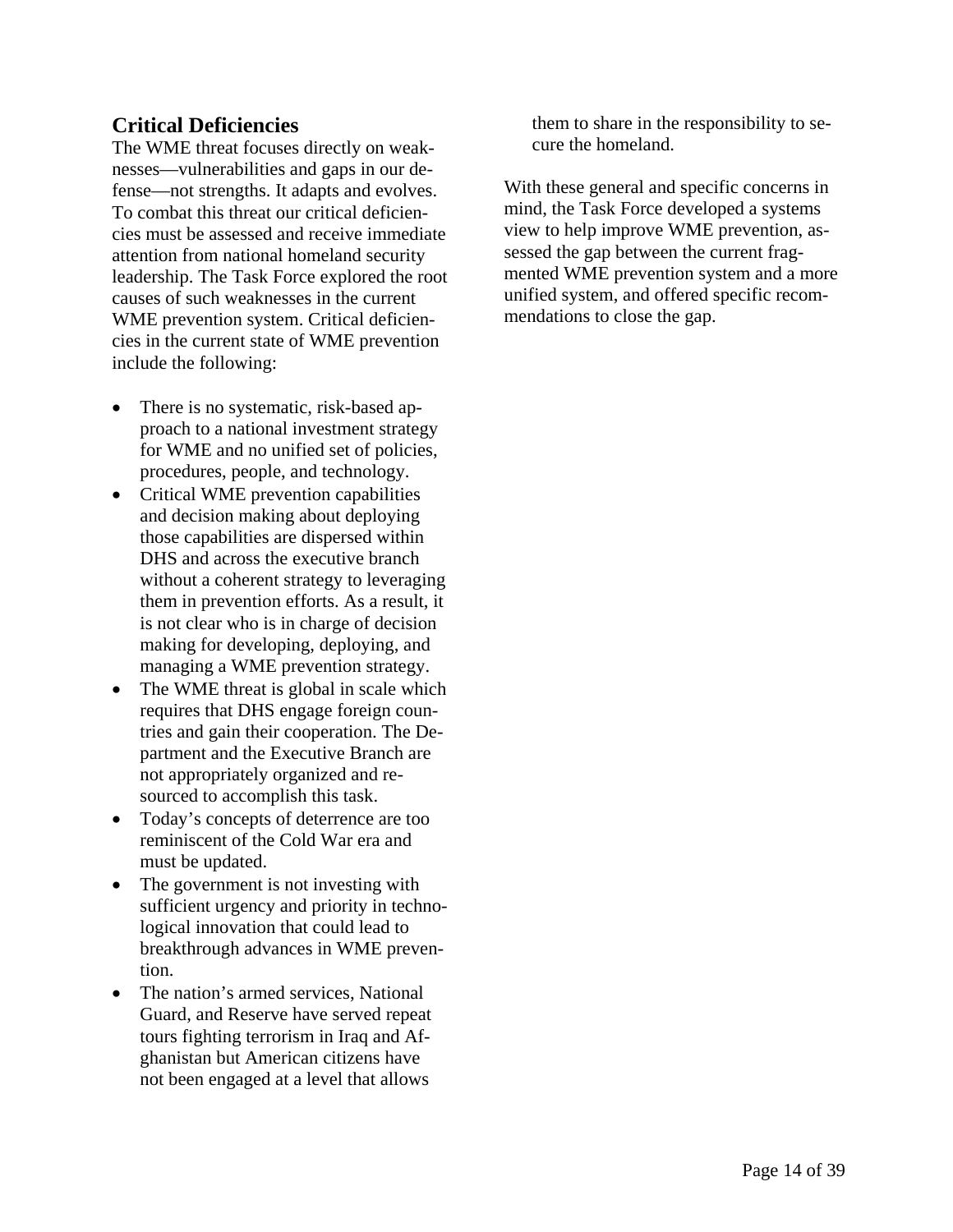# **III. ADDRESSING THE CRITICAL DEFICIENCIES**

### **Conceptual Framework**

To decrease the risk of a successful WME penetration of U.S. borders, the WME prevention system should be designed to address WME threats as close to the point of origin as possible. To achieve that objective, the U.S. should implement a WME prevention strategy and system which has the following three thrusts:

- Neutralize known terrorists
- Secure or eliminate sources of WME and/or critical components
- Detect and interdict WME in transit

\_\_\_\_\_\_\_\_\_\_\_\_\_\_\_\_\_\_\_\_\_\_\_\_\_\_\_\_\_\_\_\_\_

*Screening at foreign ports of origin (e.g., through the Container Security Initiative) is an example of extending defenses closer to the point of origin within a corridor of entry. However, other defenses can be extended to the more easily manipulated stages of the supply chain that occur prior to arrival at the seaport, such as during the phase when shipping containers are packed and sealed.* 

\_\_\_\_\_\_\_\_\_\_\_\_\_\_\_\_\_\_\_\_\_\_\_\_\_\_\_\_\_\_\_\_\_

The first thrust, neutralizing terrorists, is primarily a responsibility of the military and the intelligence community. The second thrust, securing or eliminating sources of WME, is also a joint responsibility of several government agencies, with the newlyestablished NCPC in a coordinating role. Detecting and interdicting WME in transit is similarly a joint effort of multiple entities. The Task Force believes that DHS should have the lead responsibility to coordinate this aspect of the WME prevention system.

This report focuses primarily on the third thrust, detecting and interdicting WME in transit, while recognizing that the first two are essential, interrelated and ultimately preferable elements of a prevention strategy, and that a systems view of the problem and an integrated effort across all three thrusts is critical.

WME prevention is a complicated problem, with many interrelated elements and many participating agencies, at all levels of government and including foreign governments and private sector entities. The challenge is to coordinate and integrate WME prevention policies, operations, systems development, research, and funding. The Task Force found it useful to conceive of the problem of preventing WME entry into the United States as consisting of three dimensions: 1) how WME materiel or people move across international borders toward a location in the United States—the geographical or spatial dimension; 2) what can be done along the path from source to target—the functional dimension; and 3) how the functions are carried out and by whom—the operational dimension.

For the spatial dimension, depicted in Figure 1, there are three stages of threat—origin and movement within a foreign country and across international borders, international transit, and entry to the United States and movement to target. Movement can occur through different combinations of three corridors of entry: land, sea, and air, as illustrated by the example path depicted in Figure 1.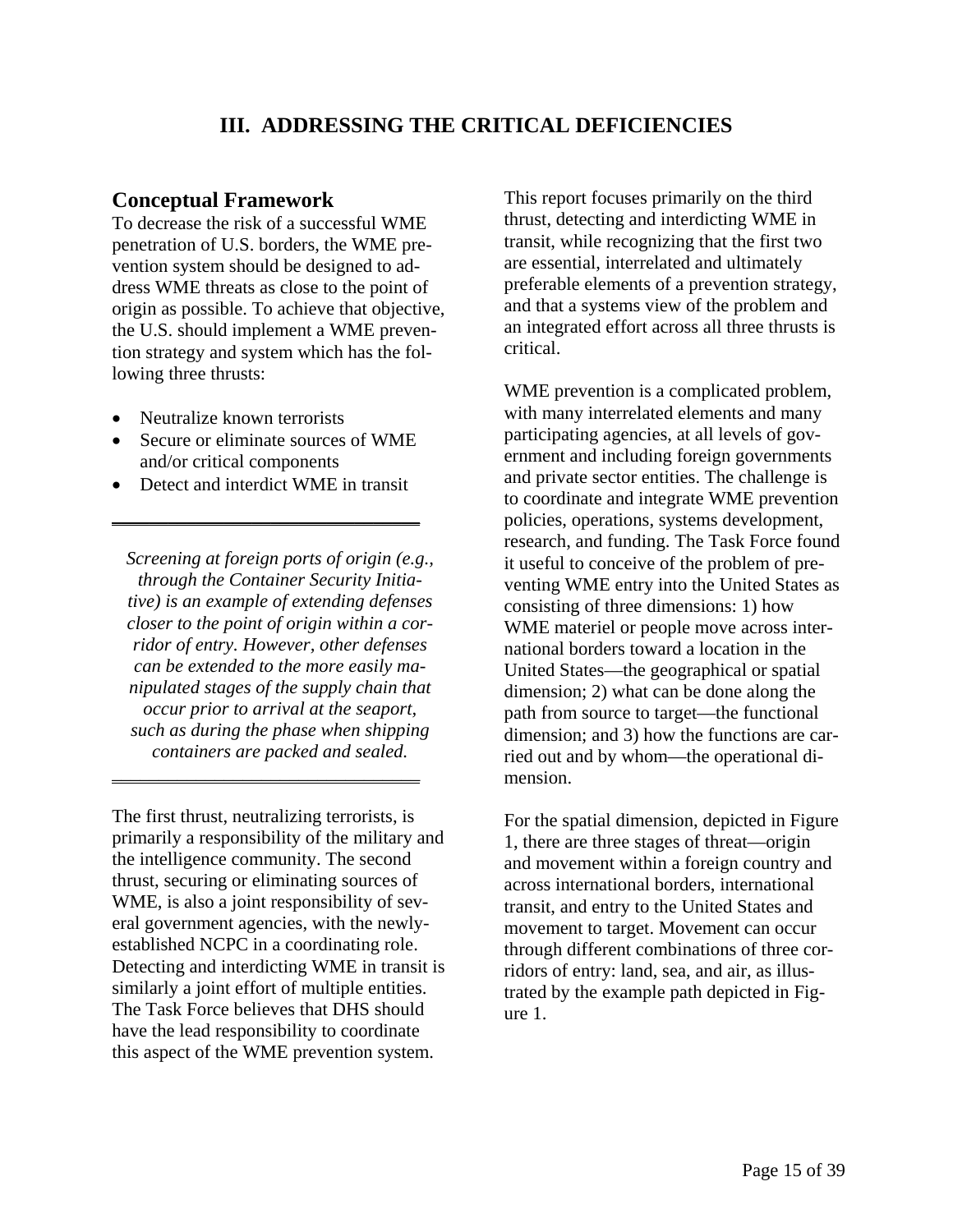

**Figure 1. The spatial dimension of a WME defense system** 

Therefore, the system must operate flexibly at all points across the different corridors of entry and modes of transport. At each transition point—crossing borders and changing transportation modes—there is a greater opportunity to interrupt the movement of persons or WME components.

Along the path from origin to target, the functional dimension includes the following:

### **Dissuasion**

The effort to de-legitimize violent extremism, radicalization, and terrorist strategies and practices on a moral, cultural, and social basis.

### **Deterrence**

The ability to convince the enemy that an attack will fail, that perpetrators will be captured and prosecuted, and that nations associated with an attack will incur severe consequences.

### **Detection**

Identifying the presence of potential perpetrators and/or materiel prior to an attack.

### **Denial**

Preventing access to source materials, knowledge, expertise, a consequence-rich target environment, and/or potential recruits.

### **Disruption**

Creating sufficient confusion or uncertainty on the part of perpetrators to reduce their ability to succeed and increase their risk of detection and interdiction.

### **Interdiction**

Capturing elements of the threat—people and/or materiel—before they reach their intended target.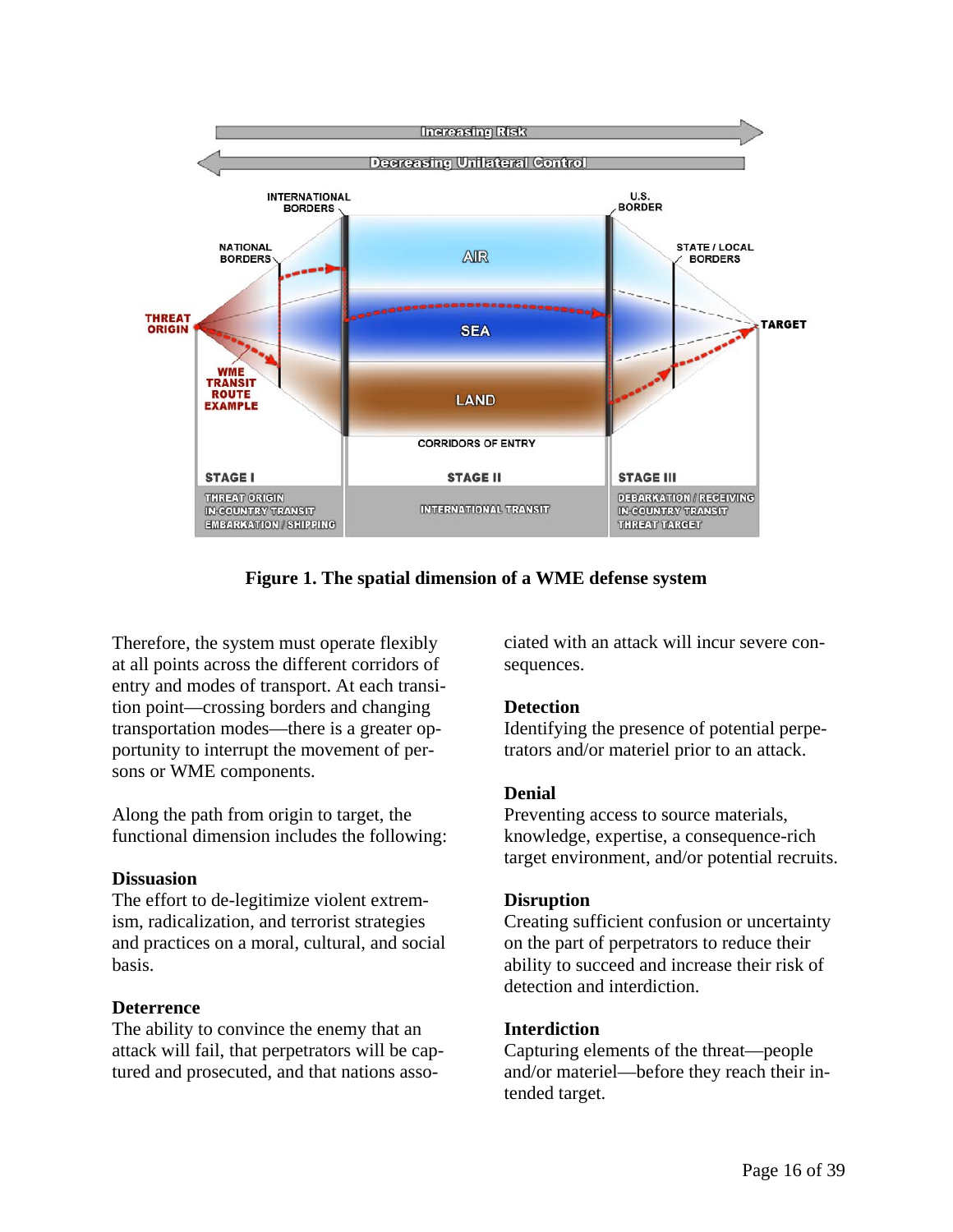### **Elimination**

Permanent eradication of the threat.

Success in some combination of these functions contributes to the overall objective of preventing WME from entering the U.S.

Finally, for each of the above functions, there is the operational dimension—how the above functions are carried out and by whom. This third dimension of WME prevention should include combinations of the following elements:

### **Institutional Elements**

Institutions play a role in regulating the movement of people and materiel. These institutions include both governmental and private sector entities.

#### **Tools**

Institutions have various tools at their disposal to undertake their respective responsibilities. These tools can be categorized as follows:

*Transactional.* Transactional tools are processes that intersect with the human and the materiel components of a WME threat. Processes associated with purchasing, shipping, travel, customs, immigration, and other activities are all potential transactional tools.

*Informational.* Informational tools can be applied at the earliest stages of intelligence collection and analysis of a threat, or to guide operations in real time. Watch lists and command center situational displays are examples of informational tools.

*Technological.* Detecting people and materiel of concern, for example, is dependent, in part on identity management systems and sensors. These tools include non-invasive detection systems (e.g., x-rays, radiation and

explosives detectors, and magnetometers), as well as "active interrogation" techniques to help identify the presence of shielded nuclear material. Such tools also complement biometric identification systems and data mining systems.

Strategies, policies, programs, and resource allocation decisions should be evaluated based on how they contribute to minimizing the risk of WME capability entering the country. The remaining challenge is to institute a mechanism for setting priorities, determining what capabilities will be implemented, and then allocating resources targeted toward those ends.

# **Moving from a Framework to Solutions: A Risk Reduction Approach**

Reducing or minimizing the risk of a WME entering the U.S. (risk reduction) should be the central decision-making criterion for designing, developing, deploying, and operating a WME prevention system. The Task Force recognized however that while a sharp focus on risk reduction is essential, there are other considerations that can and should enter into decision-making. These include cost, economic impacts, ancillary or secondary benefits (e.g., reduction of drug and other forms of smuggling), availability of technology, international relations, and contingency for unpredictable threats such as natural disasters.

Risk reduction analyses should be structured to address the fundamental choices available to the country in confronting the WME prevention challenge. Each option, representing different combinations of policies, organizations, technologies, or processes, should be assessed in terms of its benefits in relation to its costs. Ultimately, the benefit in terms of risk reduction is the most important measure of value.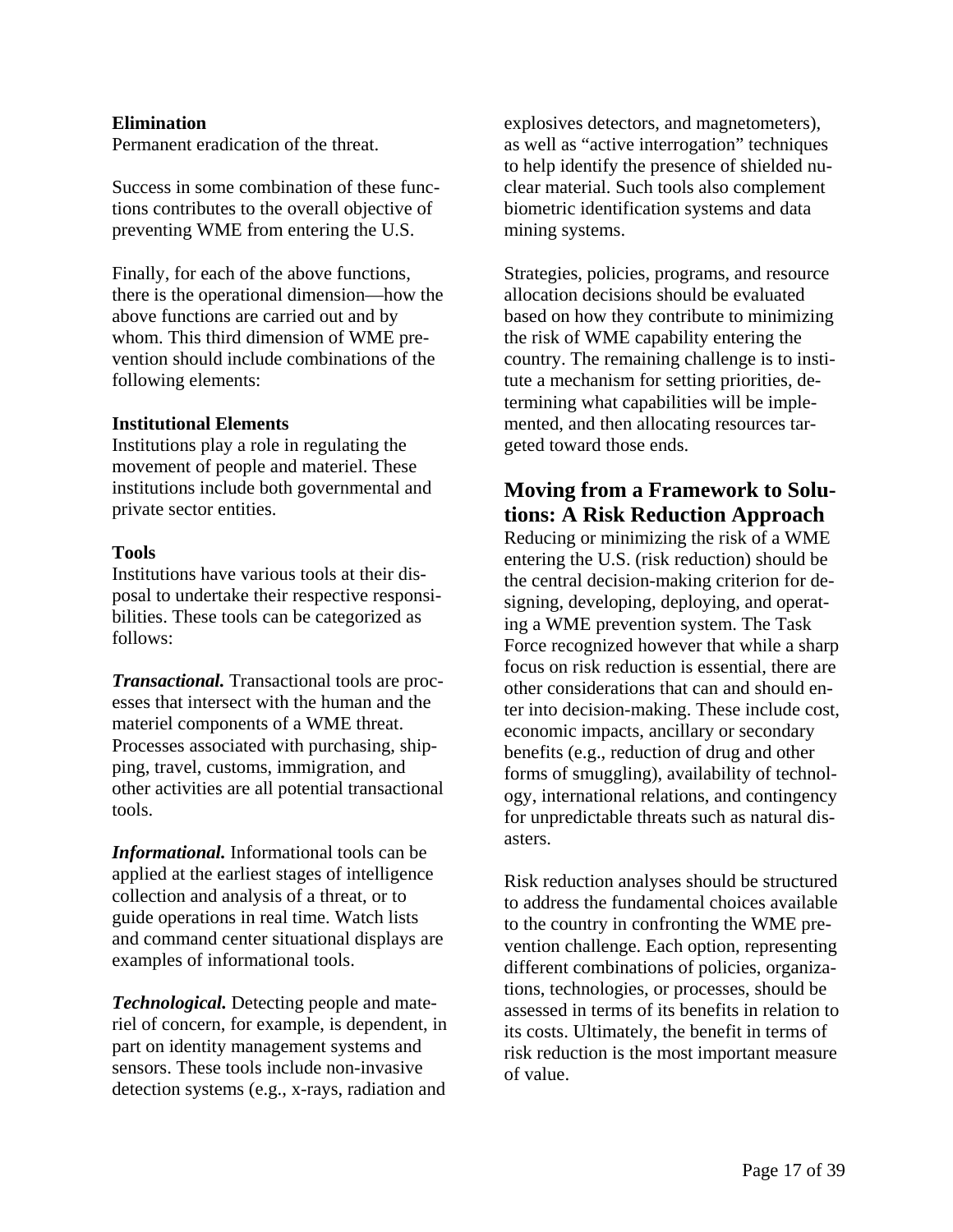Decision makers can determine the value of different options, make trade-offs, achieve balance in overall capability when they can see the overall WME prevention system in broader context rather than the pieces of it in isolation. With a broad systems view, fundamental questions can be asked and answered, such as:

- What should be the relative balance of investments for the three basic thrusts: neutralizing terrorists, securing potential WME sources, and detecting WME in transit?
- Are investments correctly balanced between air, land and sea corridors as a function of threat and risk?
- How should investments in alternative detection technologies be balanced in relation to the threat?
- How much of the investment portfolio should go to longer range technology development versus shorter range improvements?
- What combination of approaches should be used for WME detection in non-U.S. controlled areas?
- What functions should be assigned to specific government entities?
- What interfaces must exist between different entities with complementary functions?

Although the scope of this study is limited, it is essential that a systems view be adopted by decision makers that embraces all aspects of the problem.

A risk-based approach tends to be controversial since by definition some organizations or programs will "score low" and receive less funding than they would otherwise receive under a different scheme (e.g., per capita funding, or equal share distribution). This is an expected outcome of a riskbased approach and should be viewed as a

net benefit for the nation rather than a negative attribute.

The resource allocation process should minimize parochial and political influences by incorporating a mechanism for placing the national interest above parochial interests. What is needed is a single, integrated WME prevention budget which captures all funds approved for that mission. Further, the creation of that budget should be a result of the risk-based analytical approach discussed above with a mechanism similar to that used in base closure as a check and balance.

 $\overline{\phantom{a}}$  , and the set of the set of the set of the set of the set of the set of the set of the set of the set of the set of the set of the set of the set of the set of the set of the set of the set of the set of the s

*Such a mechanism for independently reviewing resource allocation decisions might be similar to the selection process in base closure. The Base Realignment and Closure Commission (BRAC) recommends which American military bases should be closed after receiving input from the Department of Defense and the affected bases and communities. Because closing military bases has proven to be politically difficult if not impossible, the BRAC process assumes political liability while preserving legitimacy by operating independently and submitting recommendations through the President to Congress for an up or down vote on the complete recommendation. This model applies to the politically difficult challenge of risk-based investment, particularly when the investments are needed to shore up weaknesses rather than reinforce strengths.* 

A risk-based approach identifies strengths in order to avoid reinforcing them at the expense of known or emerging weaknesses. Investments informed by this approach seek to "buy down" risk by closing gaps in our defenses that terrorists would seek to exploit. Doing so requires

\_\_\_\_\_\_\_\_\_\_\_\_\_\_\_\_\_\_\_\_\_\_\_\_\_\_\_\_\_\_\_\_\_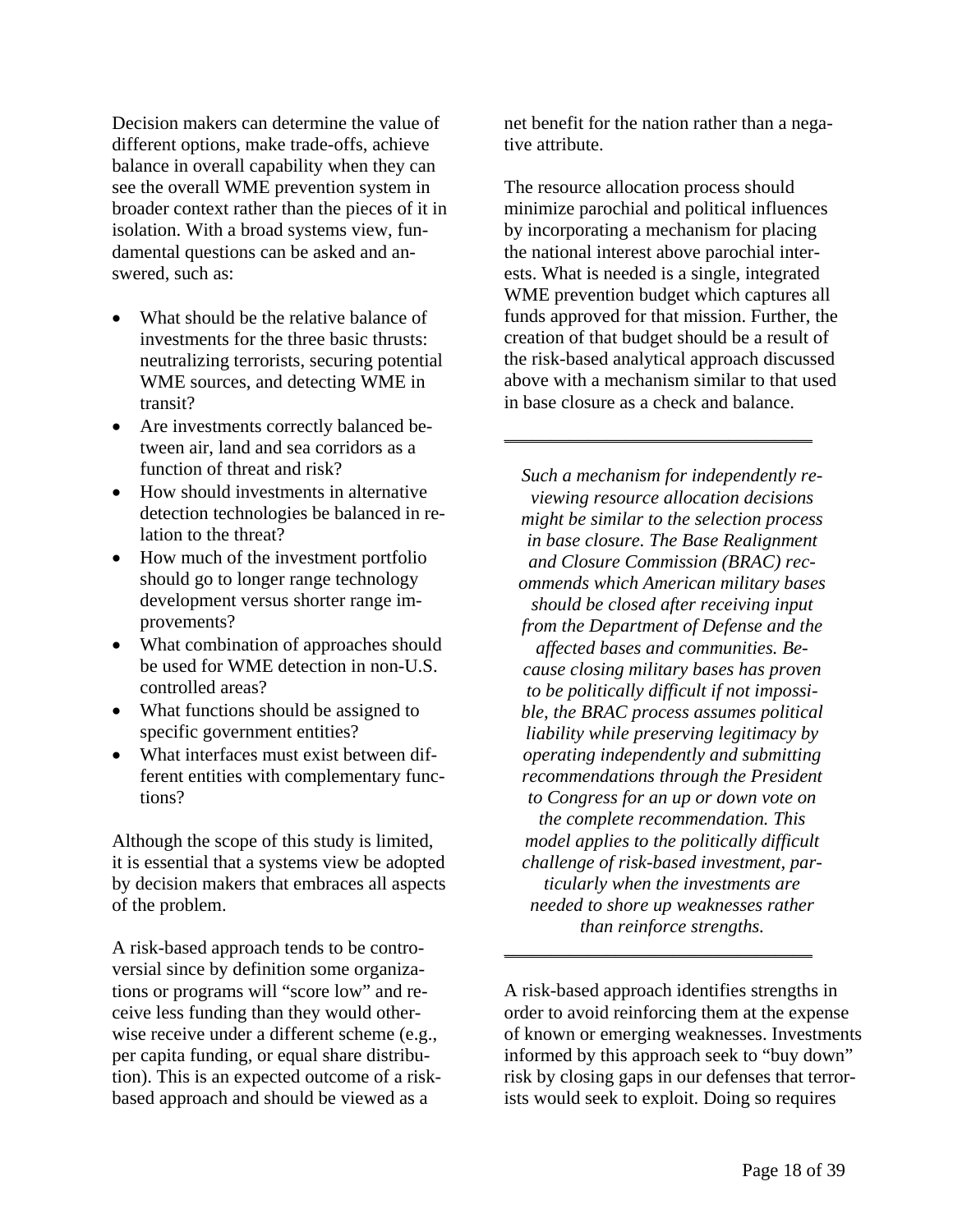knowledge of the enemy—their motivations, capabilities, doctrine, tradecraft, practices, movements, targets and identities—knowledge of our vulnerabilities, and an ability to manage consequences. This in turn places a premium on focused intelligence—dynamic, all-source information processed through an analysis structure that produces focused, timely, predictive, and actionable products. A risk-based approach also values a strategy for reducing vulnerabilities by hardening targets and diminishing consequences by increasing resilience.

Such an undertaking should be started immediately. It is not new or novel to the U.S. as discussed below.

# **Layered Approach**

The nation has a long history of developing and deploying unprecedented systems to address complex, variable and evolving threats. These systems have been successfully applied in both the civilian and military sectors. Examples include the following:

- Conventional warfare
- Air defense
- Strategic nuclear defense
- Crisis management
- Nuclear power safety
- Controlling infectious diseases
- Preventing entry of foreign animal diseases
- Drug interdiction

Given the nature of the WME threat, the Task Force believes that "layering" our defensive capabilities is an essential characteristic of the architecture and would provide the necessary redundancy, flexibility, and robustness so that failure of any one element of the system is not catastrophic, and the protective effect of individual elements is cumulative or multiplicative. In the case of WME prevention, a "layer" is any combination of the three dimensionsgeographical/spatial, functional, and operational—described above.

In the above context a "layer" is a conceptual designation that nonetheless yields tangible results. A layer adds value when: 1) a combination of prevention-related capabilities are deployed together at some stage of the progression of the threat from attack planning to entry into the country, and 2) that combination of capabilities acts as a barrier reducing the risk of entry of a WME.

\_\_\_\_\_\_\_\_\_\_\_\_\_\_\_\_\_\_\_\_\_\_\_\_\_\_\_\_\_\_\_\_\_

*In a nuclear power plant, for example, the layers include geographical/spatial dimensions to include the facility security with perimeters and barriers; functional dimensions, including identitybased access controls to protect the reactor, control room and other location; and operational dimensions such as the redundant engineering of reactor control mechanisms and other safety systems, and the screening and training of operators and maintenance staff.* 

The challenge in WME defense is similar in some respects. Rather than protecting a single fixed asset from a known threat, WME defense protects multiple assets and populations nationwide from multiple, changing threats. Layers help counter uncertainty over the exact nature of the risks (targets, weapons, and modes of attack) and exactly how and when the protective system will be challenged.

\_\_\_\_\_\_\_\_\_\_\_\_\_\_\_\_\_\_\_\_\_\_\_\_\_\_\_\_\_\_\_\_\_

*Example: The passport control process should be thought of as one layer. It is deployed at several points prior to the border and seeks to interdict or disrupt unauthorized entry. The process incorporates several of the above tools—*

\_\_\_\_\_\_\_\_\_\_\_\_\_\_\_\_\_\_\_\_\_\_\_\_\_\_\_\_\_\_\_\_\_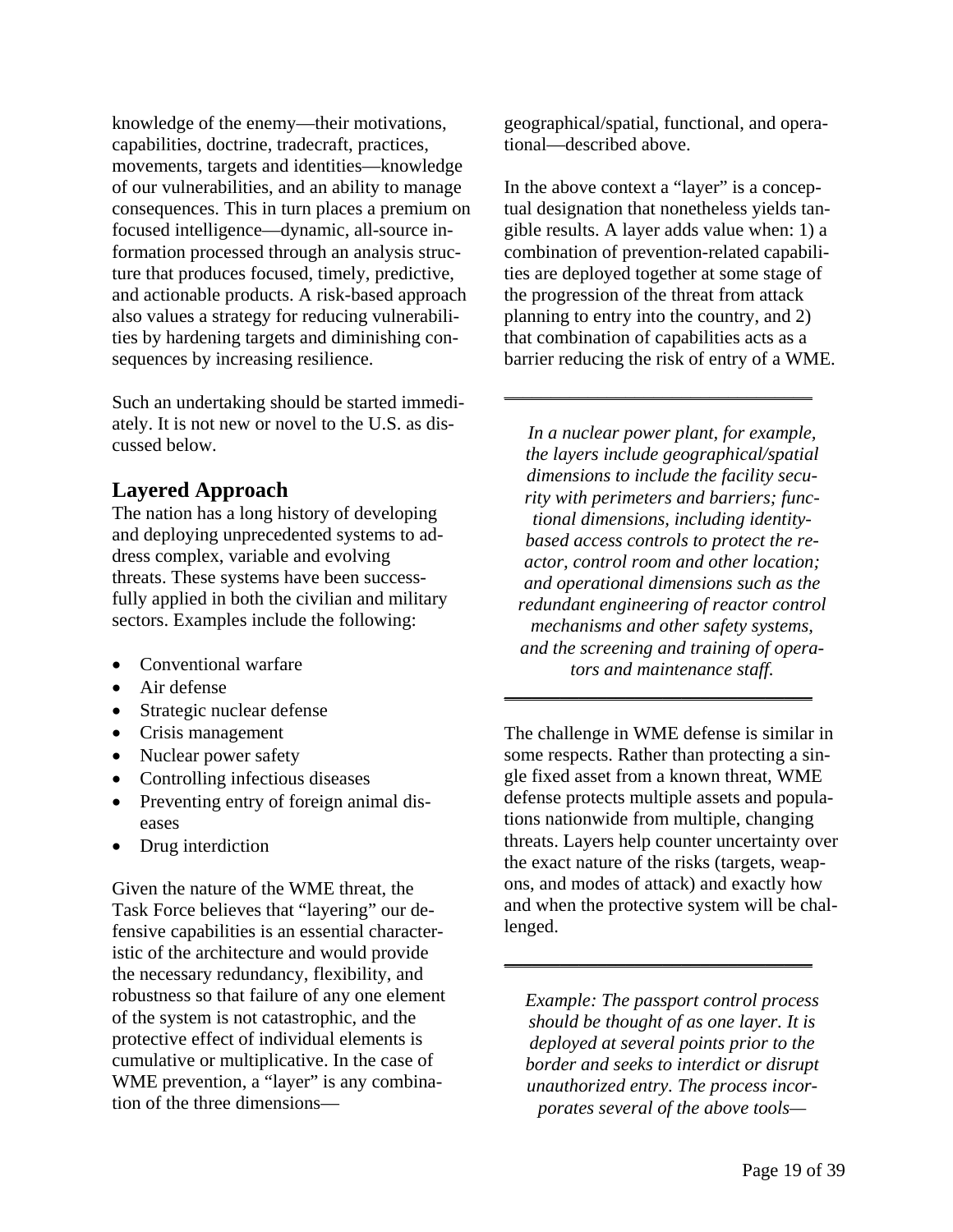*institutional (involving joint effort of various national border control authorities), transactional, informational and technological (use of biometrics and networked databases to match identities to watch lists).* 

The question becomes what set of choices in the layered model provides the greatest risk reduction at a reasonable cost.

\_\_\_\_\_\_\_\_\_\_\_\_\_\_\_\_\_\_\_\_\_\_\_\_\_\_\_\_\_\_\_\_\_

### **Management Process**

A structured risk analysis process, as outlined above, will define the fundamental policy direction and operational and technological components that represent the optimum blend of WME prevention mechanisms. An integrated, system-wide WME prevention management process must be established as the basis for subsequent system design and implementation decisions. These include decisions on budget priorities, tradeoffs between competing requirements, and integration of disparate capabilities. Instituting a risk management and layered approach in the absence of an overarching management process will only yield incremental improvements at best. An effective WME prevention system will not emerge from isolated, incremental efforts.

Through an architecturally-driven system definition, design, and management process, decision makers can perform risk assessments and determine the value of different components of a system by seeing their functions, costs and interactions in broader context rather than in isolation. Gaps in capability can be more readily identified along with alternative pathways for filling those gaps and reducing risk. WME prevention, as with homeland security generally, is a highly federated challenge bringing together multiple participants across agencies of government, international bodies, and the private sector, with differing cultures, technologies, missions, and processes. These entities must act together in a unified and coordinated fashion with an integrated government budgeting and management process that supports such unity of effort. Finally, the value of a program management process is lost without a program manager; one with the authority and influence to drive change across the WME prevention system.

Many of the layered defense systems mentioned above—air defense, strategic nuclear defense, crisis management—were successful to some degree because the complex planning, development and implementation was guided by a system architecture process. Such architecturally-based management models should be considered for WME prevention, a challenge of comparable if not greater scope and complexity.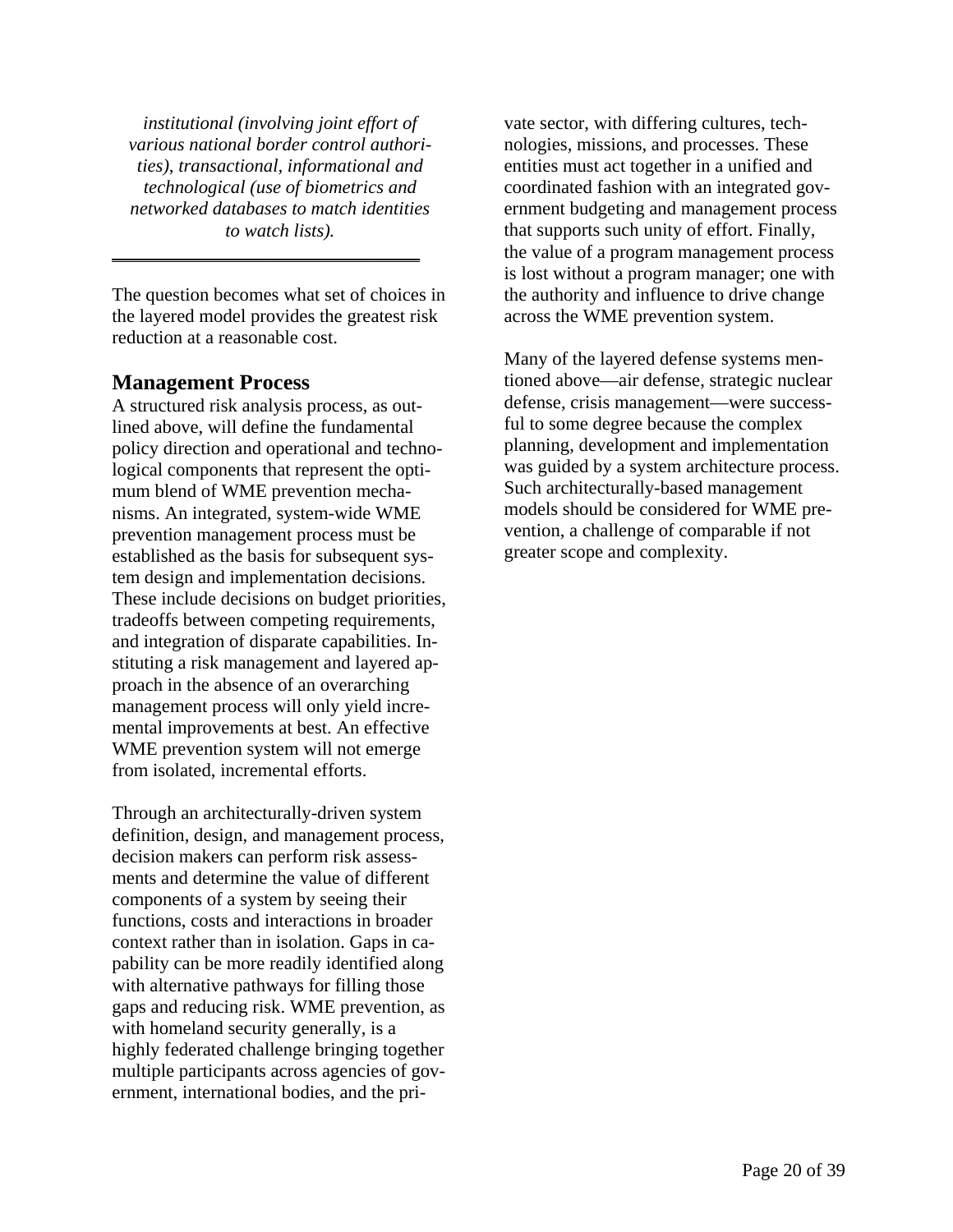# **IV. PATH FORWARD: DEVELOPING, DEPLOYING, AND MANAGING A LAYERED DEFENSE SYSTEM**

In its current state, WME prevention is critically flawed and must be improved. The various elements of WME prevention do not work together as an integrated system to achieve the strategic functions of WME defense. Resources are not systematically allocated based on their contribution to risk reduction and there is a lack of sufficient urgency and priority to technology innovation.

Improvement is urgently needed given the catastrophic potential of a WME attack. Considering the deficiencies in current WME defenses and the features of a riskbased and layered WME prevention system, the Task Force identified four areas for improvement.

- Authority, alignment, and incentives
- Deterrence
- Risk and system management
- Innovation

The Task Force developed recommendations to move toward the goal of a risk-based, layered defense system for preventing entry of WME into the country. The majority of recommendations can be acted upon within the secretary's purview; others require Congressional and/or presidential action. Specific supporting implementation actions are summarized below and presented with additional detail in Appendix A.

# **Authority, Alignment, and Incentives**

A layered defense system depends on the joint effort of multiple participants domestically and internationally, spanning all levels of government and working across lines between the public and private sectors. This

effort goes beyond coordinating individual agency plans to the joint execution of commonly held strategies.

### **Strengthen Leadership Structures**

Clarify lines of authority and control by having the president designate the Secretary of Homeland Security as the lead individual responsible for preventing WME attacks in the United States and strengthen his/her access to the information and assets needed to carry out this function. The secretary should immediately initiate a risk assessment and system management effort and adopt a model such as a Joint Program Office to coordinate the program elements and control the integrated WME prevention budget. Without becoming overly involved in the operational dimensions of homeland security policy, a strong HSC is important for coordinating policy, helping to implement resource allocation decisions, and getting agencies to work together. The president should give the HSC Director the authority and influence to build the HSC into a counterpart and complement to the NSC as it was envisioned in the Homeland Security Act of 2002. If the HSC is not strengthened as recommended it should be merged with the NSC.

### **Engage Internationally**

Better engage foreign governments and multilateral organizations to develop a common understanding of the WME threat, to share best practices for preventing WME attacks, and to develop the strategic cooperation necessary to deploy and manage a mutually reinforcing layered defense. U.S. homeland security objectives increasingly require the cooperation of foreign governments, especially in pursuit of a layered approach to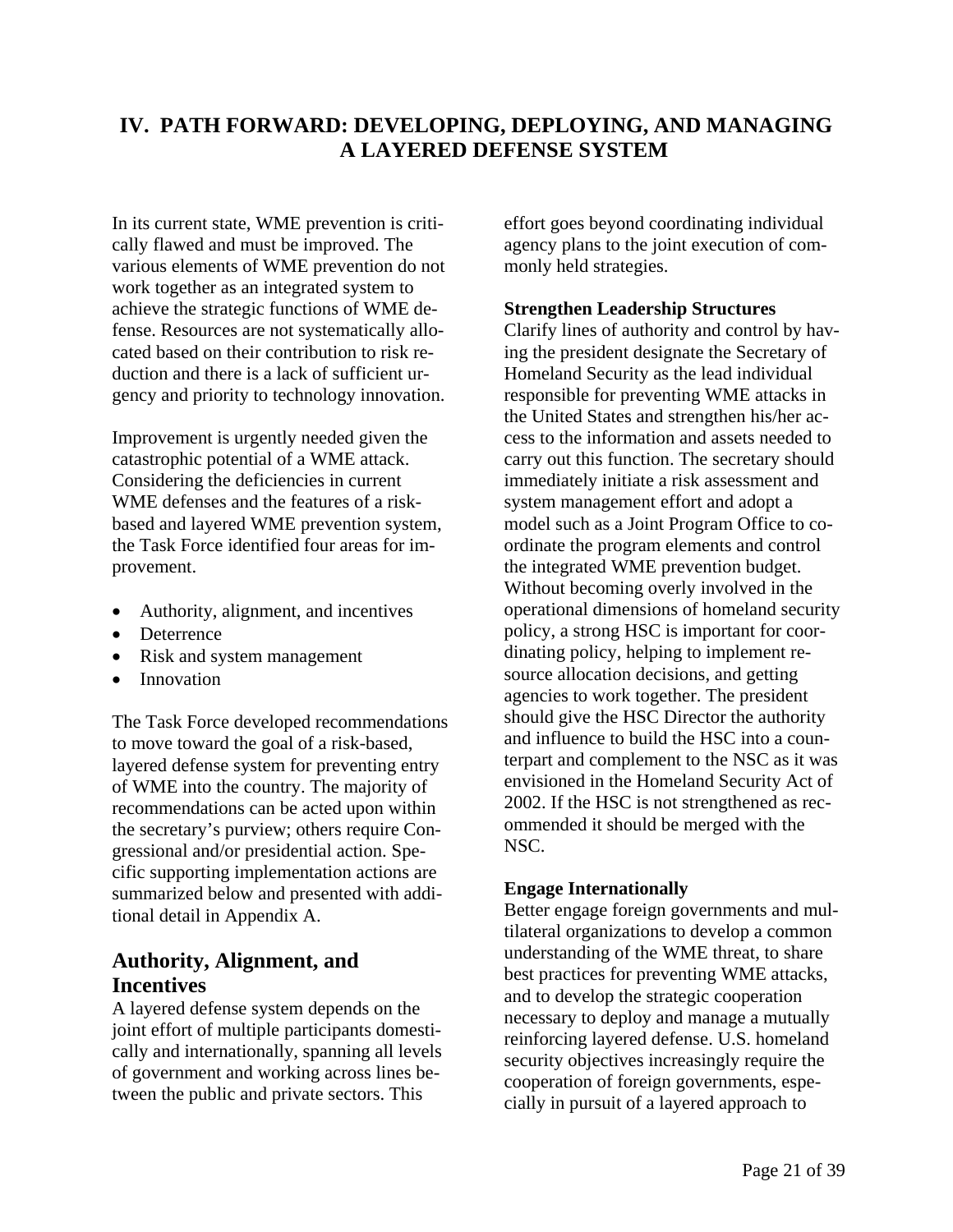preventing WME attacks. Doing so requires **Supporting Actions**  new bureaucratic capacity at DHS and more individuals in the diplomatic corps dedicated solely to homeland security and WME prevention (rather than as an added responsibility). The United States should selectively engage foreign governments and multinational organizations on WME prevention through creative use of multilateral entities such as NATO, the European Union, and the Association of Southeast Asian Nations.

### **Require Joint Effort**

Break down organizational barriers between DHS and other agencies by creating incentives and opportunities for career advancement based on such joint effort and cultivating a joint culture through more crosstraining and transfer of personnel between different agencies involved in WME prevention.

The traditional customer set for WME intel- **Portfolios**  ligence does not fully accommodate the challenges posed by today's WME threat and the role played by DHS. Include DHS as a principal driver for WME intelligence collection and analysis.

# **Clarify the Department of Defense (DOD)**

Pentagon, and DHS should develop a cohesive strategy in consultation with state governors to respond to terrorist attacks or emergencies that exceed the states' resources. Governors and their respective homeland security advisors should plan more effectively for a wide range of contingencies that will inevitably require the unique capabilities of the military.

# **Improve Interagency Coordination**

Develop policies, planning, and processes that support the integrated program budget and facilitate joint effort across the federal government. Develop a government-wide system that rewards interagency cooperation and coordination focused on preventing the entry of WME. Institutionalize response organizations such as the Interagency Incident Management Groups to take on prevention functions during non-emergency periods.

### **Eliminate Unnecessary Bureaucratic Redundancies**

De-conflict overlapping or conflicting requirements placed on industry, such as multiple background checks and certifications for cross-border truckers, while retaining redundancies that are built into the layered defense system.

# **Improve WME Intelligence** Create Country or Region-specific DHS

Provide each U.S. Mission/Embassy with clear-cut DHS strategic guidance. Leverage existing DHS resources currently assigned to U.S. Missions/Embassies abroad. Create dedicated DHS foreign service attaché positions.

# **Role in Disaster Response**<br>At the federal level, Northern Command, the **Selectively Engage Multilateral Organiza-**<br>**At the federal level, Northern Command, the Selectively Engage Multilateral Organiza**tions on Homeland Security-related Issues

Use strategic partnerships as force multipliers and a means to extend reach into regions that are breeding grounds for terrorism.

### **Institutionalize DHS Participation in NATO through a "Reinforced North Atlantic Council (NAC)"**

Through NAC pursue common objectives, share best practices and develop joint competencies.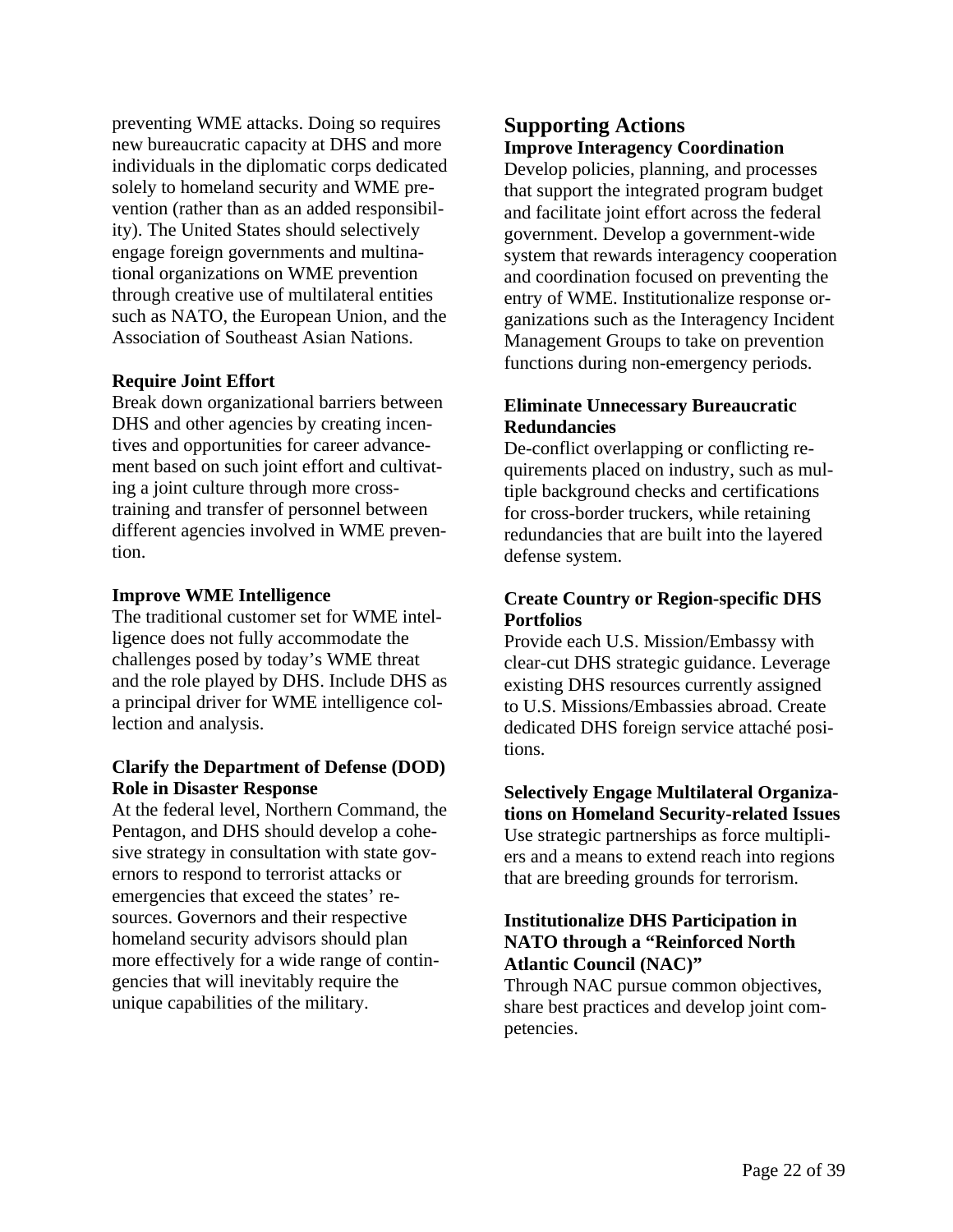### **Participate in Joint Contact/Working Groups**

Work bilaterally on WME prevention programs.

### **DHS Leadership Should Actively Task WME Intelligence Analysis**

WME intelligence has traditionally been applied to supporting demarches about treaty violations and sanctions. Today, the weapons of mass destruction (WMD) intelligence consumer should be defined by a broader constellation of authorities, to include the Departments of Homeland Security, Health and Human Services, and the FBI. Preventing WME attacks on the homeland requires a forthright role for DHS in the consumption of the analysis produced by the National Intelligence Directorate, including specifically the National Counterproliferation Center and the National Counterintelligence Center. However, doing so entails DHS leadership actively tasking these and other intelligence community organizations with fulfilling analysis requirements about the WME/WMD threat. For example, the Department's Domestic Nuclear Detection Office (DNDO) is responsible for creating a deployment strategy, or "global architecture," to operate across all layers in defending against smuggled nuclear weapons and material. To do so, the DNDO must consider intelligence about the trajectory of the current nuclear threat, including potential perpetrators, means of delivery, and likely sources of illicit nuclear material. All of this informs the ultimate characteristics of a global deployment strategy, and none of this information comes from just one source.

### **Deterrence**

The best way to prevent WME from entering the country is to deter its use in the first place. As it was in the Cold War, deterrence and strategic alliances should be strategic elements of the War on Terrorism and the

WME prevention mission. The Task Force offers the following recommendations in this area:

### **Make Deterrence Policy Clear**

The president should announce, and the national leadership should reiterate, a policy of swift, certain, and severe consequences for any nation associated with a terrorist act using WME.

### **Expand Deterrence Into the WME Context**

Beyond the traditional emphasis on deterring adversaries through threat of overwhelming retaliation, which registers little with a committed terrorist group which may not be state sponsored, the layered defense system increases the *likelihood of failure* for potential attackers by introducing uncertainty in their planning through diversion, disruption, detection, or interdiction, thus forcing the adversary toward a decision against WME use. Similarly, increased resilience to the consequences of an attack, through, for example, advance planning on maintaining essential transportation and other functions in the aftermath, diminishes the attractiveness of WME use by a potential perpetrator desiring massive effect. This enhanced defensive posture should be a component of expanded deterrence.

### **Engage Citizens**

Bridge the preparedness gap between an overextended National Guard and the crisis management needs of the federal and state level leadership by engaging citizen volunteers. Proposals such as the nonexpeditionary Home Guard, operating under gubernatorial control, and other volunteerbased measures can demonstrate national resilience and provide Americans with a way to contribute to national preparedness by assisting law enforcement and other offi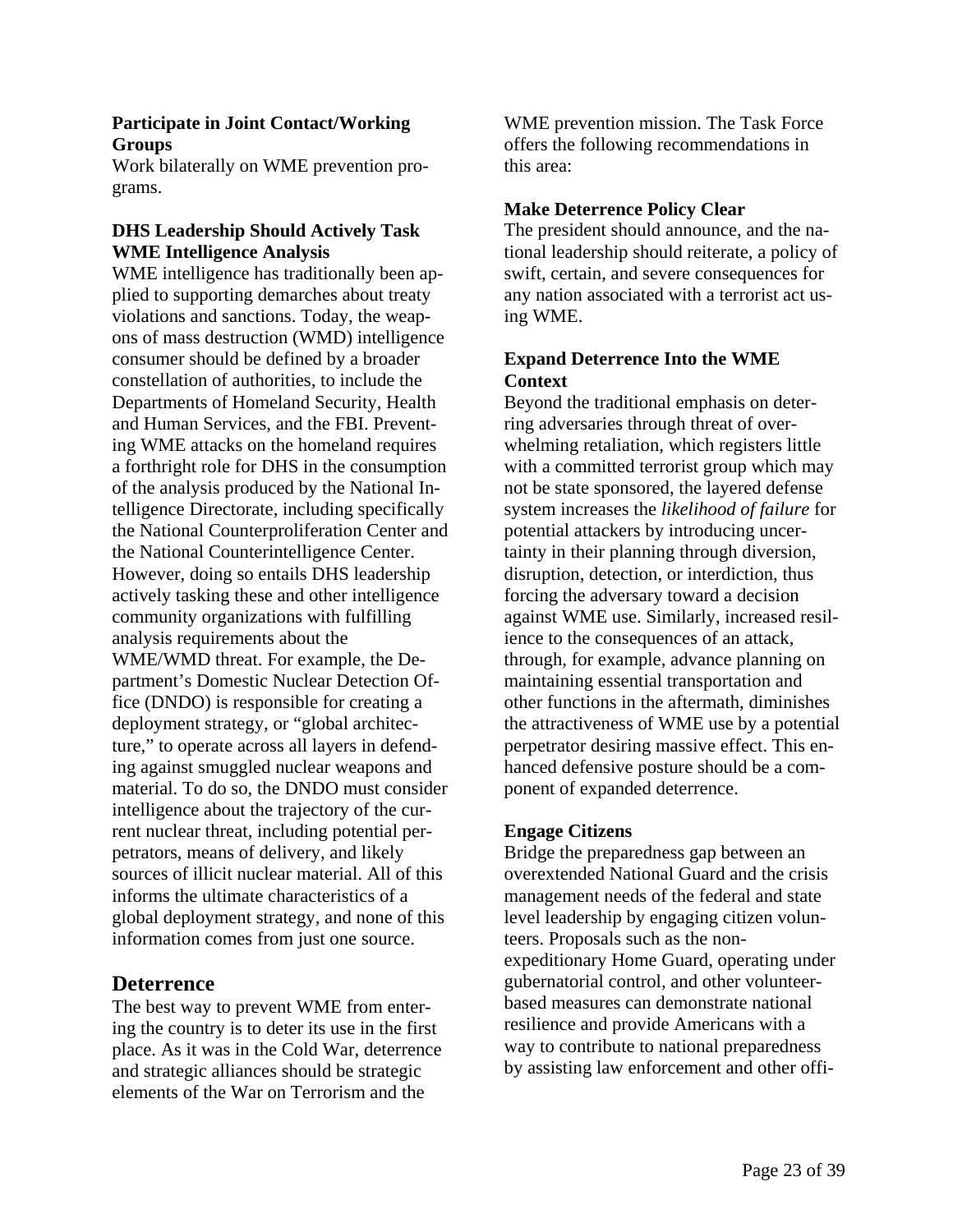cials with support such as traffic control and delivery of food and water during a crisis.

### **Supporting Actions Create Uncertainty for Potential Attackers**

Complicate their plans and force them into modes of operation that are more susceptible to detection and interdiction.

### **Understand and Prevent Radicalization**

Target root causes of international terrorism.

### **Build in Adaptive Capability**

Use constant change in defensive posture to increase uncertainty for would be attackers and to counter changes in their tactics.

### **Adapt or Update Existing Models for Marshalling Citizenry**

The Civil Air Patrol, the Coast Guard Auxiliary, and the National Defense Executive Reserve should be adapted and serve as models for a "Home Guard" with specialized skills such as quarantine implementation, vaccine administration, and crisis communications.

### **Risk and System Management**

Moving from the current state to a unified WME prevention system will involve tradeoffs in resource allocation and new approaches to cross-agency system management. As the threat evolves and new approaches and technologies are developed over time, new choices will need to be made on an ongoing basis. Risk management within a system perspective should be the driving force in making such tradeoffs.

### **Institute a Risk-based Process for Resource Allocation**

An open process for targeting prevention funding should be instituted. To ensure that investments deal with the greatest needs from a balance of national and local perspectives, consider establishing an independent body, comparable to BRAC as a check and balance to review integrated WME prevention budget allocations and provide insulation from political liabilities.

### **Improve Private Sector Contributions to the Process for Risk Management**

Outside experts can help design and evaluate the approach to managing risk, but, in addition to a technical resource, the private sector is a likely target of WME attacks and therefore has a vital interest in an effective defense program. Public/private partnerships remain a valuable vehicle for this involvement, but require different approaches for the demands of developing and managing a layered prevention strategy. Programs such as the Smart and Secure Trade Lanes Initiative (SSTLI), the U.S. Customs-Trade Partnership Against Terrorism (C-TPAT), and the Container Security Initiative (CSI) are models of private and public/private partnerships.

### **Initiate a System Management Effort**

The Secretary of Homeland Security should adopt one of several architecturally-based models of integrated systems management to help guide and oversee the planning, development, and integration of the national WME prevention system.

### **Supporting Actions**

**Help Industry Make the Business Case for Security and Determine If/When Government Should Provide Assistance**  The federal government should assist the private sector in making the business case for security by, for example, developing cost benefit analysis models, creating marketbased incentives for security investments, and clarifying the dividing line between government and private sector responsibilities.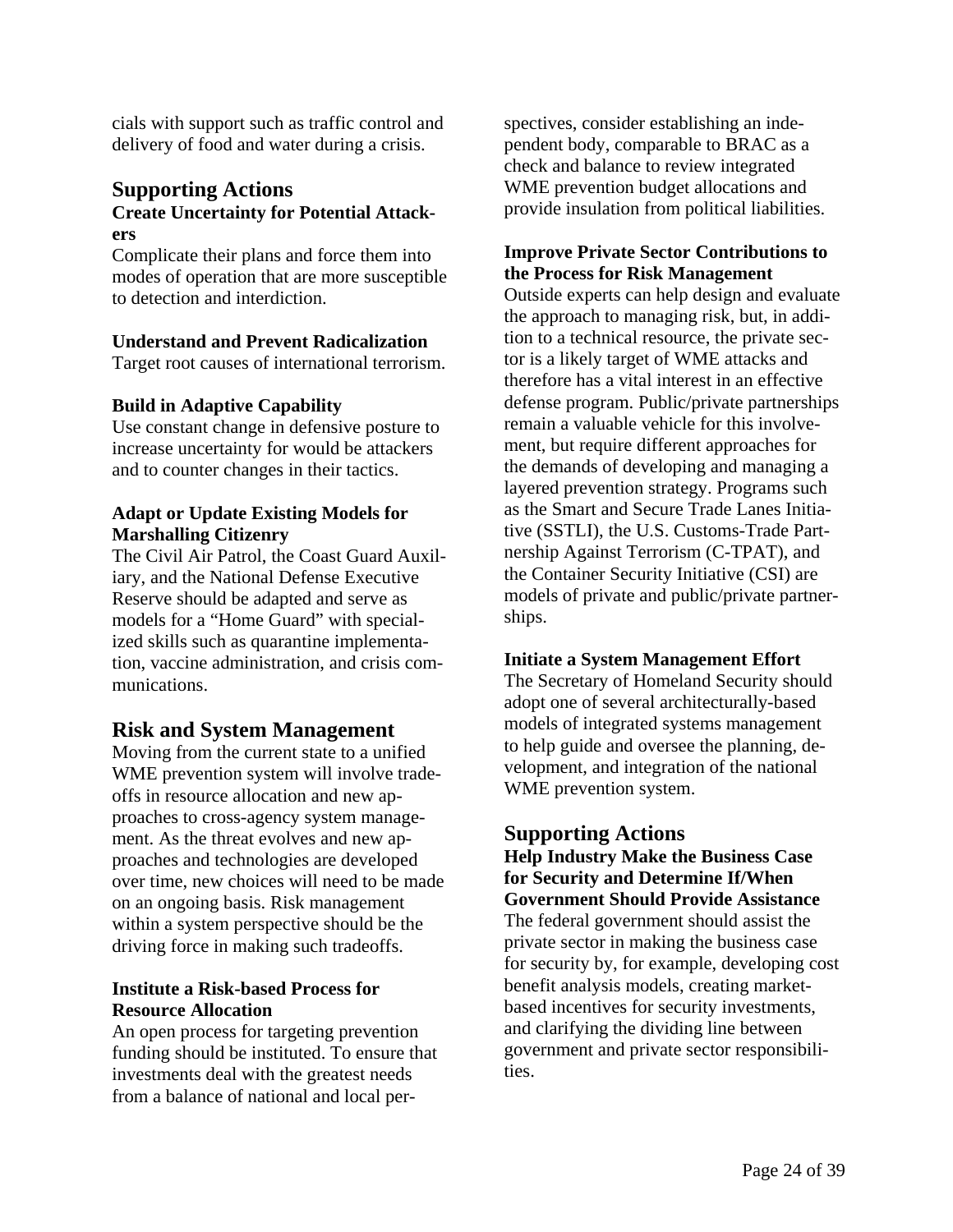**Study the Security Risks Posed by U.S. Companies That Have Extensive Global Operations or Outsource To Foreigners**

Security experts throughout the private sector are concerned that, due to increased overseas operations, outsourcing, and supply chains, increasing numbers of people from foreign countries now have access to substantial information about U.S. companies and their business models.

### **Establish Joint Government/Industry Working Groups**

Pattern the groups after the existing National Security Telecommunications Advisory Committee to promote coordinated government/private sector counter-terrorism efforts.

### **Promote Standards for Products Useful in the Anti-terrorism Campaign**

Through national standards, create the potential for a large enough market to warrant industry investment.

### **Provide Selective Indemnification**

Indemnify firms that are seeking to assist in the war on terrorism with indemnification against adverse consequences which they could not reasonably be expected to have foreseen.

### **Create a System Management Board**

Since WME prevention spans multiple organizations, the board should include representatives of component elements of the WME prevention system and should meet periodically with the WME system manager. The board should be the forum for stakeholder agencies to participate in risk assessments and decision making on aspects of the WME prevention system.

### **Appoint a WME System Manager**

Have him/her report directly to the secretary and have the authority to manage investments in system capabilities.

### **Publish a DHS Directive on WME Prevention System Management**

Specify the roles, authorities, and organizational relationships in the system management process, including the DHS role as lead, the system approval processes, national and international relationships, and the role of the system management board.

# **Innovation**

A national commitment to innovation is crucial to preventing the WME threat for several reasons: 1) new technologies are needed to detect WME components under different conditions (e.g., during acquisition phases, during production, enclosed in containers), 2) the threat evolves and our capabilities must evolve as well, and 3) "out of the box" thinking is needed to devise new strategies and tactics and to challenge our existing strategies, tactics, and systems. The Task Force offers the following recommendations in this area.

### **Make Detection a Priority for Innovation**

The secretary, the HSC, and the president should make it among the highest national priorities to bring together elements of the research community to undertake transformational research.

### **Encourage and Nurture New Ideas**

Create a process that encourages new ideas from people within and external to the department. Drawing from organizational innovation models from government and industry, create an Innovations Office, similar to Lockheed Martin's "Skunk Works," and institute other mechanisms to encourage out of the box ideas from all levels and sectors across the homeland security and related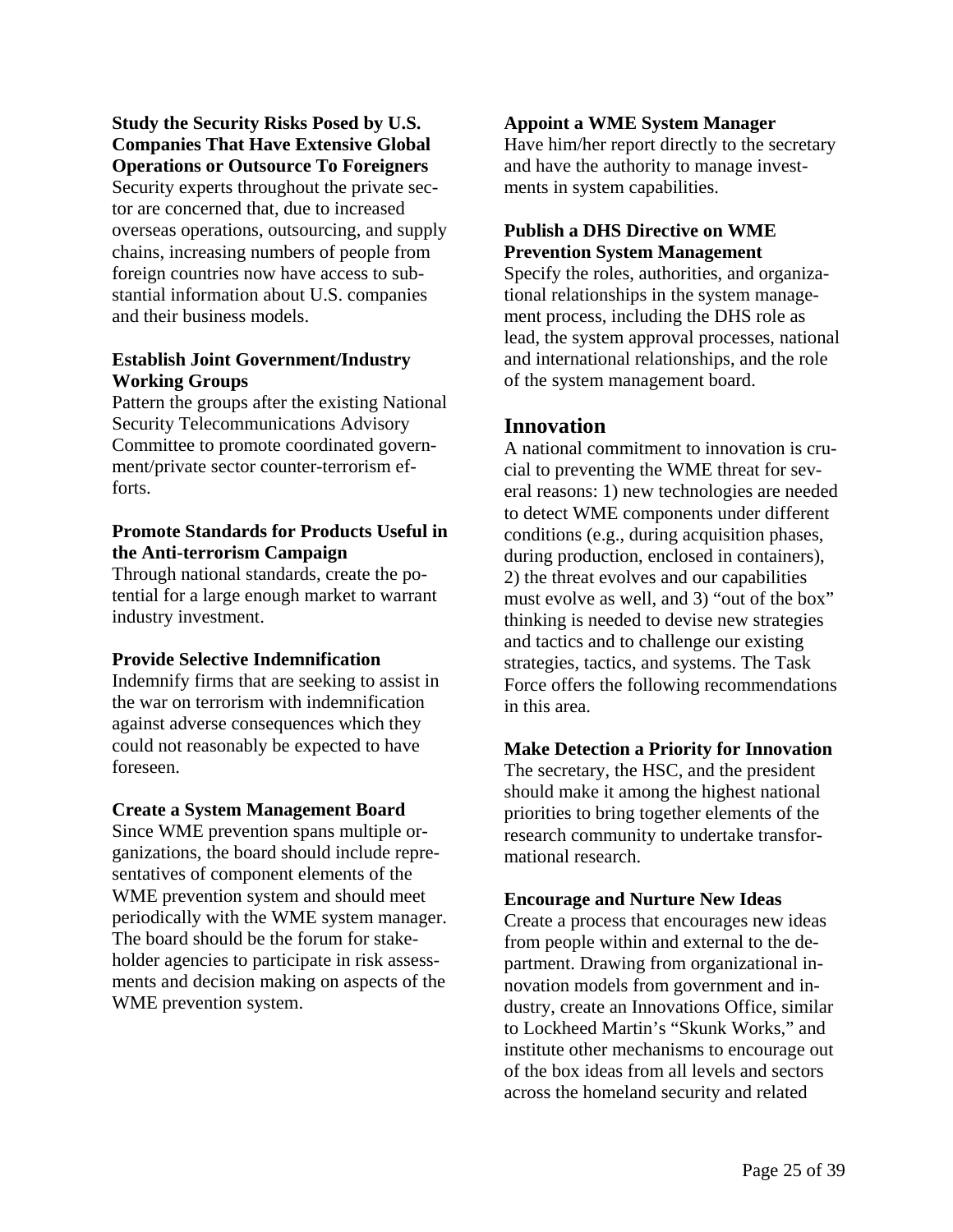communities. Provide a clear path for those ideas to gain visibility, be tested, and ultimately be acted upon by decision makers.

### **Supporting Actions**

### **The DNDO Model Should Apply to Other WME Threats Such as Biological, Radiological, and Chemical Agents and Explosives**

Rapid progress can be made by marshaling relevant assets across the executive branch to focus efforts on research, development, testing, and evaluation of transformational detection capabilities and strategies. Wherever possible, technologies should be developed that have dual use benefits (e.g., detecting drug contraband as well as WME).

### **Develop and Apply Performance Metrics to Guide Organizational Behavior Toward Long-term Goals**

When necessary, officials outside of the organization that will be assessed should set performance metrics.

### **Systematically Institute Frank and Candid "After Action Reports"**

Management must value frank and constructive criticism by and of all parties (supervisors and subordinates) by incorporating input into planning and practice and ensuring that there is no retribution for candid contributions.

### **Make "Red Teaming," the Process of Gaming an Adversary's Actions, a More Integral Part of Training and Routine Operations**

Purposefully testing a system, people, and equipment to probe for weaknesses can improve their security by mimicking the techniques the adversary would use to carry out an attack. When done at the system (rather than component) level, management can identify system improvements.

### **Create a Long-range Review Process Akin to the DOD's** *Quadrennial Defense Review* **That Takes Into Account Strategy, Research and Development, Budgeting, and Other Factors**

Investments in infrastructure, science, and technology require long-range planning. Management and operators must systematically feed requirements into the research and system development process and provide continuous updates. Such a tool would need to go beyond DHS and include all relevant agencies to be effective.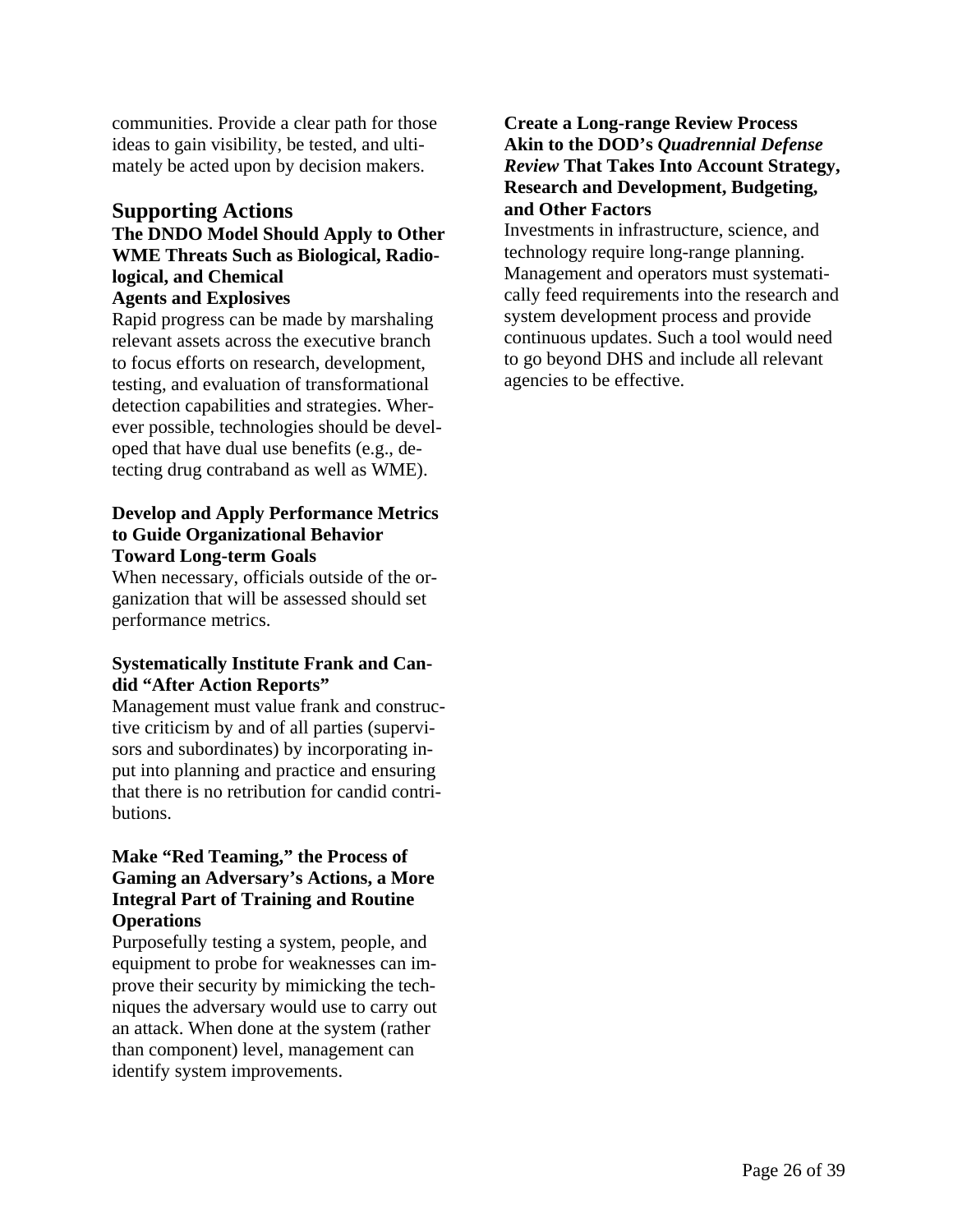# **Appendix A—Detailed Supporting Actions**

The recommendations offered in Section IV are supplemented here with specific proposals for implementation.

# **Authority, Alignment, and Incentives Strengthen Leadership Structures for**

**Enhanced Joint Effort**  Under direction of the Secretary of Homeland Security, the multilateral layered defense framework also depends on the coordinated effort of multiple participants spanning all levels of government and working across lines between the public and private sectors. Coordination and integration of policies, planning, and operations is hard work that is not a matter of coordinating individual agency plans but the joint execution of commonly held plans. Recommendations along these lines include the following:

*Improve interagency coordination develop policy, planning, and processes that facilitate joint effort across the federal government.* In cross cutting areas such as maritime security and biodefense, national strategy must be accompanied by clear guidance and lines of responsibility and authority. The layered defense approach provides a framework for reviewing and, where necessary reengineering interagency processes to fill gaps and improve clarity.

# *Develop a government-wide system that rewards interagency cooperation and coor-*

*dination.* To be effective DHS must create and manage a coordinated network of stakeholders who (1) understand and accept their roles/responsibilities as part of a joint effort to ensure prevention, and (2) are actively engaged in collaborative efforts to reduce WME security risks. Incentives must be

aligned with these objectives and barriers to cooperation and coordination removed.

### **Develop Institutional Capabilities to Engage Internationally**

To defend the homeland, America must promote collective security extending beyond our borders and those of our allies. To do so requires that DHS develop strategic and ongoing relationships with similar institutions of foreign governments. Such relationships exist currently between selected component DHS offices and foreign governments but no comprehensive and coordinated engagement program exists. In many cases, State Department foreign service officers or Defense Department attachés have assumed responsibility for any DHS questions or inquiries forthcoming from host nations. First, DHS should provide country or regionally specific portfolios to U.S. Missions (i.e., NATO, European Union, and Association of Southeast Asian Nations) and Embassies with the necessary information, programmatic insight and strategic vision to help guide DHS policy internationally. Second, development of an attaché program will ensure an institutional approach providing resident DHS expertise in those missions/embassies with international components of our homeland security policies.

*Create country or region-specific DHS portfolios to provide each U.S. mission/embassy with clear-cut DHS strategic guidance.* Dynamic DHS "portfolios" of evolving issues/policy objectives should guide existing foreign service officers, defense attachés, and existing DHS personnel located at missions/embassies on: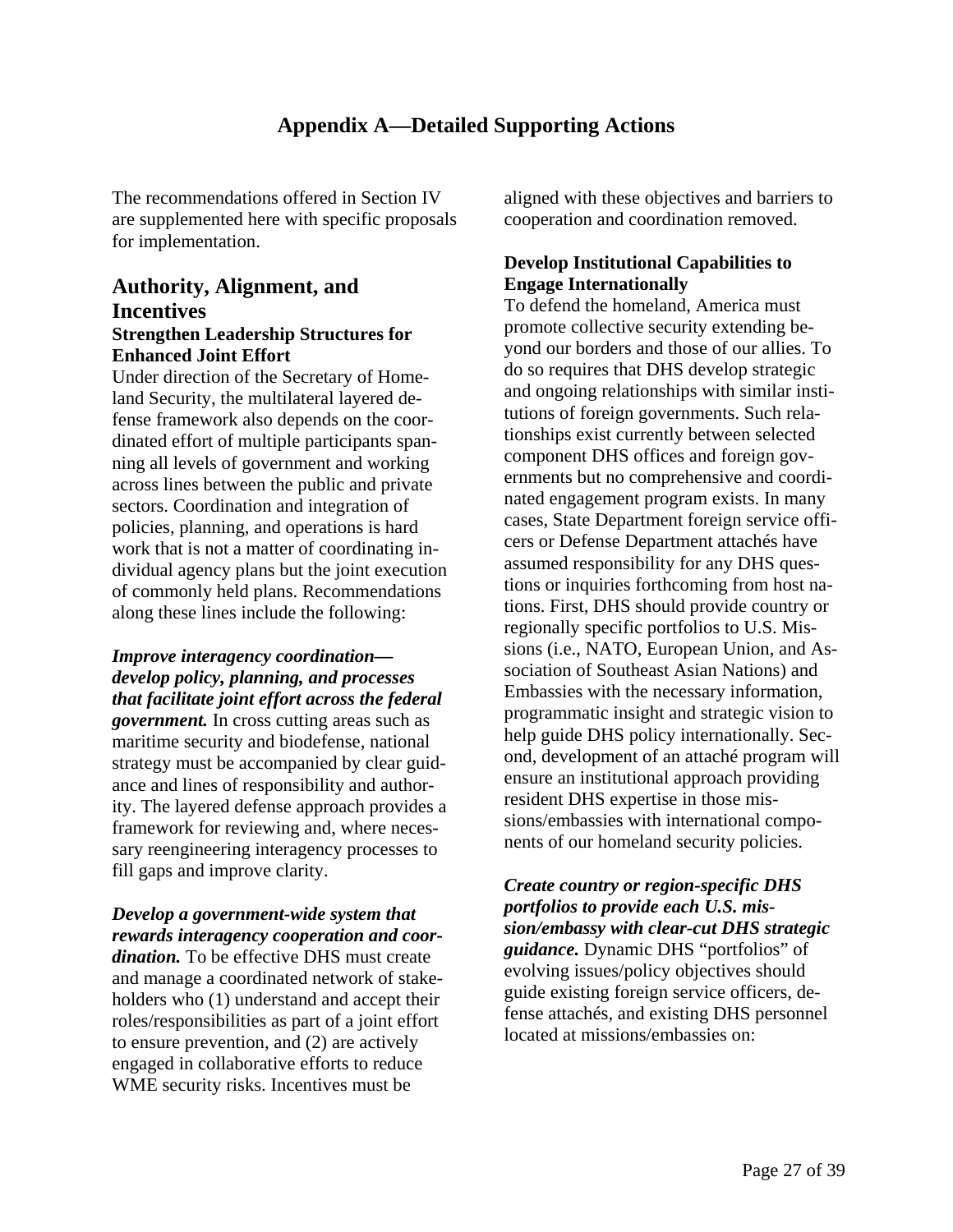- Elevating and enhancing bilateral coordination of DHS policies involving the cooperation of, or coordination with, a specific foreign country or grouping of countries
- Sharing and gathering information and best practices for anti- and counterterrorism measures, nonproliferation/counterproliferation efforts, and WME prevention policies
- Communicating both concerns and lessons learned from a particular country's homeland security programs and practices to DHS headquarters, the intelligence community where appropriate, and homeland security leadership at the White House level

### *Leverage existing DHS resources currently assigned to U.S. missions/embassies*

*abroad.* DHS should ensure employees assigned to U.S. missions/embassies carry and represent the entire DHS portfolio, not just that of their component agency (i.e., U.S. Coast Guard, Immigration and Customs Enforcement).

*Create dedicated DHS foreign service attaché positions.* Ultimately, DHS should create a unified presence abroad by introducing a cadre of DHS attachés at U.S. foreign embassies. DHS attachés would institutionalize relationships thereby coordinating and advancing the department's strategic objectives with relevant U.S. departments abroad and with foreign governments.

*Engage multilateral organizations on homeland security-related issues.* A true commitment to building international partnerships is essential to global security. The security of our allies aids our own security. Strategic partnerships become force multipliers by increasing fungible resources, increasing knowledge, and avoiding replication of work when the U.S. leverages the

work these trusted partners have accomplished.

Programs like the CSI are a good start. For example, CSI-enabled partnering with foreign customs officials inherently reduces the pool of containers to be inspected ensuring greater volume of inspected containers and reducing duplication of effort at border crossings. Whereas CSI is a bilateral initiative, there are many circumstances when multilateral approaches should be implemented by partnering with large organizations such as the Organization for Cooperation and Security in Europe and the Asian Pacific Economic Cooperation.

These organizations have reach into regions of the world where overt bilateral cooperation with the U.S. would be extremely unpopular domestically. Additionally, these organizations have reach into regions that may actually be the true breeding grounds of terrorism abroad and thus be in a unique position to help address the root causes of terrorism.

\_\_\_\_\_\_\_\_\_\_\_\_\_\_\_\_\_\_\_\_\_\_\_\_\_\_\_\_\_\_\_\_\_

*Example: The 166 countries of the World Customs Organization (WCO) circulated a set of common standards for international customs agencies and private shippers that would tighten cargo security while expediting trade. Certain standards address advance trade data information and shipper verification agreements like the Customs-Trade Partnership Against Terrorism, or C-TPAT. Countries that meet those standards receive expedited cargo clearance as a "carrot" for compliance. For those countries willing but unable to comply, the WCO agreement includes capacitybuilding measures and additional resources to help them adhere. The U.S. joined about 100 other countries when it*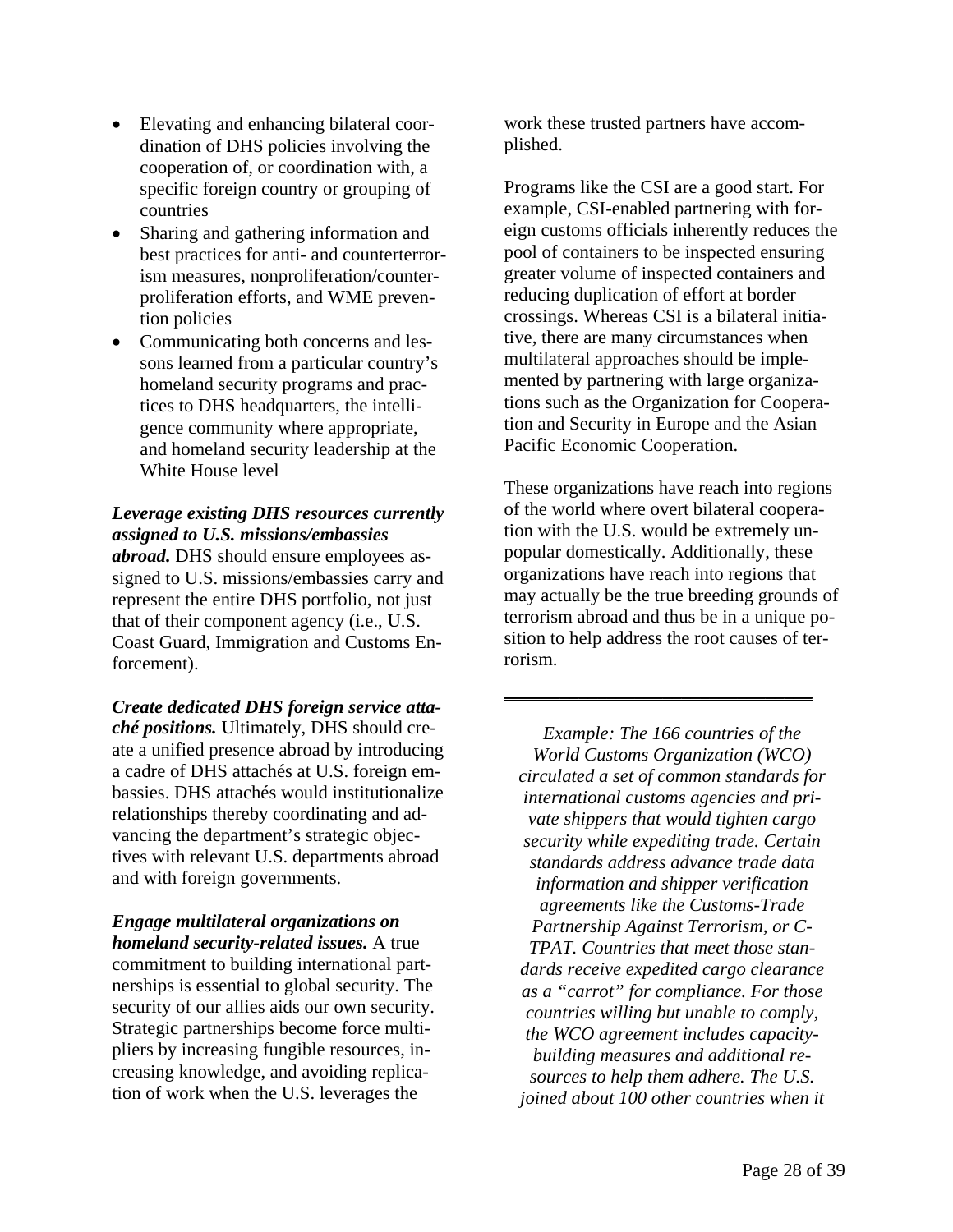*announced plans to adopt the WCO standards in June 2006.* 

*Institutionalize DHS participation in NATO through a "Reinforced North Atlan-*

\_\_\_\_\_\_\_\_\_\_\_\_\_\_\_\_\_\_\_\_\_\_\_\_\_\_\_\_\_\_\_\_\_

*tic Council (NAC)."* The NAC and its auxiliary structures should serve a greater cooperative role pursuing common homeland security objectives, sharing best counterterrorism practices with other NATO members and Partners, and developing security competencies related to fighting terrorism globally.

NATO structures—in coordination with the European Union, the G8, and others—can help achieve three interlocking security objectives:

- Deterring, co-opting, and destroying terrorist organizations
- Developing more effective emergency response capabilities and contingencies
- Improving information sharing throughout its growing territory that includes unique relationships with the Middle **East**

A "reinforced NAC" today should address critical issues such as homeland security and counterterrorism, which can be separated for now from the more polarizing debates about commitments in Iraq and Afghanistan.

### *Participate in joint contact/working groups.*

DHS should seek to work with countries on a bilateral basis and seek to participate in existing forums to strengthen international cooperation and to garner support for programs to prevent the use of WME throughout the world. Two groups that represent this type of effort include the US-UK Joint Contact Group on Homeland Security and the U.S.—India Joint Working Group on Counterterrorism.

### **Require Joint Effort**

*Create joint task forces focused on preventing the entry of WME.* DHS should consider creating joint homeland security task forces to coordinate roles and missions in developing, deploying, and managing a layered prevention strategy in the air, land, and sea domains. These planning and coordination mechanisms would match up with the National Incident Management System, which would engage at the moment an attack or incident of national significance occurred.

*Coordinate within the federal government to avoid duplication of effort and conflicting guidance.* The private sector would like the government to take responsibility for identifying and de-conflicting requirements placed on industry that reflect overlapping or conflicting interests between departments and agencies. An example of this is one department's requirement to harden the underside of passenger airplanes, and another department's requirement to decrease the weight of aircraft to make them more fuel efficient.

*Institutionalize response organizations such as the Interagency Incident Management Groups (IIMG) to take on a prevention function during non-emergency periods.* To the same extent that managing the response to terrorist attacks and natural disasters requires a robust interagency approach, so also do the strategic prevention measures of a layered defense. Institutionalizing the IIMG to allow for ongoing coordination at this level would strengthen DHS capabilities as well as national efforts in preventing WME threats via several modes of attack. A layered prevention effort must operate across federal entities and defend in the air, land, and sea domains.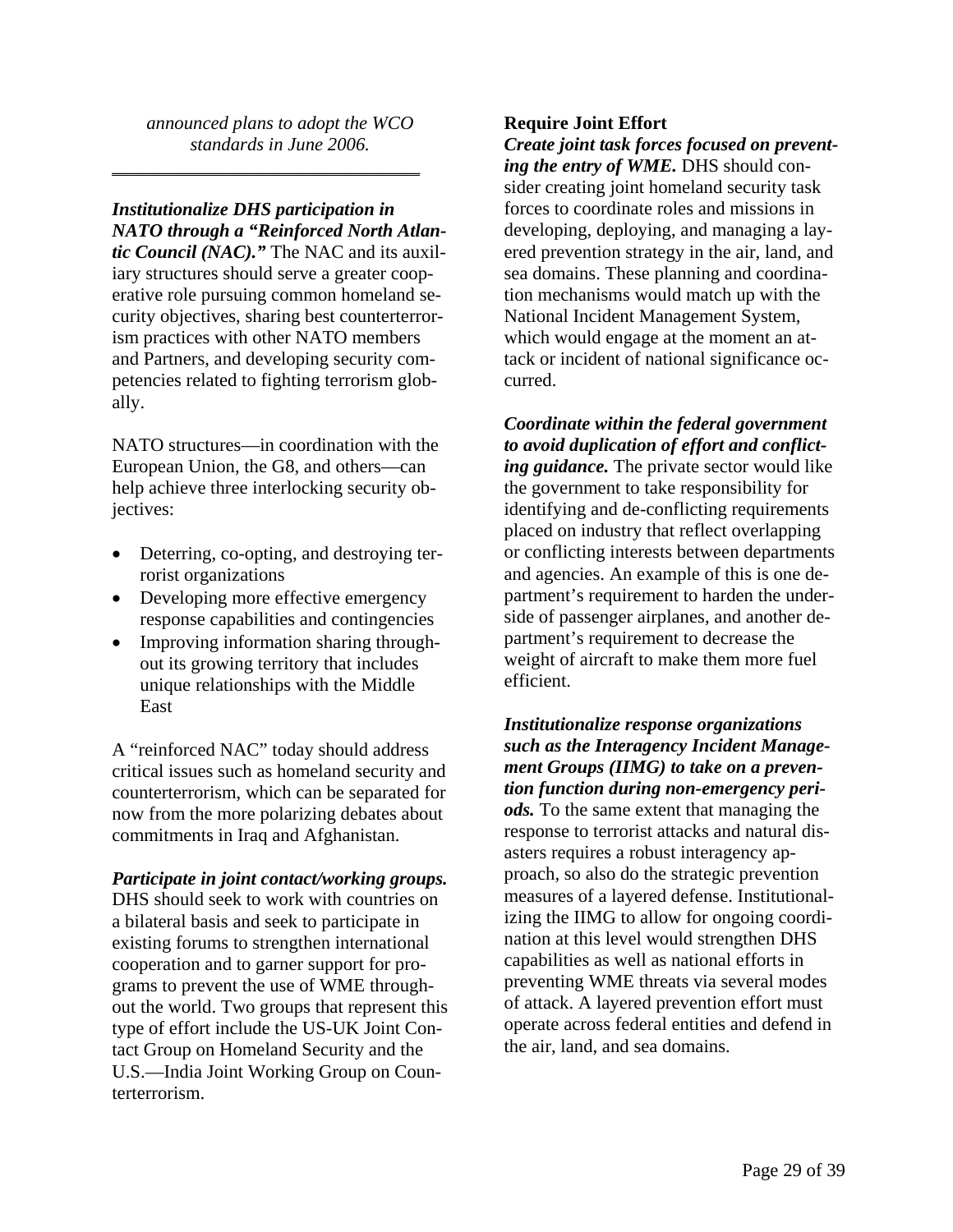*Eliminate unnecessary bureaucratic redundancy.* The Task Force acknowledged a distinction between bureaucratic redundancies and the kind of redundancies purposefully built into a layered defense system. Duplication and gaps are inevitable in a complex system developed and operated at different times by many different participants. They are frustrating to system users, especially when perceived as arbitrary or bureaucratically motivated and tend to increase costs for commercial enterprises (especially those relying on just-in-time operations). On the other hand, extreme efficiency obtained by eliminating all duplication tends to increase vulnerability to single point and catastrophic failures. The system architecture should guide the introduction of desirable redundancy to increase system robustness with minimum impact on system efficiency. Duplication should be by design, not by accident.

Ultimately, leaders should use risk management principles to make informed decisions and tradeoffs; redundancies, the design of specific elements, the sequence and timing of system development, and other features should be the product of risk management calculations. Examples of rational choices include the following:

- Background checks and certification for transportation workers such as crossborder truckers should be consolidated to one standardized and reliable process.
- Screening of trusted individuals should be based not only on the past but regularly updated to reflect changing circumstances.
- Where an existing process is not effective for WME prevention purposes, a separate system, although appearing on the surface to be duplicative would be advisable. The use of the Department of Transportation's HAZMAT list to guide

inspections was noted as an example. A very small percentage of the chemicals of concern on the list could be weaponized and others absent from the list could pose a WME risk.

### **Expand the Customer Set for WME Intelligence**

*DHS leadership should actively task WME intelligence analysis.* WME intelligence has traditionally been applied to supporting demarches about treaty violations and sanctions. Today, the WMD intelligence consumer should be defined by a broader constellation of authorities, to include the Departments of Homeland Security, Health and Human Services, and the FBI. Preventing WME attacks on the homeland requires a forthright role for DHS in the consumption of the analysis produced by the developing bureaucracy of the National Intelligence Directorate, including specifically the National Counterproliferation Center and the National Counterintelligence Center. However, doing so entails DHS leadership actively tasking these and other intelligence community organizations with fulfilling analysis requirements about the WME/WMD threat. For example, the Department's Domestic Nuclear Detection Office is responsible for creating a deployment strategy, or "global architecture," to operate across all layers in defending against smuggled nuclear weapons and material. To do so, the DNDO must consider intelligence about the trajectory of the current nuclear threat, including potential perpetrators, means of delivery, and likely sources of illicit nuclear material. All of this informs the ultimate characteristics of a global deployment strategy, and none of this information comes from just one source

### **Engage Citizens**

Readiness and response capabilities depend greatly on the ability to defend the "layers" closest to the homeland. In addition to the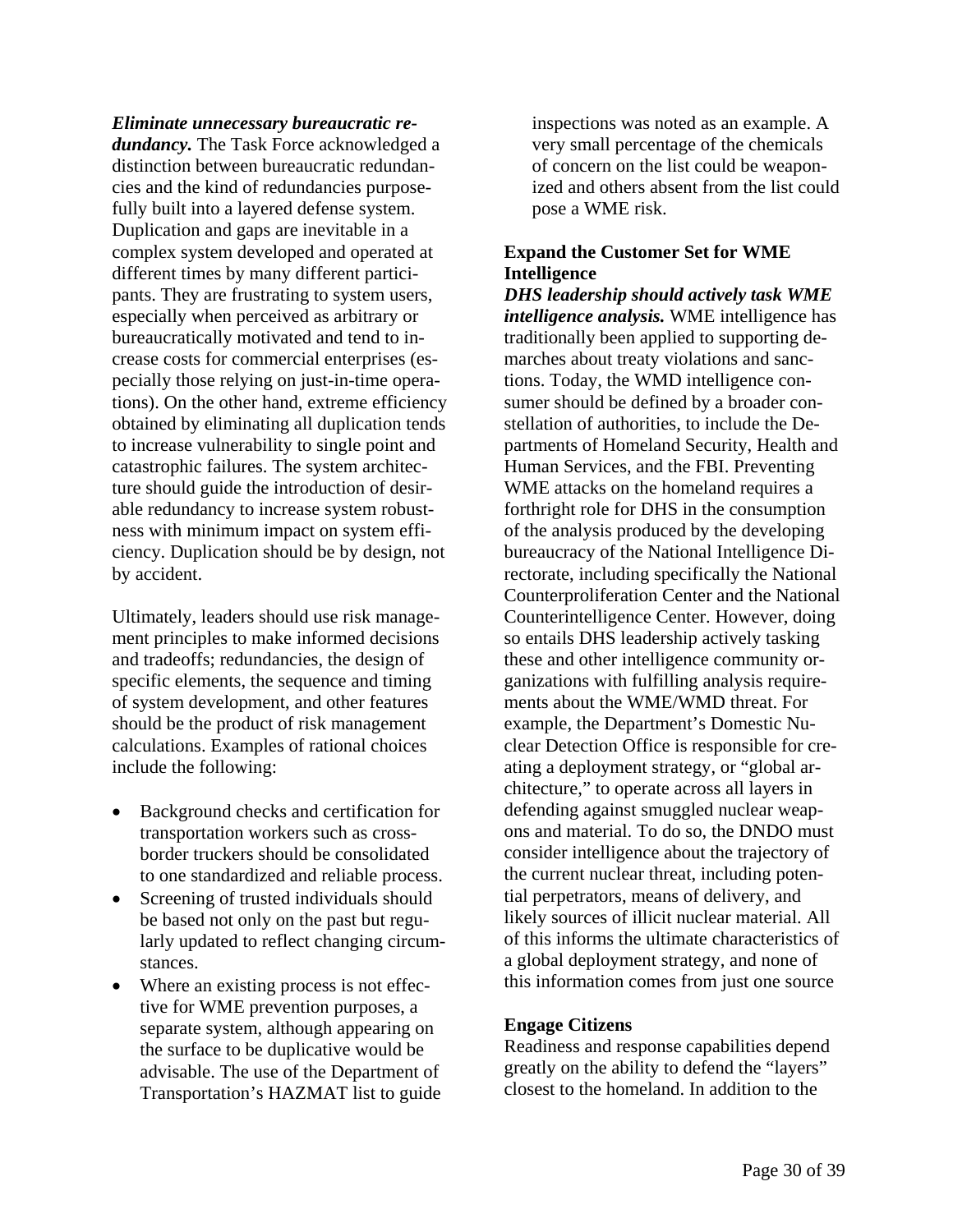quality programs underway at the federal, state, and local levels, doing so demands the active commitment of Americans to contribute their time, expertise, and resources for this vital component of a layered prevention strategy. Nevertheless, there has been much public discussion about the lack of a sense of "shared sacrifice" in the war against terrorism and many Task Force members identified a lack of urgency among the public as to the nature of the threat.

The ongoing deployment of the National Guard and Reserves in Iraq and Afghanistan highlight the need to reassess how the U.S. structures and utilizes forces traditionally considered the cornerstone of homeland security. The U.S. has always reviewed and restructured local militias and the National Guard when the nation is in danger. Over the centuries, our nation's National Guard has evolved from being colonial homeland defenders, to expeditionary forces, to part of a total force in the 21st century. It is equally important that the White House and DHS create an atmosphere of trust, collaboration, support, and hope for the families and employers of our citizen patriots through a call for shared sacrifice. Now it is time to consider establishing a non-expeditionary "Home Guard" to meet state and local challenges to safety and security. We should marshal the nation's citizenry through trained and standardized volunteer networks to serve as force multipliers when needed.

*A Potential Model.* Several models were put forth of organizations created in previous times of conflict that should be re-engaged. The Civil Air Patrol, Coast Guard Auxiliary, and various state defense forces serve as existing organizations with real utility that DHS should invest in, populate, and popularize to great strategic value. However, a *new* model might include a standardized, trained, and modestly funded volunteer

corps, the characteristics and capabilities of which would reflect the needs of individual states as a national Home Guard.

A Home Guard should augment the active military, the National Guard, the Reserves, and the Coast Guard. This specially trained corps would not be eligible for deployment abroad, and would be capable of rapid response when called upon by governors to respond to domestic emergencies. Some states already have militias, but this would *qualitatively* upgrade America's homeland defense.

Home Guard forces would contain special skills, such as quarantine, rapidly dispersing and administering vaccines, crisis communications, fire fighting, first aid, and complex policing duties. Perhaps most important to Home Guard members would be command and communications capabilities—a domestic reservoir of soldiers skilled in a number of vital tasks will maximize local efforts to secure communities.

Recruitment and training also would be guided by the need to conduct tasks peculiar to the cyclical demands of each state (i.e., hurricanes, earthquakes). Training would build upon best practices of National Guard, Coast Guard Auxiliary, Civil Air Patrol, local police reserves, existing state militias, and other similar organizations. A full-time professional staff of active duty Home Guard personnel, drawn from the ranks of the Home Guard, would ensure organizational readiness.

*Existing Efforts Can Help***.** A Home Guard provides a cost-effective option for assisting in the nation's security and defense needs within a layered strategy. The Joint Force Multiplier Command, for example, is a group of civilians, most of whom have substantial military or law enforcement back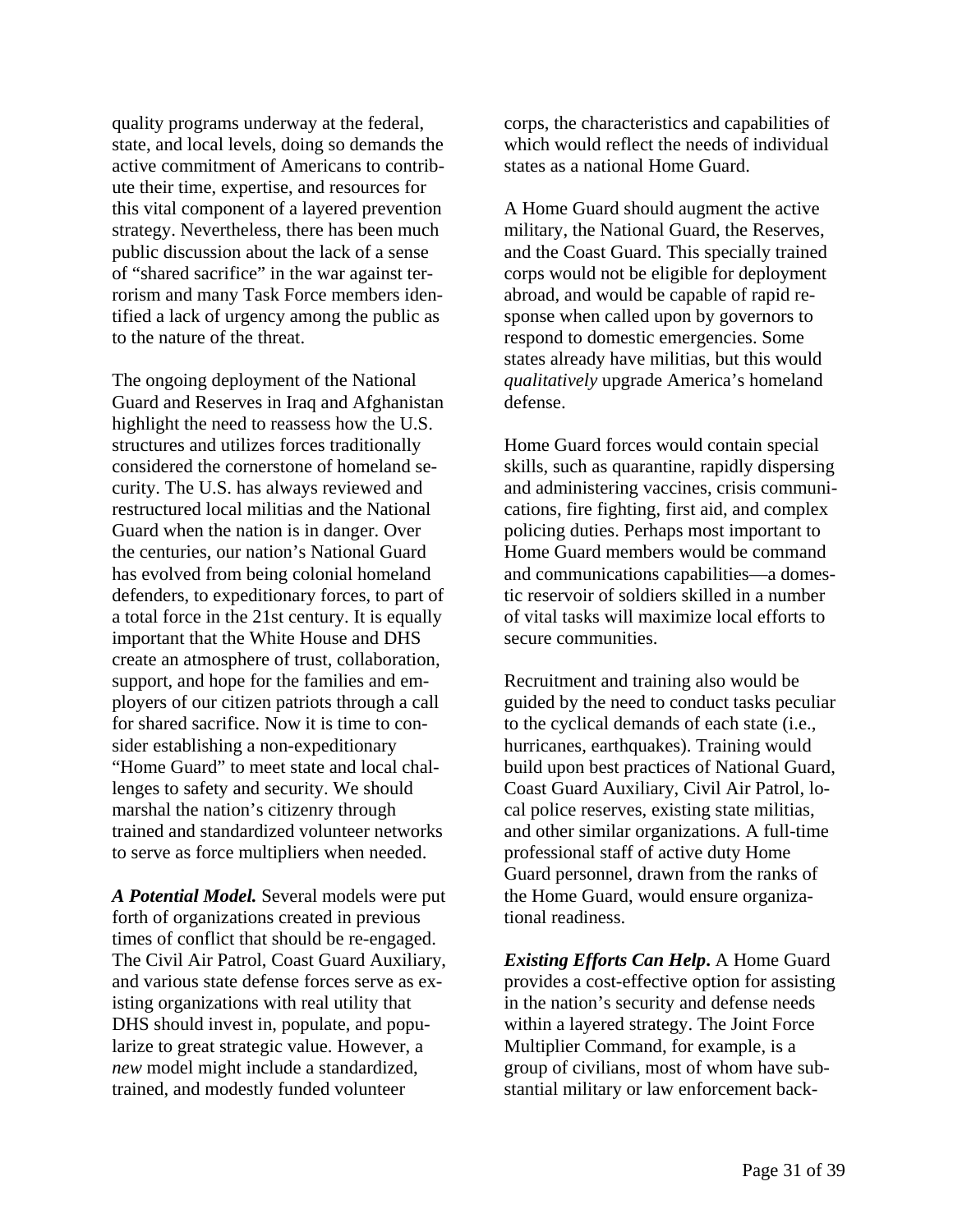grounds, and who have formed a non-profit corporation with the objective of assisting federal, state, and local authorities in meeting the challenges of terrorism and associated threats to national security and defense. This organization, in addition to other volunteers, should be empowered, invested in, and made part of a national Home Guard, reporting to state governors with training and funding provided by a national command or headquarters and the DHS.

The National Defense Executive Reserve provides another model for marshaling the nation's citizenry with specific skills associated with emergency preparedness and emergency response. Established by President Eisenhower in 1956, the National Defense Executive Reserve is composed of persons selected from the civilian economy for employment in federal executive positions when needed during an emergency of national significance. Statutorily, the Director of FEMA administers this program and coordinates other agency work in the establishment of National Defense Executive Reserve (NDER) units. The NDER should be updated by being placed under the Secretary of Homeland Security and within the Home Guard Command. Furthermore, its roles should be redefined to accommodate new doctrines such as the National Incident Management System and the National Response Plan.

*Meeting National Demand with Local Response***.** Citizens signing up to be a part of this nationwide resource should be assured that their commitment is to protect the homeland at home, not overseas. In addition, the Home Guard would only be federalized under two specific circumstances: for multistate disasters requiring a concentration of forces beyond a single state's capacity, and to augment existing National Guard and active military in the event of an actual attack

on the U.S. Incentives should be provided to encourage enlistment. Tuition reductions or wavers and deferred federal student loan repayment should both entice enlistment and support Home Guard forces while serving. A Home Guard would meet national demand with local response.

### **Deterrence**

### **Expand Deterrence Within the WME Context**

*Create uncertainty for potential attackers.* The risk reduction approach emphasizes the importance of introducing uncertainty into a terrorist's ability to plan and conduct an attack against the U.S. In this regard a nuclear weapon would represent a very major asset to a terrorist organization and as such it would seem likely that any such organization would be reluctant to lose control of the device (for example, by subjecting it to the vagaries of a commercial shipping system). Similarly, they would want a very high degree of assurance that whatever attack was planned would in fact be successful. Thus, by implementing a defense in depth that changes character at frequent intervals (e.g., by varying the types of inspections that are conducted, varying the sensors which are used and their locations, etc.) the U.S. will substantially diminish an attacker's confidence. This in turn would force a potential attacker to adopt more complex plans, perhaps involving more personnel. Such attacks would, because of their size and complexity, be more subject to discovery.

*Understand and prevent radicalization.* The root causes of international terrorism must be better understood and countered over time. The spread of radicalism occurs in a political, sociological, psychological, and religious context that influences recruitment, modes of operation, communication, organization, financing, and training, among other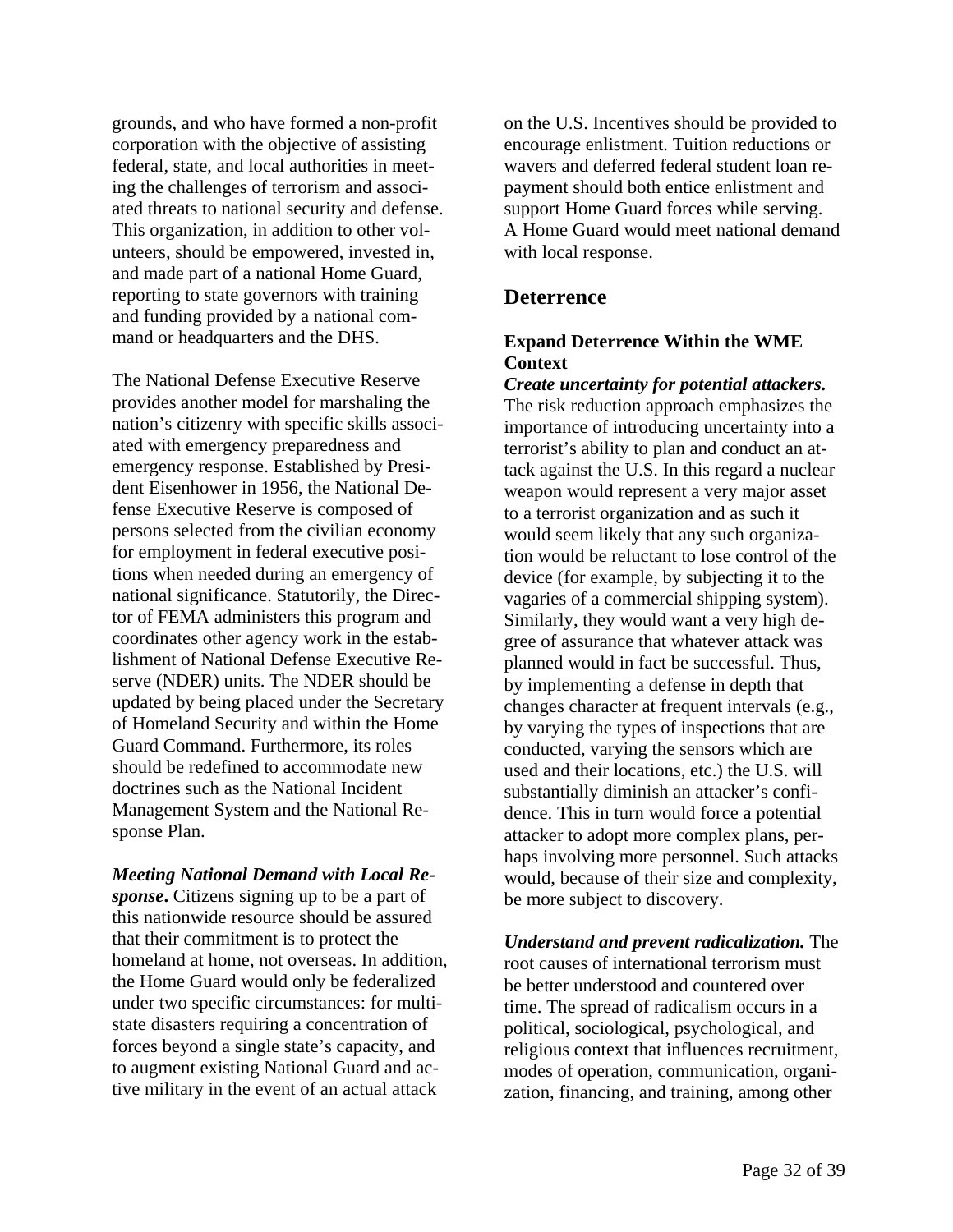aspects. Each of these functions must be the subject of in depth analysis and a strategy finds and exploits weaknesses. Targeting root causes takes time and persistent effort. In the meantime, today's threats must be addressed by improved knowledge of the progression of the threat and effective strategies to shape it in our favor. Several of our European allies have done a great deal of work along these lines. Collaboration on this issue with our international allies would prove extremely beneficial.

*Build in adaptive capability—use change to advantage.* The system architecture should—at a minimum—adapt to accommodate changes in an enemy's tactics, targets, etc. Reactive adaptation however necessary is insufficient. Constant adaptation must be the norm so as to keep the enemy off-balance and uncertain about the possibility of success.

- Processes that involve inspection and surveillance should vary their sampling approach over time. A changing mix of random, targeted, and 100 percent checks or inspections generates the most uncertainty for attackers and prevents their ability to game the system.
- Flexibility of response must be built into system capabilities. Holding assets in reserve, increasing the dual-use of existing assets, and increasing their mobility/ability to deploy are ways to generate efficiencies to counter multiple threats. This approach favors capabilities-based planning over threat-based planning, a particularly desirable strategy given uncertainties about the threat.

### **Risk and System Management**

(No additional specific recommendations offered.)

### **Innovation**

**Make Detection a Priority for Innovation**  *The DNDO model should apply to other WME threats such as biological, nuclear, and chemical agents and explosives.* Rapid progress can be made by marshaling relevant assets across the executive branch to focus efforts on research, development, testing, and evaluation of transformational detection capabilities and strategies. Wherever possible, technologies should be developed that have dual use benefits (e.g., detecting drug contraband as well as WME).

**Encourage and Foster New Ideas**  *Developing and applying performance metrics to guide organizational behavior toward long-term goals.* When necessary, officials outside of the organization that will be assessed should set performance metrics.

*Systematically institute frank and candid "after action reports."* Management must value frank and constructive criticism by and of all parties (supervisors and subordinates) by incorporating input into planning and practice and ensuring there is no retribution for candid contributions.

*Make "Red Teaming," the process of gaming an adversary's actions, an integral part of training and routine operations.* Purposefully testing a system, people, and equipment to probe for weaknesses can improve their security by mimicking the techniques the adversary would use to carry out an attack. When done at the system (rather than component) level, management can identify system improvements.

*Creating a long-range review process akin to the DOD's Quadrennial Defense Review that takes into account strategy, research and development, budgeting, and other factors.* Investments in infrastructure, science,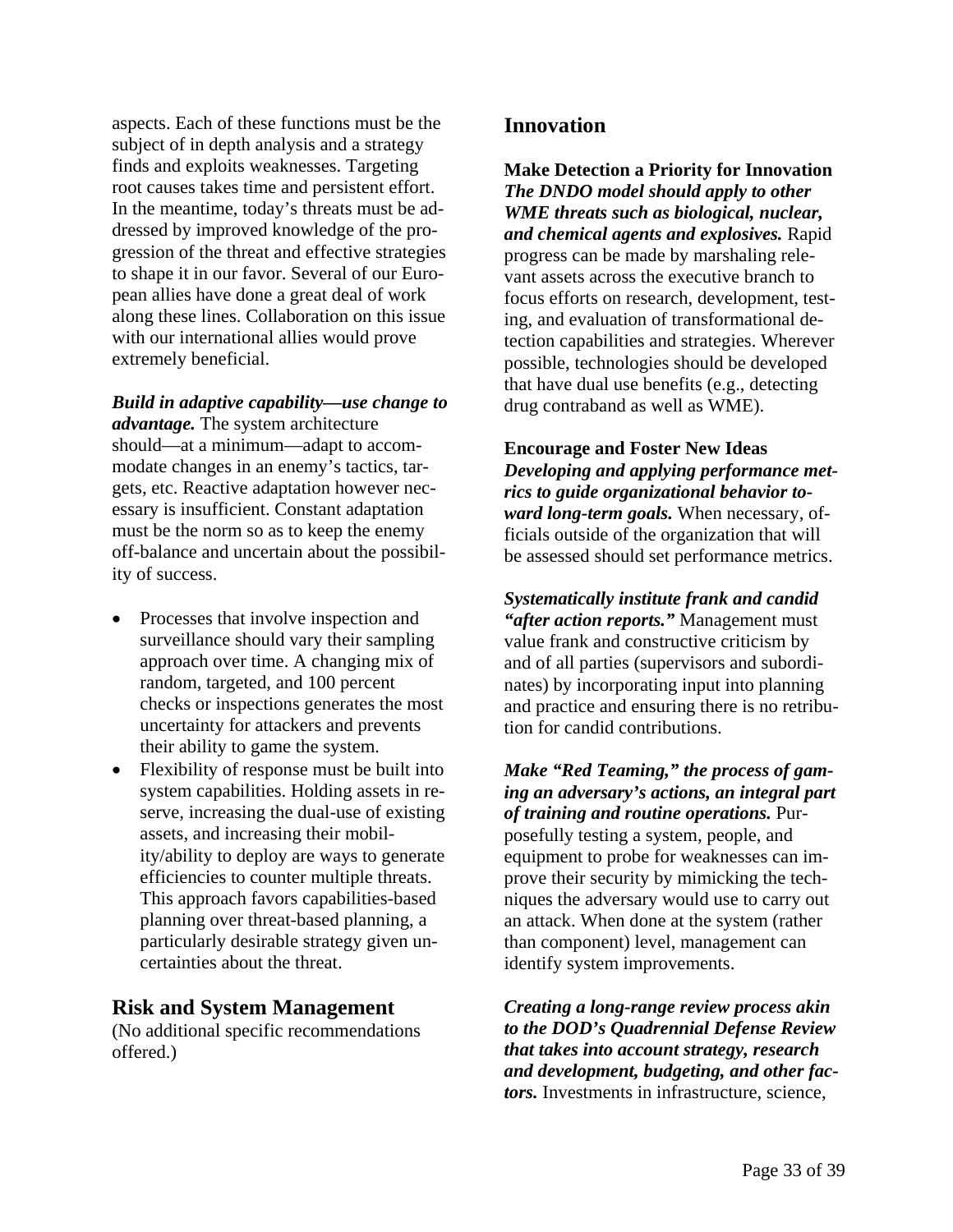and technology require long-range planning. Management and operators must systematically feed requirements into the research and system development process and provide continuous updates. Such a tool would need to go beyond DHS and include all relevant agencies to be effective.

**Improve Private Sector Contributions to the Process for Risk Management**  *Help industry make the business case for security and determine if/when government should provide assistance.* The federal government should assist the private sector in making the business case for security through:

- Development of cost benefit analysis models that the industry can employ to make sound business case justifications for increased security measures
- Development of a process that assists industry in assimilating security as part of the business model in a manner similar to that of quality control
- Development of market-based financial incentives to encourage security investments
- Clarifying, in specific cases, the dividing line between government responsibilities versus a private sector responsibility

\_\_\_\_\_\_\_\_\_\_\_\_\_\_\_\_\_\_\_\_\_\_\_\_\_\_\_\_\_\_\_\_\_

*Another HSAC Task Force is working on Critical Infrastructure Resiliency issues and is expected to produce a business case for the private sector. This report is expected in early 2006.* 

\_\_\_\_\_\_\_\_\_\_\_\_\_\_\_\_\_\_\_\_\_\_\_\_\_\_\_\_\_\_\_\_\_

*Study the security risks posed by U.S. companies outsourcing to foreigners.* Security experts throughout the private sector are concerned that, due to increased overseas outsourcing and supply chains, increasing numbers of people from foreign countries

now have access to substantial information about U.S. companies and their business models. These groups largely operate outside the control of the U.S. government and also the span of control of private sector security personnel.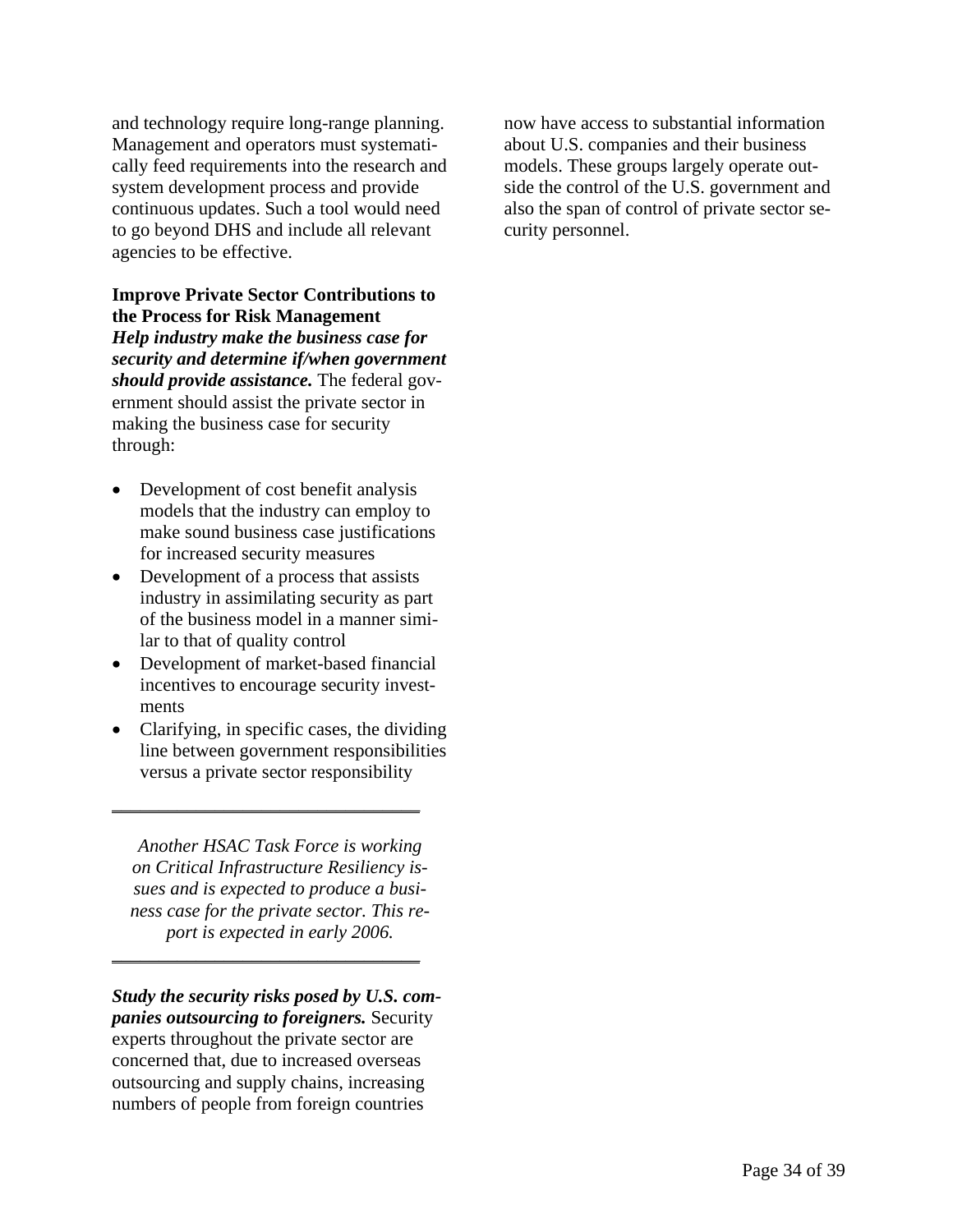# **Appendix B – Member Biographies**

*Lydia Thomas* of Maryland is president and CEO of Mitretek Systems, Inc., and she was previously vice president and general manager responsible for the company's Center for Environment, Resources and Space. Dr. Thomas served two terms on the Environmental Advisory Board to the Chief of Engineers, U.S. Corps of Engineers and was chairperson of the Chemicals Regulation Sub-Group of the United States Energy Association. In February 2003, Dr. Thomas was recognized as "Black Engineer of the Year" by the Black Engineer Selection Panel. She is a member of the Homeland Security Advisory Council

### *Vice-Chairman, Task Force*

*Jerry Cohon* of Pennsylvania is the president of Carnegie Melon University. He is a national authority on environmental and water resource systems analysis. He served as a member of the Nuclear Waste Technical Review Board and was named chairman in 1997. In 1992, he was named the dean of the School of Forestry and Environmental Studies at Yale University. He is the Vice-Chair of the Academe, Policy and Research Committee of the Homeland Security Advisory Council.

*Judge Webster* of the District of Columbia will serve as Vice Chair. In 1977, Webster became director of the FBI after serving as a judge on the U.S. Court of Appeals for the Eighth Circuit. In 1987, Webster became the director of the CIA, which he led until 1991. Since then, Webster has practiced law at the Washington, D.C. firm of Milbank, Tweed, Hadley and McCoy. Judge Webster served as vice chairman of the PHSAC from 2002- 2003. He is the Acting Chairman of the Homeland Security Advisory Council.

### *Chairman, Task Force Chair, Air Domain Subgroup*

*Norm Augustine* of Maryland is currently a member of the Board of Directors of Conoco Phillips, Black & Decker, Procter & Gamble and Lockheed Martin and a member of the Board of Trustees of Colonial Williamsburg, MIT and Johns Hopkins University. Mr. Augustine served as Chairman and Principal Officer of the American Red Cross for nine years and is a former Chairman of the National Academy of Engineering, the Association of the United States Army and the Defense Science Board. Mr. Augustine represents the Panel on Science and Technology of Combating Terrorism, on the President's Council of Advisors on Science and Technology on the HSAC.

*Chuck Canterbury* of South Carolina is a Major in the Horry County Police Department where his career of more than 25-years has included service in the Patrol Division and the Criminal Investigations Division. He also served as the Training Division Supervisor, during which he was certified as an instructor in basic law enforcement, firearms, chemical weapons, and pursuit driving. He currently serves as the President of the Grand Lodge of the Fraternal Order of Police, an organization representing more than 300,000 law enforcement professionals nation-wide. He is Vice-Chair of the Emergency Response Senior Advisory Committee of the HSAC.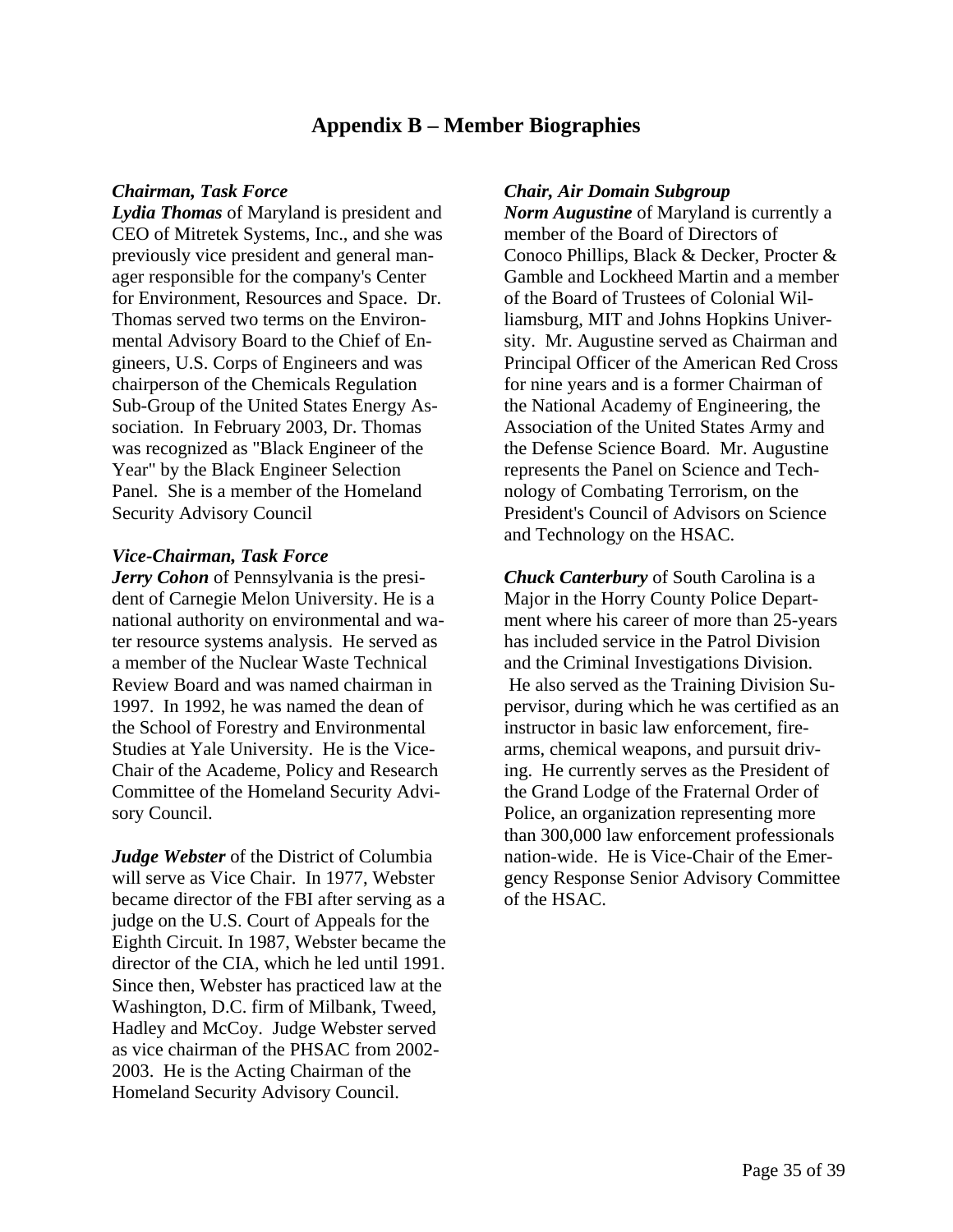*Lee Hamilton,* Director of the Woodrow Wilson International Center for Scholars in January, 1999. Prior to becoming Director of the Woodrow Wilson Center, Lee Hamilton served for thirty-four years as a United States Congressman from Indiana. Mr. Hamilton established himself as a leading congressional voice on foreign affairs, with particular interests in promoting democracy and market reform in the former Soviet Union and Eastern Europe, promoting peace and stability in the Middle East, expanding U.S. markets and trade overseas, and overhauling U.S. export and foreign aid policies. He is a member of the Homeland Security Advisory Council.

### *Chair, Land Domain Subgroup*

*James Schlesinger* of Virginia has a long and distinguished record of public service. He has served as Secretary of the Energy, Secretary of Defense, Director of Central Intelligence, and chairman of the Atomic Energy Commission. Schlesinger is currently the chairman of the Board of Trustees of the MITRE Corporation. He is a member of the Homeland Security Advisory Council.

### *Chair, Sea Domain Subgroup*

*David Abshire* of Virginia, is the President of the Center for the Study of the Presidency and Vice President of the Center for Strategic and International Studies, which he and Admiral Arleigh Burke founded in 1962. A graduate of West Point, Dr. Abshire has served as an Assistant Secretary of State for Congressional Relations and as an Ambassador to NATO. He is a member of the Academe, Policy and Research Senior Advisory Committee of the HSAC.

*Victoria Haynes* of North Carolina, is the Chief Executive Officer of the Research Triangle Institute. Dr Haynes is a leader in technology leadership, management and new business development. Prior to joining

RTI, Dr. Haynes was the Vice President of the Advanced Technology Group and Chief Technical Officer at the BF Goodrich Company, and served in managerial roles with the Monsanto Corporation. She is a member of the Academe, Policy and Research Senior Advisory Committee of the HSAC.

*Dan Goure* of Virginia, is the Vice President of the Lexington Institute, a non-profit policy-research organization in Arlington, Virginia. As a Senior Advisor to the Secretary of Defense, Dr. Goure conducted indepth studies on long-range budget projections, analyses of major weapons programs and force sizing metrics. He currently serves as an Adjunct Professor in the graduate program of the Center for Peace and Security Studies at Georgetown University. He is a member of the Academe, Policy and Research Senior Advisory Committee of the HSAC.

*Roxane Silver* of California, is a Professor in the Department of Psychology and Social Behavior and Department of Medicine at the University of California, Irvine. A national expert in the field of stress and coping, she is a Fellow of both the American Psychological Association and the American Psychological Society. Dr. Silver is principal investigator of the only ongoing national study of psychological responses to the September 11th terrorist attacks. Dr. Silver also serves as Director of Graduate Affairs for the Department of Psychology and Social Behavior and the coordinator of its doctoral program in Health Psychology. She is a member of the Academe, Policy and Research Senior Advisory Committee of the HSAC.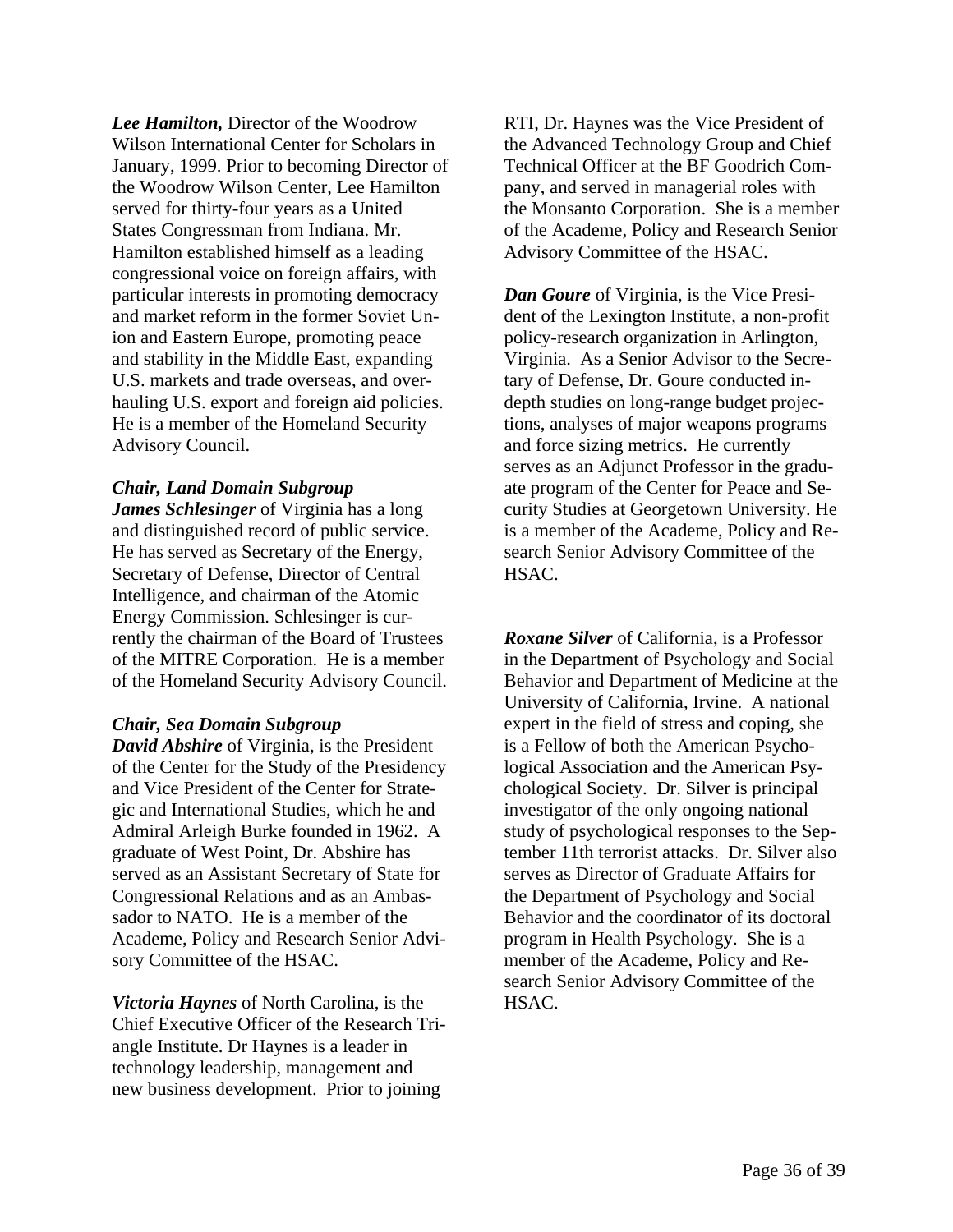*Rocky Spane* of California, is the Commissioner of the Unified Port of San Diego. A career naval officer with 33 years of service, he commanded the Theodore Roosevelt Battle Group during Operation Desert Storm and was the Captain of the nuclear aircraft carrier USS Enterprise. During his final assignment, he commanded all naval aviation assets in the Pacific and Indian Oceans. He currently serves on the boards of several privately and publicly held companies. . He is a member of the Academe, Policy and Research Senior Advisory Committee of the HSAC.

*Steve Gross* of California, is the Owner and President of Border Trade Services (BTS), a warehousing and distribution company headquartered in San Diego. He is a past Chairman and current Board Member of the Border Trade Alliance, a tri-national organization headquartered in Phoenix that represents trade and advocacy issues affecting Canada, the U.S. and Mexico. He is also past President of the Otay Mesa Chamber of Commerce. He is a member of the Private Sector Senior Advisory Committee of the HSAC.

*Kathleen Bader* of Michigan is a Business Group president with Dow Chemical Company and the corporate vice president for Quality and Business Excellence. She joined Dow in 1973 and has held a variety of positions in sales and operations. She is the Chair of the Private Sector Senior Advisory Committee of the HSAC.

*Jack Skolds* of Illinois, is the Executive Vice President of Exelon Generation; President and Chief Nuclear Officer of Exelon Nuclear; and the Chief Executive Officer of AmerGen, a partnership between Exelon and British Energy. Prior to his current positions, Skolds was the General Manager of Station Operations at the V.C. Summer Nuclear Plant with South Carolina Electric and Gas (SCE&G). Skolds is a graduate of the United States Naval Academy.

*Dirk Kempthorne* was reelected as Idaho's Governor in November of 2002. He was first elected as Idaho's 30th Chief Executive in 1998, following a successful six-year term in the United States Senate. As a Senator, he wrote, negotiated, and won passage of two major pieces of legislation: a bill to end unfunded federal mandates on state and local governments, and a substantial revision of the federal Safe Drinking Water Act. He also worked to improve the quality of life for American active duty military personnel, reservists, their families, and veterans. He is a member of the State & Local Senior Adviory Committee of the HSAC.

*Brian Sandoval* was sworn in as Nevada's Attorney General on January 6, 2003. In 1998 he was appointed to serve on the Nevada Gaming Commission. One year later, he was appointed as Chairman of the Nevada Gaming Policy Review Panel. He also served two terms in the Nevada Legislature, where he sponsored fourteen bills that became law. Attorney General Sandoval is a member of the Nevada State Boards of Pardons, Prisons, Examiners, Transportation, Domestic Violence and Private Investigators and the Board of Trustees for Children's Cabinet of Reno, Nevada, St. Jude's Ranch and Washoe County, Nevada Law Library.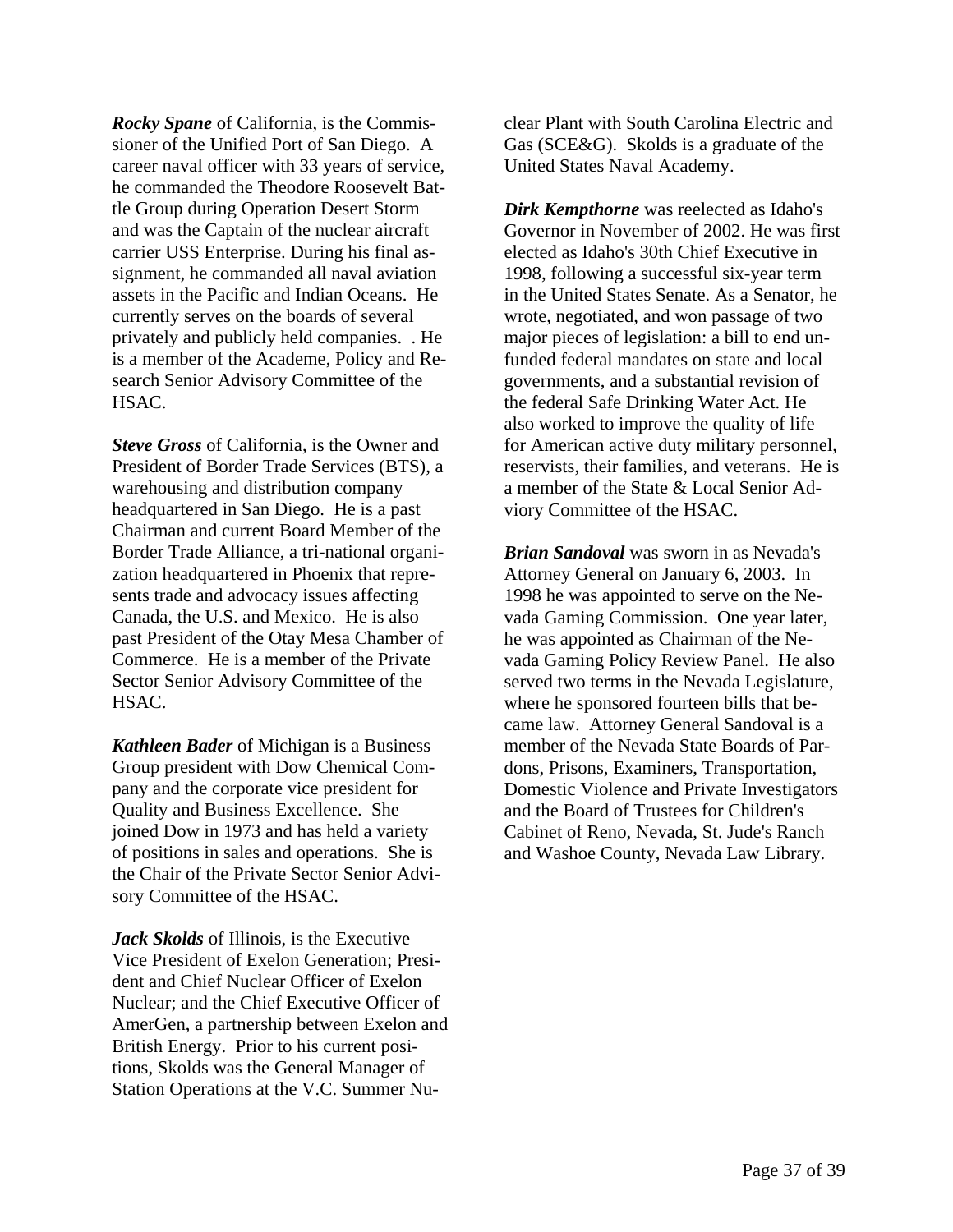*Bernard Kerik* of New York, is the Chief Executive Officer of Giuliani - Kerik LLC. He most recently served as the Interim Minister of Interior and Senior Policy Advisor for the U.S. led Coalition Provisional Authority in Iraq. His 28-year career in law enforcement includes four years in various security positions in the Kingdom of Saudi Arabia and as the First Deputy and Commissioner of the New York City Correction Department. He retired after serving as the 40th Police Commissioner of the NYPD overseeing the rescue, recovery, and investigation of the attack on the World Trade Center on September 11, 2001. He is a member of the Emergency Response Senior Advisory Committee of the HSAC.

*Scott Lillibridge* of Texas is the Director of the Center for Bio Security at the University of Texas. Mr. Lillibridge was previously the Director of Bioterrorism Preparedness and Response Program at the Centers for Disease Control and Prevention. He is a member of the Emergency Response Senior Advisory Committee of the HSAC.

*Jane Perlov* of North Carolina is the Chief of Police of Raleigh, North Carolina. Chief Perlov previously served as the Secretary of Public Safety for the Commonwealth of Massachusetts.

*Edward Plaugher* of Virginia is the Fire Chief for Arlington County. Chief Plaugher is the Immediate Past President of the State Fire Chiefs of Virginia and a member of the International Association of Fire Chiefs. He is a member of the Emergency Response Senior Advisory Committee of the HSAC.

*Steve Kerr* of New York is the Chief Learning Officer (CLO) and a Managing Director of Goldman Sachs. From 1994-2001 he was the Vice President-Leadership Development and CLO for General Electric, and was responsible for their renowned leadership education center at Crotonville, NY. Dr. Kerr has served as a member of the faculties of Ohio State University, the University of Michigan and the University of Southern California, where he was Dean of the faculty of the business school. He is a member of the Academe, Policy and Research Senior Advisory Committee of the HSAC.

### **Homeland Security Advisory Council Staff**

*Daniel Ostergaard***, Executive Director**  *Richard Davis Carnes Eiserhardt Michael Fullerton Jeff Gaynor Katie Knapp Mike Miron Candace Stoltz*  **Associate Director**  *Benjamin Gray*  **Writing Team**  *Bob Clerman Ann Buckingham Jonah Czerwinski Edward Kittel John Daggett*